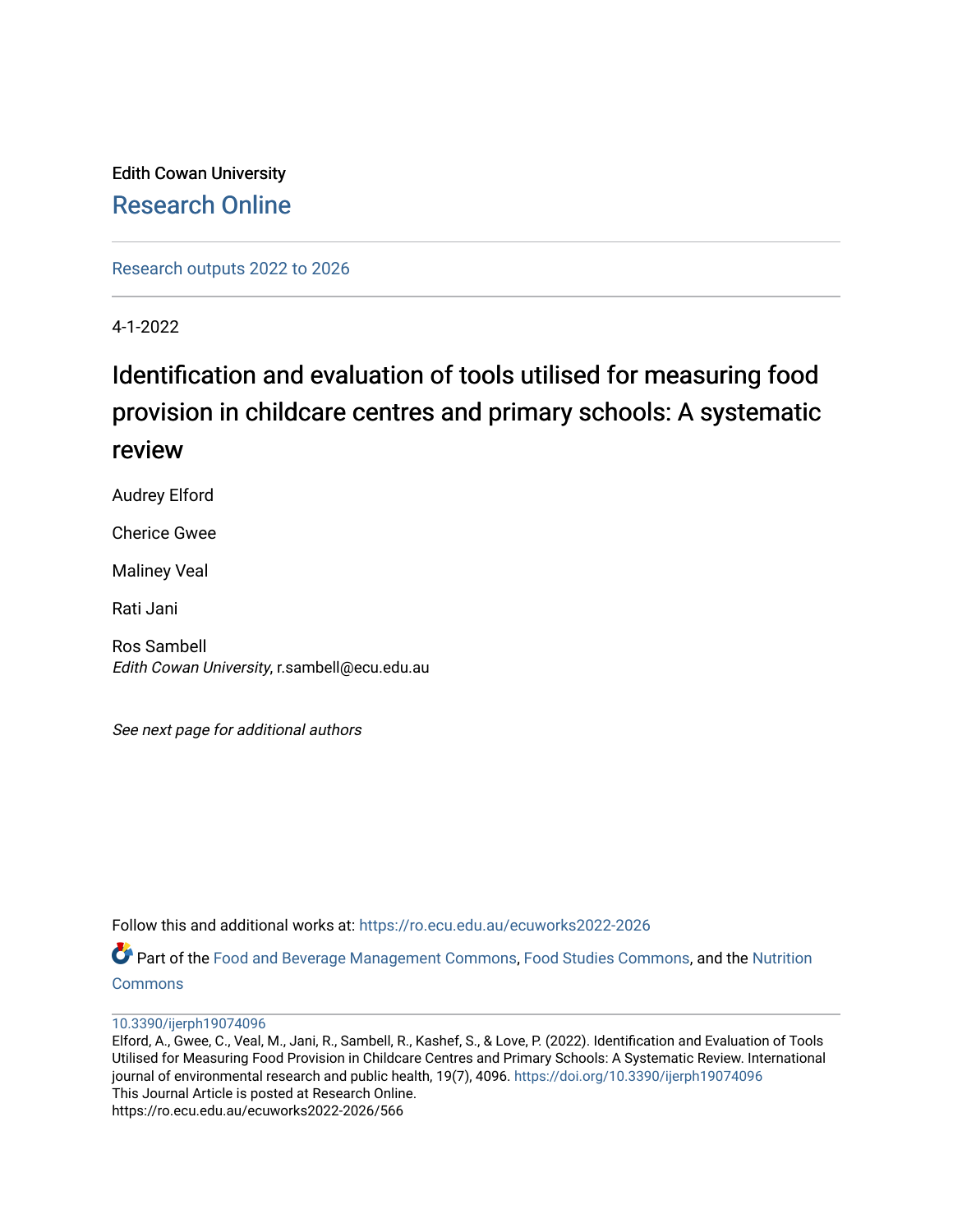# Authors

Audrey Elford, Cherice Gwee, Maliney Veal, Rati Jani, Ros Sambell, Shabnam Kashef, and Penelope Love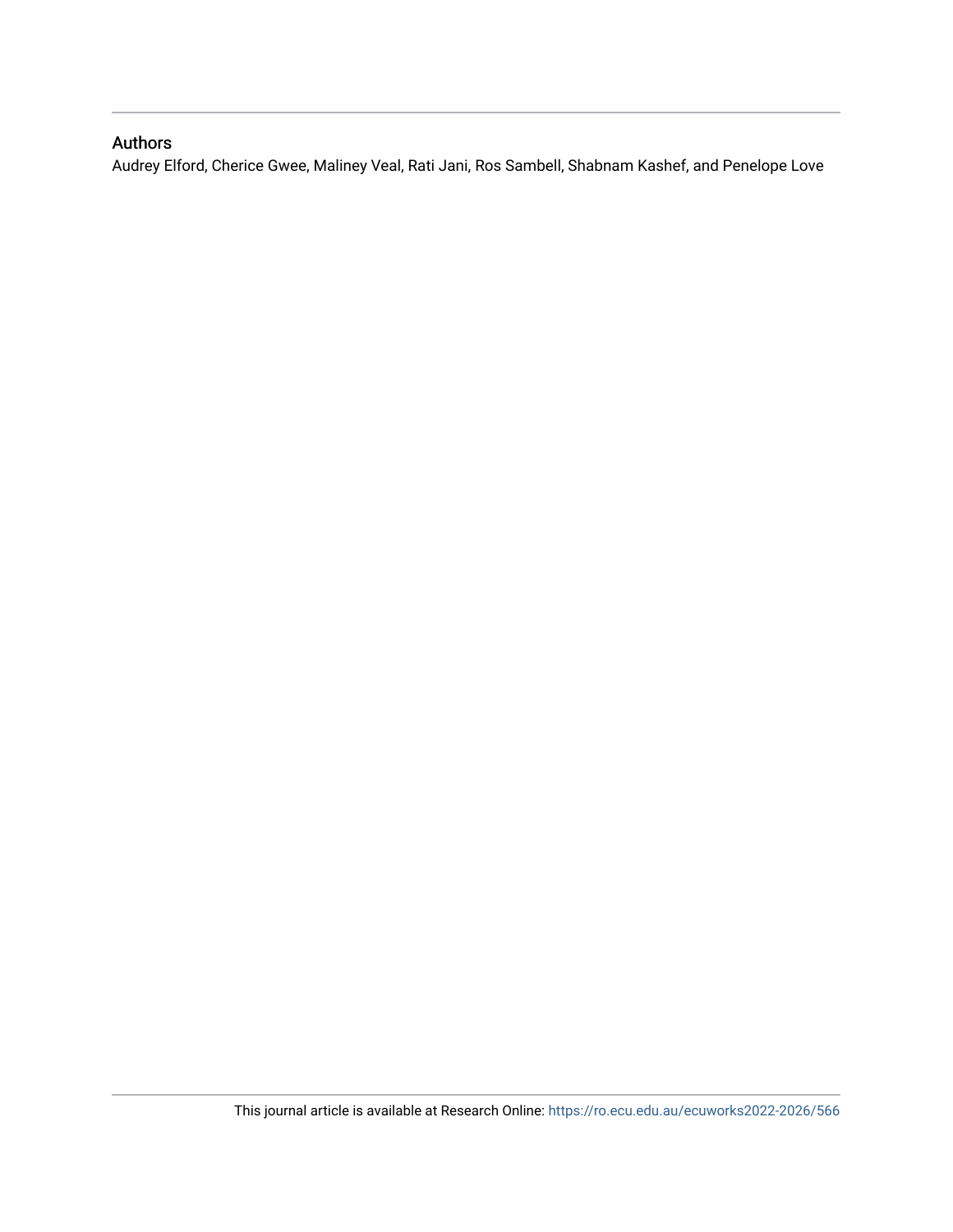

*Systematic Review*



# **Identification and Evaluation of Tools Utilised for Measuring Food Provision in Childcare Centres and Primary Schools: A Systematic Review**

**Audrey Elford <sup>1</sup> , Cherice Gwee <sup>2</sup> , Maliney Veal <sup>2</sup> , Rati Jani <sup>3</sup> , Ros Sambell <sup>4</sup> [,](https://orcid.org/0000-0002-8799-3441) Shabnam Kashef <sup>5</sup> and Penelope Love 1,[\\*](https://orcid.org/0000-0002-1244-3947)**

- <sup>1</sup> School of Exercise and Nutrition Sciences, Institute for Physical Activity and Nutrition, Deakin University, Geelong, VIC 3216, Australia; elforda@deakin.edu.au
- <sup>2</sup> Faculty of Health, University of Canberra, Bruce, ACT 2617, Australia; u3125198@uni.canberra.edu.au (C.G.); u3199404@uni.canberra.edu.au (M.V.)
- <sup>3</sup> School of Health Sciences and Social Work, Griffith University, Gold Coast, QLD 4222, Australia; r.jani@griffith.edu.au
- <sup>4</sup> School of Medical and Health Sciences, Nutrition and Health Innovation Research Institute, Edith Cowan University, Perth, WA 6027, Australia; r.sambell@ecu.edu.au
- <sup>5</sup> College of Nursing and Health Sciences, Flinders University, Adelaide, SA 5042, Australia; shabnam.kashef@flinders.edu.au
- **\*** Correspondence: penny.love@deakin.edu.au

**Abstract:** Background: Children aged 2–11 years spend significant hours per week in early childhood education and care (ECEC) and primary schools. Whilst considered important environments to influence children's food intake, there is heterogeneity in the tools utilised to assess food provision in these settings. This systematic review aimed to identify and evaluate tools used to measure food provision in ECEC and primary schools. Methods: The Preferred Reporting Items for Systematic Reviews (PRISMA) was followed. Publications (2003–2020) that implemented, validated, or developed measurement tools to assess food provision within ECEC or primary schools were included. Two reviewers extracted and evaluated studies, cross checked by a third reviewer and verified by all authors. The Academy of Nutrition and Dietetics Quality Criteria Checklist (QCC) was used to critically appraise each study. Results: Eighty-two studies were included in the review. Seven measurement tools were identified, namely, Menu review; Observation; Weighed food protocol; Questionnaire/survey; Digital photography; Quick menu audit; and Web-based menu assessment. An evidence-based evaluation was conducted for each tool. Conclusions: The weighed food protocol was found to be the most popular and accurate measurement tool to assess individual-level intake. Future research is recommended to develop and validate a tool to assess service-level food provision.

**Keywords:** childcare; primary school; food provision measurement; weighed food; menu review

## **1. Introduction**

Early childhood provides a unique window of opportunity to influence nutrition and dietary habits, as this is when food preferences and habits are formed, often tracking into adolescence and adulthood  $[1-3]$  $[1-3]$  and influencing health outcomes throughout the life course, in particular the risk of developing obesity [\[4\]](#page-33-0). Dietary patterns in low-middle income (LMIC) countries indicate that children's dietary intakes do not meet nutrition guidelines, with an overall under-consumption of the core food groups, particularly vegetables and wholegrains, and over-consumption of discretionary foods, defined as processed foods high in fat, sugar and sodium [\[5](#page-33-1)[–8\]](#page-33-2). According to the Global Burden of Disease Study across 195 countries, suboptimal dietary habits, (low intakes of wholegrains, fruit and vegetables and high intakes of sodium fat and sugar) account for more deaths than any other risk factor [\[9\]](#page-33-3). In addition, according to the World Health Organisation Global Strategy



**Citation:** Elford, A.; Gwee, C.; Veal, M.; Jani, R.; Sambell, R.; Kashef, S.; Love, P. Identification and Evaluation of Tools Utilised for Measuring Food Provision in Childcare Centres and Primary Schools: A Systematic Review. *Int. J. Environ. Res. Public Health* **2022**, *19*, 4096. [https://](https://doi.org/10.3390/ijerph19074096) [doi.org/10.3390/ijerph19074096](https://doi.org/10.3390/ijerph19074096)

Academic Editors: Nikki Ann Boswell, Rebecca Byrne, Ruth Newby, Paulina Nowicka and Emma Haycraft

Received: 26 February 2022 Accepted: 24 March 2022 Published: 30 March 2022

**Publisher's Note:** MDPI stays neutral with regard to jurisdictional claims in published maps and institutional affiliations.



**Copyright:** © 2022 by the authors. Licensee MDPI, Basel, Switzerland. This article is an open access article distributed under the terms and conditions of the Creative Commons Attribution (CC BY) license [\(https://](https://creativecommons.org/licenses/by/4.0/) [creativecommons.org/licenses/by/](https://creativecommons.org/licenses/by/4.0/)  $4.0/$ ).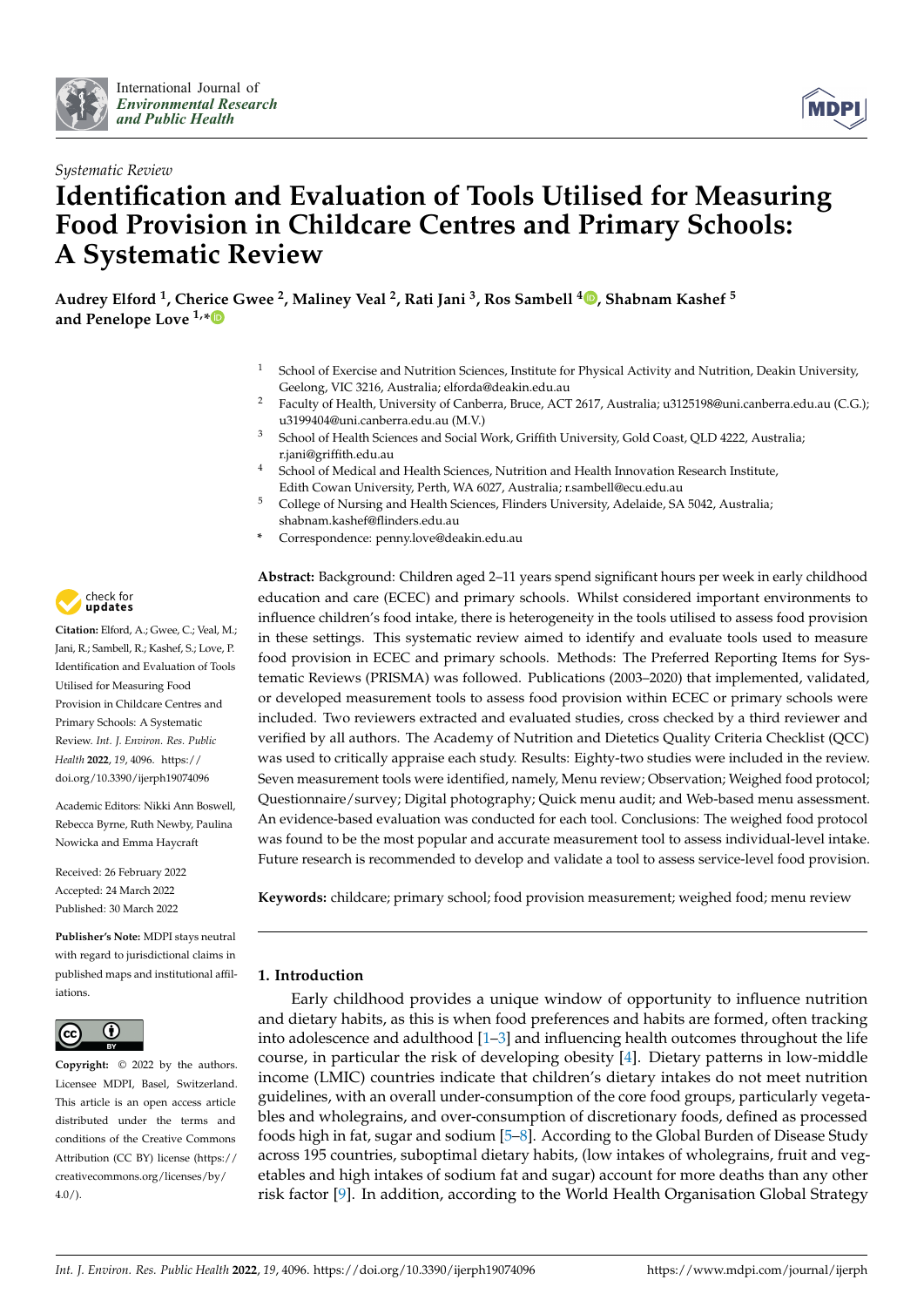on Diet, Physical Activity and Health, the abovementioned dietary patterns, alongside sedentary behaviour, are the two main modifiable risks in the development of childhood overweight and obesity [\[10\]](#page-33-4).

Instilling healthy dietary habits in childhood is therefore an important focus for public health interventions. While the home and family environments are regarded as primary settings to influence the dietary habits of children, early childhood education and care (ECEC) and primary school have become important environments for early intervention due to the significant time children spend in these settings. Approximately 50% of 3–5 year old children in LMIC countries are enrolled in ECEC [\[11](#page-33-5)[,12\]](#page-33-6) and almost 90% of children aged 6–11 years worldwide are enrolled in primary school [\[13,](#page-33-7)[14\]](#page-33-8). Children enrolled in ECEC programmes in LMIC countries can spend up to five 8-h days each week in these settings [\[13,](#page-33-7)[15,](#page-33-9)[16\]](#page-33-10), with average attendance rates being around 30 h per week in some countries [\[17,](#page-33-11)[18\]](#page-33-12). Similarly, children enrolled in primary school, inclusive of Kindergarten up to Grade 6 [\[19\]](#page-33-13), can spend up to five 7-h days per week in this setting [\[20,](#page-33-14)[21\]](#page-33-15). Children attending ECEC and primary school therefore have a high level of exposure to external food environments for prolonged periods of time [\[15,](#page-33-9)[22–](#page-33-16)[24\]](#page-33-17).

Despite the recognition that ECEC and primary school settings offer extensive reach for the promotion of healthy dietary habits, recent studies have identified suboptimal food provision and dietary consumption within these environments [\[22,](#page-33-16)[23\]](#page-33-18). Furthermore, food provision within these settings differs within and between countries, with some ECEC/schools providing meals prepared on-site (e.g., sit-down meal services) and others relying on children to bring their own food from home (e.g., packed lunchboxes). In some instances, schools may also provide the option of purchasing food from a school canteen [\[25–](#page-33-19)[27\]](#page-33-20). From a policy and intervention development perspective, the differentiation between measuring 'service-level' food provision (i.e., children being provided with adequate quantity and quality to eat) and measuring 'individual-level' food consumption (i.e., children eating adequate serves of the food provided to them) is important, as each of these scenarios poses unique challenges to be addressed. For example, 'individual-level' measurements that identify children as not consuming enough may be related more to feeding practices and the eating environment, rather than sub-optimal food provision in the ECEC/school [\[28](#page-33-21)[,29\]](#page-34-0). Conversely if 'service-level' measurements do identify inadequate food provision, staff training on menu planning in line with guidelines may need addressing [\[30\]](#page-34-1).

While a gold standard for the evaluation of individual intakes, namely weighed food measures, has been established [\[31,](#page-34-2)[32\]](#page-34-3), a standardised, accurate method for assessing service-level food provision has not. The availability of an accurate measure of service-level food provision within ECEC/school settings would provide an opportunity to establish a best practice method to facilitate consistent measurement within these settings [\[33](#page-34-4)[–36\]](#page-34-5). Additionally, it would add credibility and rigour to comparisons between study findings regarding menu compliance, food provision and food wastage [\[32](#page-34-3)[,37\]](#page-34-6). Standardised measurement and comparable findings could also inform national policy, guidelines, and recommendations, to optimise nutrition environments for children within ECEC/school settings.

The aims of this systematic review are therefore to identify measurement tools utilised in previous research for the assessment of service-level food provision within ECEC and primary school settings, to evaluate the strengths and weaknesses of these tools in the context of service-level food provision, and to provide recommendations for the standardisation measurement of service-level food provision within these settings.

#### **2. Materials and Methods**

This review follows the Preferred Reporting Items for Systematic Reviews (PRISMA) [\[38\]](#page-34-7) protocol, which includes a 27-item checklist and a four phase flow chart ensuring rigour and quality (Figure [1\)](#page-4-0). The protocol for this review is registered with the International Prospective Register of Systematic Reviews (PROSPERO) (registration: CRD42018109719).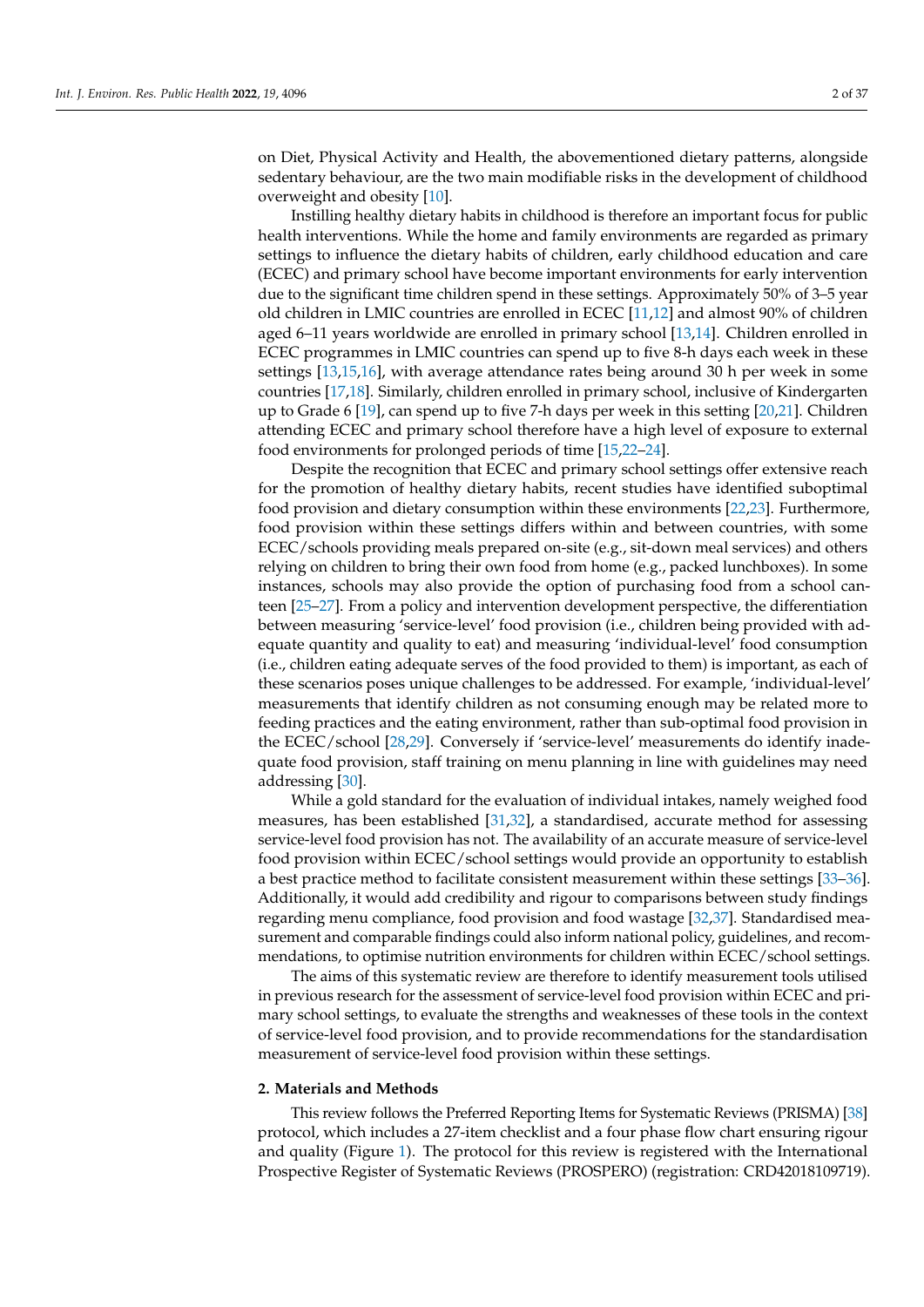<span id="page-4-0"></span>

tional Prospective Register of Systematic Reviews (PROSPERO) (registration:

**Figure 1.** PRISMA flow chart. **Figure 1.** PRISMA flow chart.

#### *2.1. Search Strategy*

Five health databases (MEDLINE, Scopus, CINAHL, Cochrane Library and Web of Five health databases (MEDLINE, Scopus, CINAHL, Cochrane Library and Web of Science) were searched for full-text English-language publications published between January 2003 and 18 November 2020. Search terms were developed in consultation with an experienced university librarian, to inform the development of a PICO (population, vention, comparison, outcome) derived framework with related key search terms. Key intervention, comparison, outcome) derived framework with related key search terms. Key terms included ("early childhood education and care" OR "childcare" OR "child care" OR terms included ("early childhood education and care" OR "childcare" OR "child care" OR  $\mu^{ij}$  OR "dex car" OR "light dependen" OR "K-6" OR "pre-school" OR "pre-school" OR "long day care cent\*" OR "day care" OR "kindergarten" OR "K-6" OR "pre-school" OR<br>" "primary school" OR "elementary school") AND ("measur\*" OR "survey" OR "assess\*" OR "evaluat\*" OR "tool\*") AND ("food" OR "menu") AND ("food provision" OR "food service" OR "food waste" OR "plate waste" OR "wastage" OR "menu compliance" OR "nutrition guidelines" OR "nutrition policy").

### *2.2. Selection Criteria*

The search strategy for this review aimed to identify publications that implemented, validated and/or developed measurement tools that were used to assess menu compliance, food provision and food wastage at a service level within ECEC [defined as long day care (LDC), kindergarten and preschool services where food is provided onsite) and primary school (where food is provided through a food service or school canteens) settings. No limitations were applied to study design, and articles were eligible if they were published in English-language. Studies were excluded if they were not based in ECEC or primary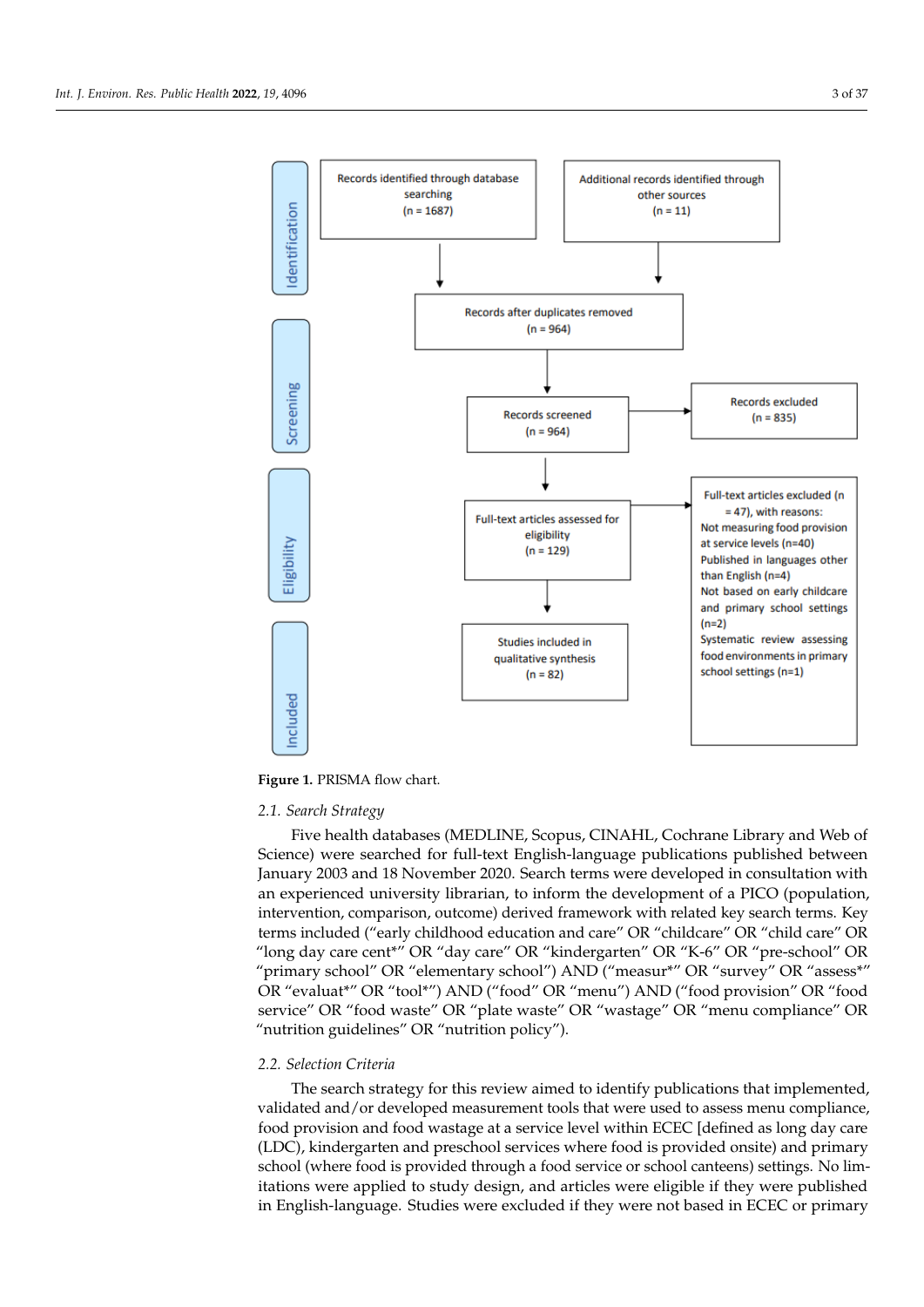school settings, did not measure menu compliance, food provision and/or food wastage at a service level, or simply measured individual dietary intakes or eating behaviours of children.

#### *2.3. Study Selection*

The reviewers used Covidence, a Cochrane-developed software, to search and select relevant studies for both the title and abstract screening and full-text screening for inclusion. Following the initial search, two reviewers (Y.G., M.V.) independently screened the eligibility of titles and abstracts against the established inclusion/exclusion criteria, with further eligibility screening using full text. After each independent assessment, the two reviewers discussed individual perspectives for each study, and if no consensus could be made, both a third and fourth reviewer independently screened the relevant study to resolve the decision (R.J., S.K.). The first author (A.E.) reviewed all included studies and cross-checked interpretation of the findings. All procedures associated with study selection were completed in Covidence.

#### *2.4. Data Extraction*

Two reviewers (Y.G., M.V.) extracted information from the included studies into a study-developed data extraction table, cross checked by the first author (A.E.) and verified by all authors (Tables 1 and 2). Data extracted from each study included: (1): author, (2): year of study, (3): study design, (4): country of origin, (5): setting, (6): study aims, (7) measurement method, (8) limitations and strengths, and (9) quality appraisal. Where studies measured both food provision and intake, only the method utilised for food provision was reported. The Academy of Nutrition and Dietetics Quality Criteria Checklist (QCC) was used to critically appraise each study [\[39\]](#page-34-8), as our review included multiple types of study designs and this tool comprehensively critiques original research across all types of study designs. The validity questions within the QCC focus on study research questions, participant selection protocol, comparability between study groups where applicable, handling of withdrawals, blinding of groups, where applicable, details on the intervention protocol, validity and reliability of measurement outcomes, data analytical approach, justification of study findings and biases. The outcome of this appraisal was either positive (+) (the report clearly addressed issues of inclusion/exclusion, bias, generalisability, analysis and data collection), neutral  $(\emptyset)$  (the report was neither exceptionally weak or exceptionally strong) or negative (−) (issues were not adequately addressed) [\[39\]](#page-34-8). Two authors (Y.G., M.V.) independently appraised each study, verified by a third and fourth author (R.J., A.E.) (Supplementary File S1). Cohen's kappa (κ) was calculated to assess inter-rater agreement, with values interpreted as: <0 no agreement, 0.00–0.20 slight, 0.21–0.40 fair, 0.41–0.60 moderate, 0.61–0.80 substantial and 0.81–1.00 perfect agreement [\[40\]](#page-34-9). Cohen's kappa result was within substantial agreement ( $κ = 0.647$ ; 95% CI: 0.558–0.736).

#### **3. Results**

#### *3.1. Search Results*

Database searching identified 1687 studies, with 963 studies remaining after removal of duplicates. After abstract screening, a total of 129 articles were identified for fulltext screening with 47 articles excluded because they (a) did not measure food provision and/or compliance at a service level  $(n = 40)$ , (b) were published in a language other than English (*n* = 4), (c) were not based within ECEC and/or primary school settings (*n* = 2) or (d) were other review articles ( $n = 1$ ). In total, 82 articles were included in this systematic review (Figure [1\)](#page-4-0).

### *3.2. Description and Quality Appraisal of Studies*

Based on the Academy of Nutrition and Dietetics Quality Criteria Checklist (QCC), no studies in this review had a negative quality criteria rating, most (70%, *n* = 57) had a positive rating, with 30% (*n* = 25) having a neutral rating (Supplementary File S1). Most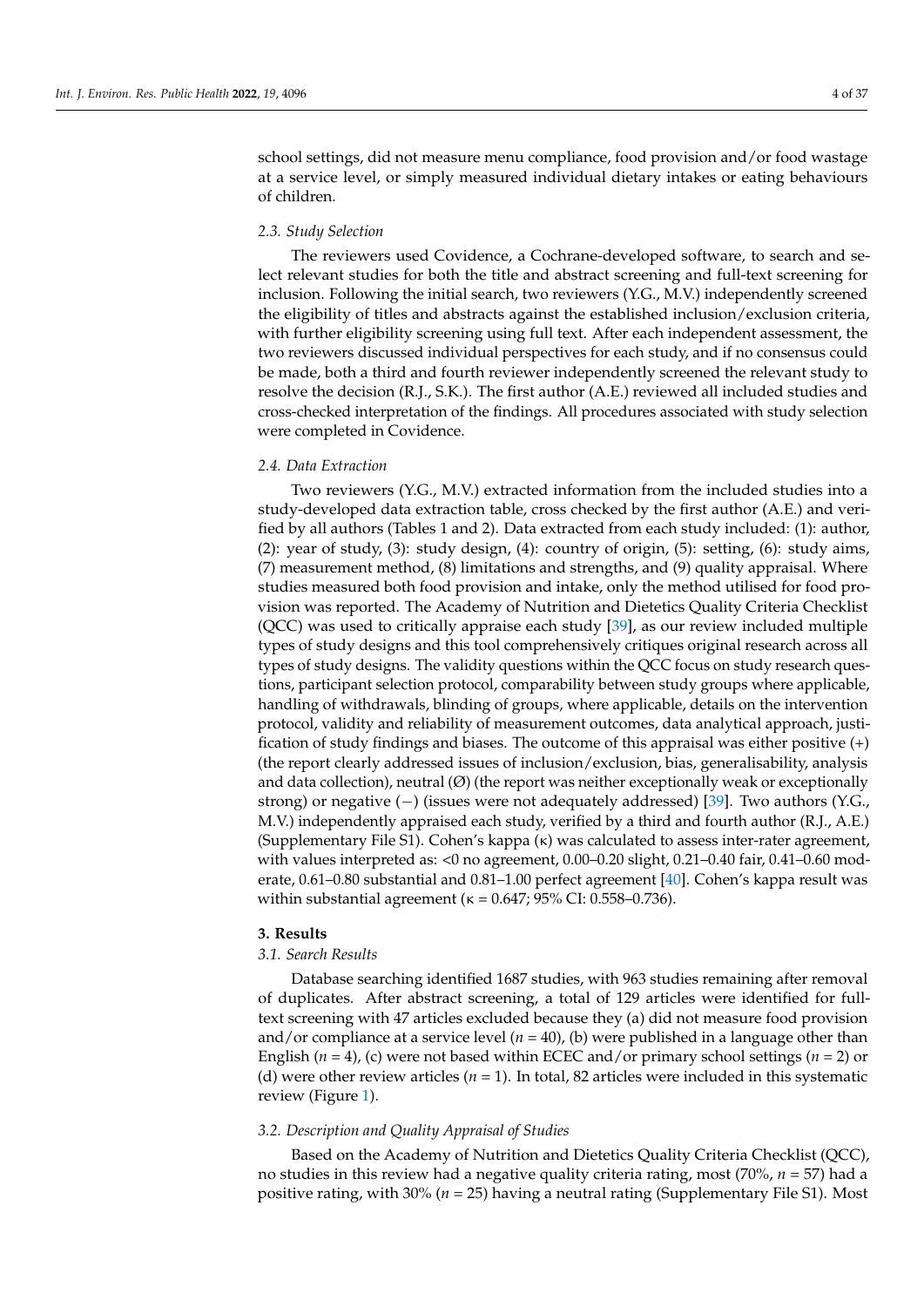included studies were cross-sectional  $(n = 69)$ . Other study designs included randomized controlled trials (RCT) ( $n = 7$ ), pre-post cohort studies ( $n = 3$ ), quasi-RCT ( $n = 2$ ), and cluster-RCT (*n* = 1). Most studies (86%) were conducted in countries with developed economies [\[41\]](#page-34-10), namely United States ( $n = 32$ ), Australia ( $n = 14$ ), United Kingdom ( $n = 8$ ), Canada ( $n = 4$ ), Poland ( $n = 3$ ), Ireland ( $n = 1$ ), Norway ( $n = 1$ ), New Zealand ( $n = 1$ ), Belgium ( $n = 1$ ), Denmark ( $n = 1$ ), Sweden ( $n = 1$ ), France ( $n = 1$ ), Slovenia ( $n = 1$ ), Portugal  $(n = 1)$ . Twelve studies (14%) were conducted in countries with developing economies [\[41\]](#page-34-10), namely Brazil ( $n = 4$ ), Guatemala ( $n = 3$ ), Mexico ( $n = 2$ ), Ghana ( $n = 1$ ), Iran ( $n = 1$ ), China  $(n = 1)$ .

Forty-seven studies were conducted within the ECEC setting and 35 studies in the Forty-seven studies were conducted within the ECEC setting and 35 studies in the primary school setting. Across both settings, seven methods for measuring food provision primary school setting. Across both settings, seven methods for measuring food provision were identified, namely: (1) Menu review; (2) Visual observation; (3) Weighed food protocol; (4) Questionnaire/survey; (5) Digital photography (6) Quick menu audit and (7) Web-based [me](#page-6-0)nu assessment. Figure 2 outlines the number of studies utilising each measurement method in each setting.

<span id="page-6-0"></span>

**Figure 2.** Identified measurement methods for food provision in ECEC and Primary School settings. **Figure 2.** Identified measurement methods for food provision in ECEC and Primary School settings.

There were several differences in how these methods were utilised. Menu reviews were undertaken by either entering menu data into nutrition software to compare to guidelines, categorising menu items into food groups to compare to guidelines, listing foods available at each meal to compare to guidelines, or using a scoring tool to assess compliance with guidelines. Similarly visual observational data were either categorised into food groups or used nutrition software to assess against guidelines; weighed food protocol data were analysed via nutrition software; and digital photography categorised data into proportions of food groups to compare to guidelines. Questionnaires/surveys varied, generally asking questions about availability of foods on menus rather than actual served quantities. Quick menu audits classified food and drinks as consumed every day, sometimes or occasionally. Web-based menu assessment tools enabled data entry by staff at the setting (as opposed to researchers), producing a comparison of menu and recipe data to guidelines. Tables [1](#page-16-0) and [2](#page-24-0) provide detailed information regarding categorisation of identified measurement methods for the ECEC setting  $(n = 45)$  and primary school setting  $(n = 35)$ .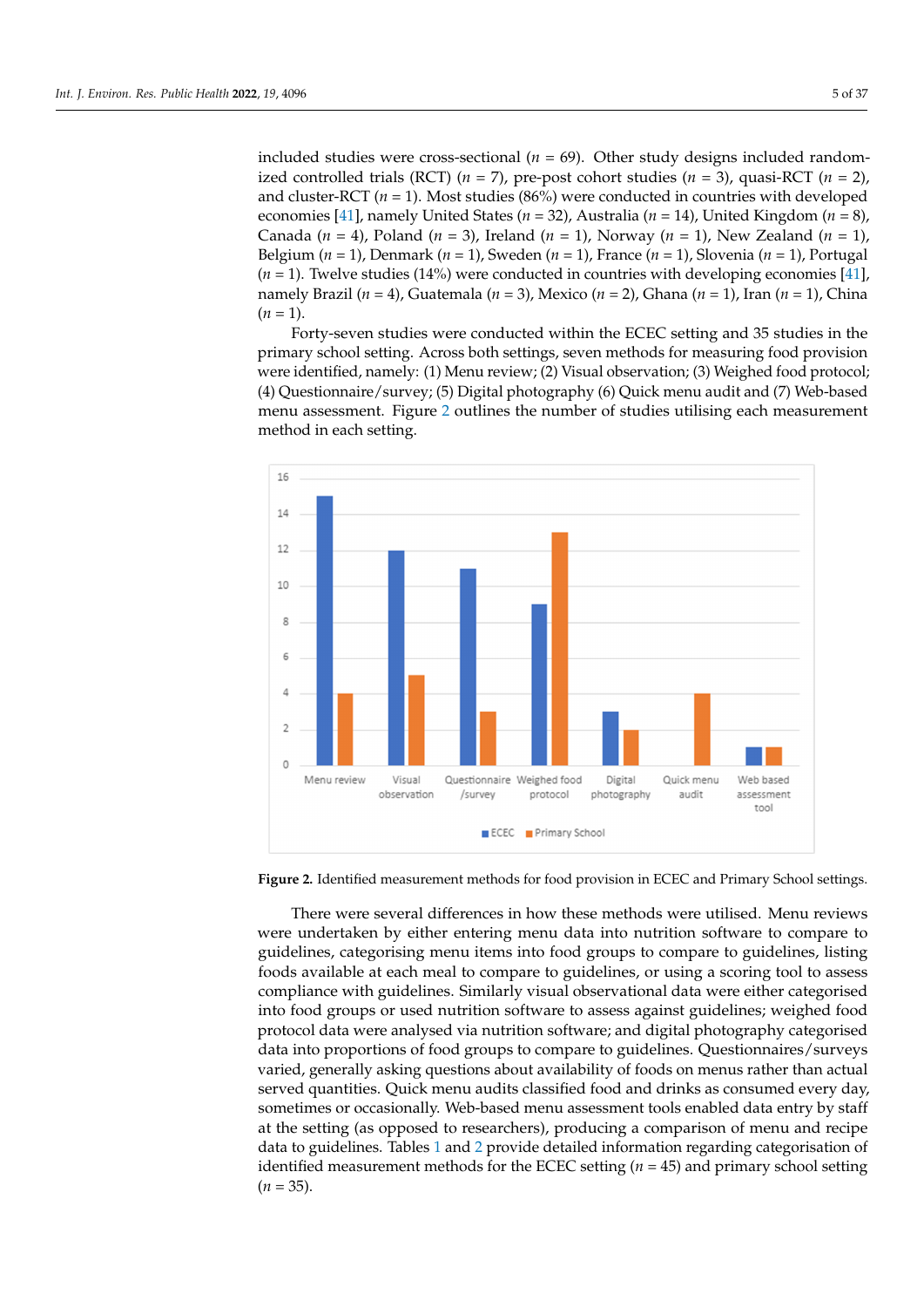| Authors                    | Year  | <b>Study Design</b> | Country              | Setting<br>Characteristics                                            | <b>Study Aims</b>                                                                                                                                                    | Measurement<br>Methods                                                               | Notes/Critique                                                                                                                                                                                                                                                                                                                                                                                                        | <b>Quality Rating</b> |
|----------------------------|-------|---------------------|----------------------|-----------------------------------------------------------------------|----------------------------------------------------------------------------------------------------------------------------------------------------------------------|--------------------------------------------------------------------------------------|-----------------------------------------------------------------------------------------------------------------------------------------------------------------------------------------------------------------------------------------------------------------------------------------------------------------------------------------------------------------------------------------------------------------------|-----------------------|
| Alves et al. [42]          | 2015  | Cross-sectional     | <b>Brazil</b>        | 5 LDC centres<br>Age: 7-24 months                                     | To investigate the<br>compliance of actually<br>served lunch menus with<br>the nutritionist prescribed<br>menus in public<br>childcare centres                       | menu review 1(b)<br>observation <sup>2</sup>                                         | Only lunch observed, however over<br>a long period (6 consecutive weeks).<br>Actual food served compared to<br>those on menus, with only 20% of<br>food served. matching menus<br>completely in the 1-2-year age<br>group room, with none of the 0-12<br>month rooms providing what is on<br>the menu.<br>Trained nutrition students<br>conducted observation, protocol of<br>visual observation was<br>not provided. | Positive $(+)$        |
| Andreyeva et al.<br>$[43]$ | 2018a | Cross-sectional     | <b>United States</b> | Participants:<br>838 preschool<br>children<br>Age: 3-5 years          | To assess the dietary<br>quality of lunches in<br>childcare centres                                                                                                  | weighed food<br>method $3$ , including<br>plate waste<br>observation <sup>2(a)</sup> | Training provided to observers with<br>nutrition knowledge which<br>increases the quality of<br>recorded data<br>The observers overlapped on at<br>least one child to assess<br>inter-rater reliability<br>Single day data collection may<br>not reflect usual food<br>consumption patterns                                                                                                                           | Neutral $(\emptyset)$ |
| Andreyeva et al.<br>[44]   | 2018b | Cross-sectional     | <b>United States</b> | Participants:<br>343 LDC centres<br>Age: not stated                   | To evaluate the food<br>environment for<br>preschool-age children in<br>LDC centres and describes<br>adherence to the<br>nutrition regulations                       | self-reported<br>questionnaire <sup>4</sup>                                          | Self report: risk of self-reporting<br>bias or self-reporting error<br>Actual menus or meals served not<br>captured in this methodology<br>Questionnaire adapted from a<br>validated questionnaire                                                                                                                                                                                                                    | Neutral $(\emptyset)$ |
| Ball et al. [45]           | 2007  | Cross-sectional     | <b>United States</b> | Participants:<br>1 childcare centre<br>over 2 days<br>Age: not stated | To describe the<br>development and testing of<br>an observational method<br>used to assess the food<br>served and consumed<br>by children in a<br>child-care setting | observation <sup>2</sup>                                                             | Reliability/tool development study<br>5 trained observers documented<br>foods served and consumed and<br>statistical analysis determined level<br>of agreement<br>Mean intraclass coefficient of 0.99<br>shows high inter-rater reliability                                                                                                                                                                           | Neutral $(\emptyset)$ |

| Table 1. Summary of studies measuring food provision in ECEC settings ( $n = 45$ ). |  |  |  |  |
|-------------------------------------------------------------------------------------|--|--|--|--|
|-------------------------------------------------------------------------------------|--|--|--|--|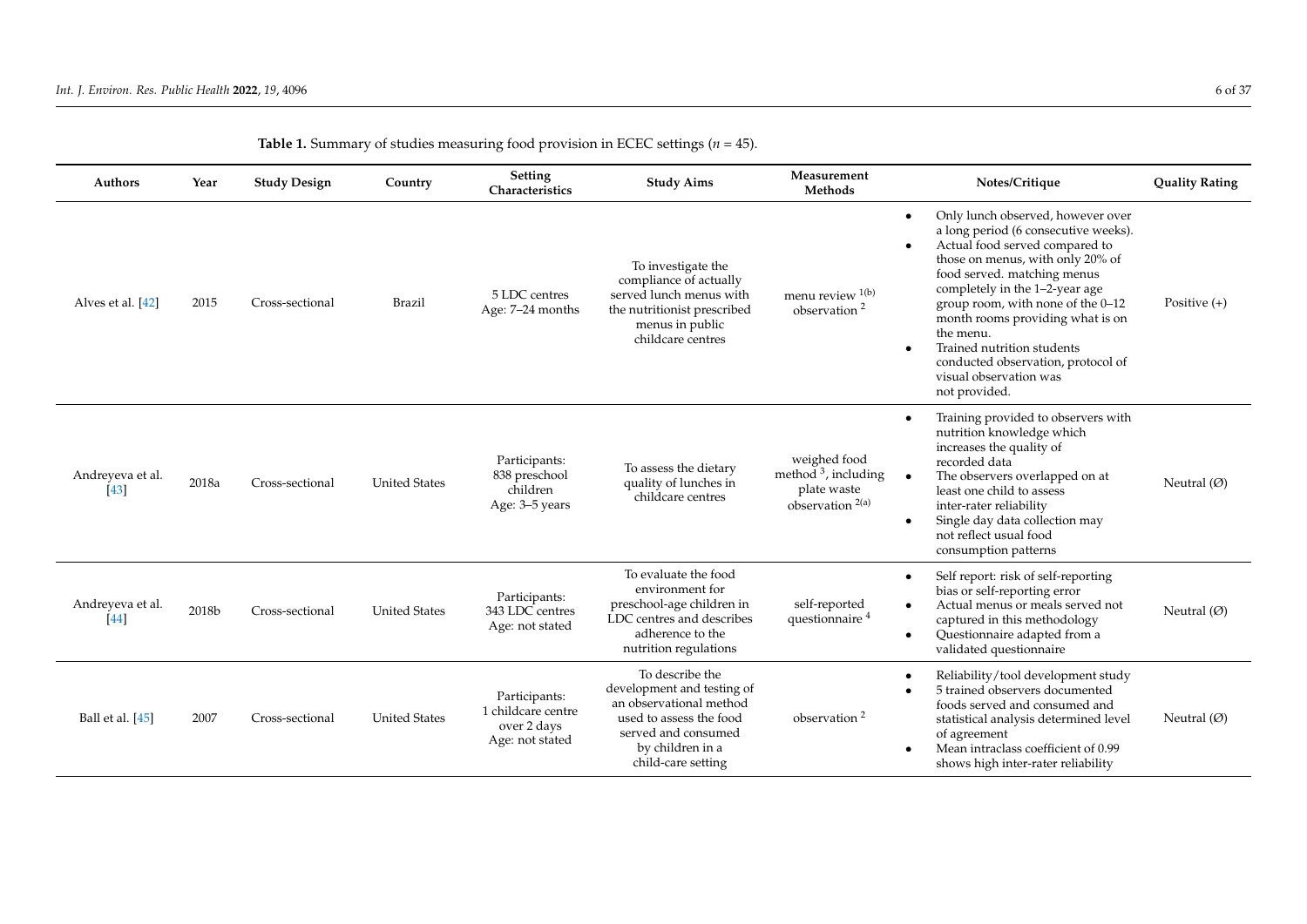| <b>Table 1.</b> Cont. |  |
|-----------------------|--|
|-----------------------|--|

| <b>Authors</b>                   | Year  | <b>Study Design</b>        | Country              | Setting<br>Characteristics                                                                                            | <b>Study Aims</b>                                                                                                                                                                            | Measurement<br>Methods                             | Notes/Critique                                                                                                                                                                                                                                                                                | <b>Quality Rating</b> |
|----------------------------------|-------|----------------------------|----------------------|-----------------------------------------------------------------------------------------------------------------------|----------------------------------------------------------------------------------------------------------------------------------------------------------------------------------------------|----------------------------------------------------|-----------------------------------------------------------------------------------------------------------------------------------------------------------------------------------------------------------------------------------------------------------------------------------------------|-----------------------|
| Bell et al. $[46]$               | 2015a | Quasi-<br>experimental RCT | Australia            | Participants: 96 LDC<br>provided menus at<br>baseline and 102 at<br>follow up                                         | To determine the impact of<br>an implementation<br>intervention designed to<br>introduce policies and<br>practices supportive of<br>healthy eating in<br>centre-based child-care<br>services | menu review 1(b)                                   | Use of qualified dietitians to review<br>$\bullet$<br>the menus.<br>Large cohort<br>Actual food served or consumed<br>$\bullet$<br>not measured                                                                                                                                               | Positive $(+)$        |
| Bell at al. [47]                 | 2015b | Pre-post cohort<br>study   | Australia            | Participants:<br>236 children<br>(baseline) and<br>232 children<br>(follow-up) in<br>20 LDC centres<br>Age: 2-4 years | To determine whether<br>nutrition award scheme<br>improves children's food<br>and nutrient intakes                                                                                           | weighed food<br>method $3$<br>included plate waste | Actual intake accurately measured<br>$\bullet$<br>by trained professionals<br>Large sample size<br>$\bullet$<br>Detailed data on one day, however<br>variety of food offered over a longer<br>period not captured                                                                             | Positive $(+)$        |
| Benjamin-Neelon<br>et al. $[48]$ | 2010  | Cross-sectional            | <b>United States</b> | Participants: 84 LDC<br>centres<br>Age: <6 years)                                                                     | To compare menus with<br>actual foods and beverages<br>served to children in<br>child-care centres                                                                                           | observation <sup>2</sup>                           | 52% of food served matched<br>$\bullet$<br>menu entirely<br>86.6% of foods items matched foods<br>on menus<br>Only one day observe-may not<br>reflect usual match with menu                                                                                                                   | Positive $(+)$        |
| Benjamin-Neelon<br>et al. [49]   | 2013  | Cross-sectional            | Mexico               | Participants: 54 daily<br>menus from<br>142 LDC centres<br>Age: 4–72 months                                           | To assess the nutritional<br>quality of foods and<br>beverages listed on menus<br>serving children in<br>government-sponsored<br>childcare centres                                           | menu review <sup>1(a)(b)</sup>                     | Foods listed in the menus may not<br>$\bullet$<br>reflect the actual foods served in the<br>childcare centres<br>54 days' menus can capture variety,<br>$\bullet$<br>however no analysis for food<br>variety in the methodology                                                               | Positive $(+)$        |
| Benjamin-Neelon<br>et al. [50]   | 2015  | Cross-sectional            | United Kingdom       | Participant: 851 LDC<br>centres<br>Age: not stated                                                                    | To describe foods and<br>beverages served in<br>childcare centres, assess<br>provider behaviours<br>related to feeding, and<br>compare these practices to<br>national guidelines             | self-reported<br>questionnaire <sup>4</sup>        | The questionnaire was modified for<br>$\bullet$<br>the United Kingdom from<br>3 instruments of which 2 were<br>tested for validity and 1<br>for reliability<br>Unable to assess all foods and<br>beverages served (only selected)<br>and therefore unable to assess entire<br>dietary quality | Positive $(+)$        |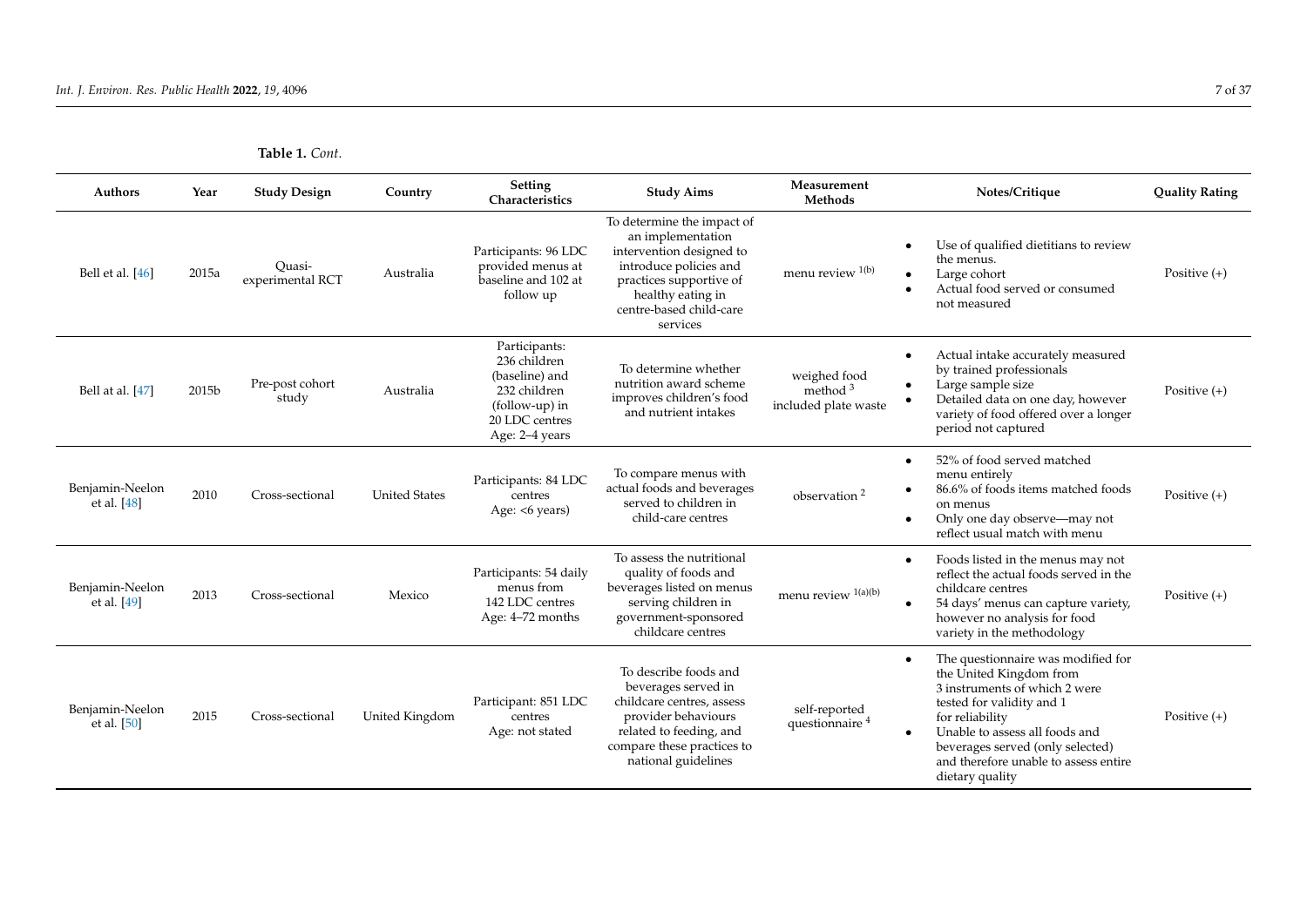| <b>Authors</b>            | Year | <b>Study Design</b> | Country              | Setting<br>Characteristics                                                 | <b>Study Aims</b>                                                                                                              | Measurement<br>Methods                                               | Notes/Critique                                                                                                                                                                                                                                                                                                                                 | <b>Quality Rating</b> |
|---------------------------|------|---------------------|----------------------|----------------------------------------------------------------------------|--------------------------------------------------------------------------------------------------------------------------------|----------------------------------------------------------------------|------------------------------------------------------------------------------------------------------------------------------------------------------------------------------------------------------------------------------------------------------------------------------------------------------------------------------------------------|-----------------------|
| Breck et al. [51]         | 2016 | Cross-sectional     | <b>United States</b> | Participants: 95 LDC<br>centres<br>Age: not stated                         | To evaluate the extent to<br>which child-care centre<br>menus correspond with<br>food and beverage items<br>served to children | observation <sup>2</sup>                                             | Trained observers observed meals<br>$\bullet$<br>on 2 days for 93 centres and 1 day at<br>2 centres.<br>87% of foods served matched foods<br>on menus                                                                                                                                                                                          | Neutral $(\emptyset)$ |
| Chiriquí et al. [52]      | 2020 | Pre-post study      | <b>United States</b> | Participants: 58 LDC<br>centres<br>Age: not stated                         | To identify changes in food<br>and beverage practices<br>LDC due to<br>implementation of updated<br>standards                  | self-reported<br>questionnaire <sup>4</sup>                          | Ouestionnaire addressed certain<br>items on menus, for example<br>"serving a fruit or vegetable as a<br>component of a meal or snack once<br>a day", but did not address specifics<br>on amounts of foods offered<br>to children<br>Self report: risk of self-reporting<br>bias or self-reporting error                                        | Positive $(+)$        |
| Copeland et al.<br>$[53]$ | 2013 | Cross-sectional     | <b>United States</b> | Participant: 258 LDC<br>centres<br>Age: not specified<br>(up to 5 years)   | To compare the nutritional<br>quality of meals to snacks                                                                       | menu review 1(b)                                                     | Actual food served, or intake<br>not measured                                                                                                                                                                                                                                                                                                  | Neutral $(\emptyset)$ |
| Dave et al. [54]          | 2018 | Cross-sectional     | <b>United States</b> | Participants: 9 LDC<br>centres<br>Age: 3-5 years                           | To assess the agreement of<br>posted menus with foods<br>served to 3- to 5-year-old<br>children                                | observation <sup>2(a)</sup>                                          | Trained observers utilised a tested<br>valid and reliable direct observation<br>protocol<br>When taking acceptable<br>substitutions into consideration.<br>actual food served matched menus<br>94-100%<br>Small sample size in only one city                                                                                                   | Neutral $(\emptyset)$ |
| Dixon et al. [55]         | 2016 | Cross-sectional     | <b>United States</b> | Participants:<br>630 children over<br>2 consecutive days<br>Age: 3–4 years | To compare foods and<br>beverages provided to and<br>consumed by children at<br>childcare centres                              | observation <sup>2(a)</sup><br>of foods served and<br>foods consumed | One trained data collector observed<br>all food served to children, another<br>trained data collector observed all<br>food consumed by 3 children<br>Foods provided met 50% of daily<br>intake however most foods<br>consumed did not meet this<br>guideline, outlining the importance<br>of considering not only provision<br>but also intake | Neutral $(\emptyset)$ |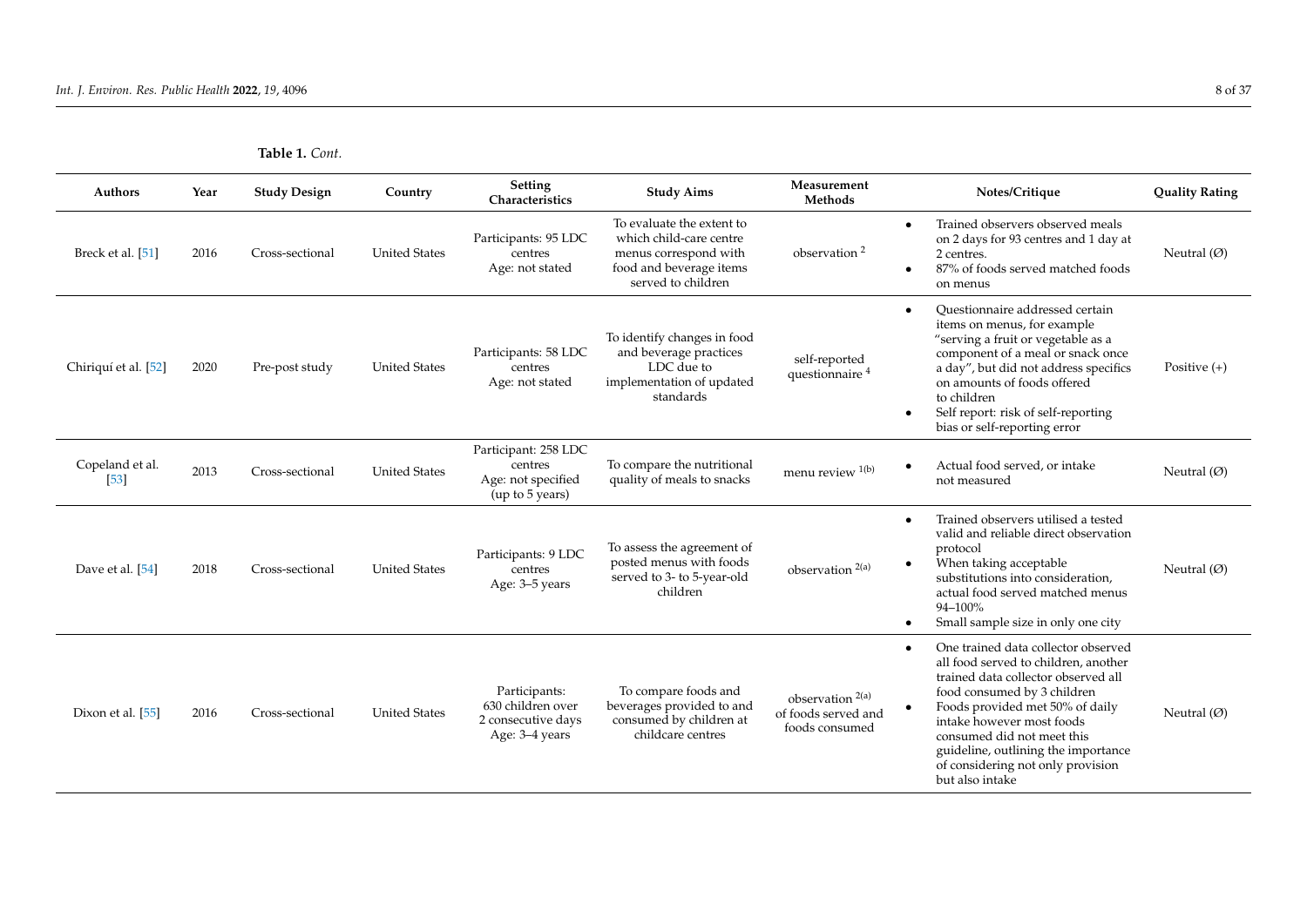| <b>Table 1.</b> Cont. |  |
|-----------------------|--|
|-----------------------|--|

| <b>Authors</b>               | Year | <b>Study Design</b> | Country              | Setting<br>Characteristics                                                                    | <b>Study Aims</b>                                                                                                                                                                                              | Measurement<br>Methods                                                      | Notes/Critique                                                                                                                                                                                                                                                                                                                              | <b>Quality Rating</b> |
|------------------------------|------|---------------------|----------------------|-----------------------------------------------------------------------------------------------|----------------------------------------------------------------------------------------------------------------------------------------------------------------------------------------------------------------|-----------------------------------------------------------------------------|---------------------------------------------------------------------------------------------------------------------------------------------------------------------------------------------------------------------------------------------------------------------------------------------------------------------------------------------|-----------------------|
| Doak et al. [56]             | 2012 | Cross-sectional     | Guatemala            | Participants: 4 LDC<br>centres over<br>5 consecutive days<br>Age: 3–6 years                   | To analyse the variety and<br>diversity of dietary items<br>and their different origins<br>offered in childcare menus                                                                                          | weighed food<br>method $3$<br>(no plate waste<br>measured in this<br>study) | Higher accuracy as actual<br>$\bullet$<br>measurement of food provision was<br>conducted rather than based on<br>menu assessment<br>Quality and variety of menus also<br>$\bullet$<br>assessed.<br>Actual intake not assessed                                                                                                               | Neutral $(\emptyset)$ |
| Erinosho et al. [57]         | 2011 | Cross-sectional     | <b>United States</b> | Participants: 40 LDC<br>centres (240 children<br>observed)<br>Age: 3-4 years                  | To evaluate nutrition<br>practices of group<br>childcare centres and to<br>assess whether dietary<br>intakes of children at these<br>centres meet nutrition<br>recommendations                                 | observation $2(b)$                                                          | Trained researchers observed 3<br>children at a time and recorded all<br>food consumed from 8 a.m.-2 p.m.<br>on an adjusted US Department of<br>Agriculture food record form<br>It is not clear whether the afternoon<br>$\bullet$<br>snack consumption was observed<br>which may explain why less than<br>50% consumed 50% of daily intake | Positive $(+)$        |
| Erinosho et al. [58]         | 2013 | Cross-sectional     | <b>United States</b> | Participants:<br>120 children<br>(20 LDC centres)<br>Age: 3–5 years                           | To assess the quality of<br>foods and beverages<br>offered to preschool<br>children (3 to 5 years old)<br>in childcare centres                                                                                 | observation $2(a)(b)$<br>using a validated<br>observational system          | Two days of dietary observations<br>$\bullet$<br>were conducted<br>Observe actual food intake instead<br>of food provided<br>Variety of food consumed not<br>analysed                                                                                                                                                                       | Positive $(+)$        |
| Finch et al. [59]            | 2019 | <b>RCT</b>          | Australia            | Participants: 44 LDC<br>centres<br>Age: not stated                                            | To assess the effectiveness<br>of an intervention<br>including training,<br>provision of written menu<br>feedback, and printed<br>resources on increasing<br>childcare compliance with<br>nutrition guidelines | menu review 1(b)                                                            | Additional information was<br>$\bullet$<br>obtained from cooks if the<br>information was not adequately<br>reported in the menu<br>Menu assessment was done by<br>$\bullet$<br>qualified dietitian<br>Diet quality was assessed by<br>compliance with food group<br>provision and no discretionary food<br>on menus                         | Positive $(+)$        |
| Fleischhacker et al.<br>[60] | 2006 | Cross-sectional     | <b>United States</b> | Participants: 6 LDC<br>centres-menus<br>analysed over<br>6 months (77 days)<br>Age: 3–5 years | To assess types of food<br>served at a childcare centre<br>compared with centre's<br>monthly menus                                                                                                             | observation <sup>2</sup>                                                    | Food served over a long period<br>(6 months) compared with menus                                                                                                                                                                                                                                                                            | Positive $(+)$        |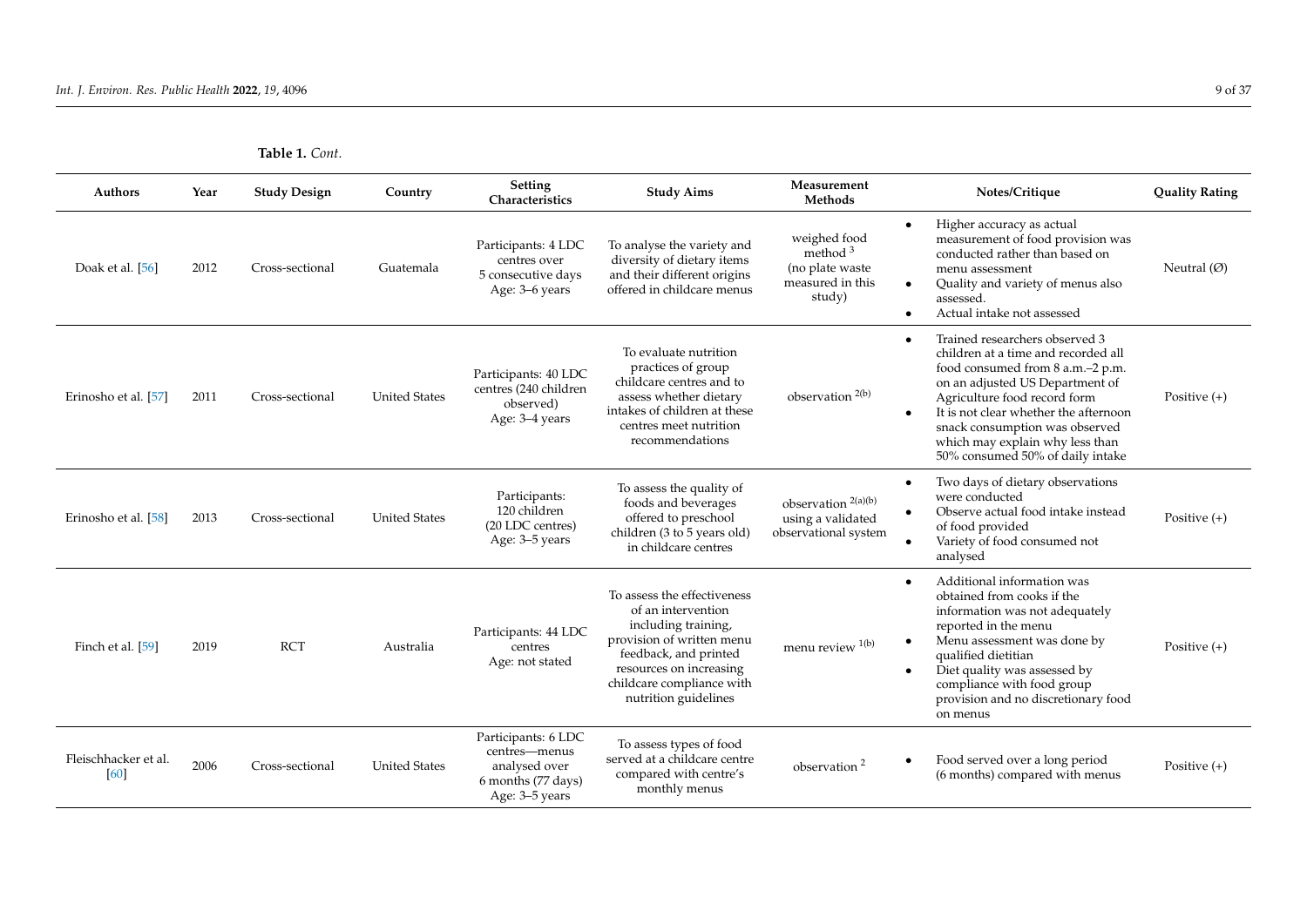| Table 1. Cont. |  |
|----------------|--|
|----------------|--|

| <b>Authors</b>          | Year | <b>Study Design</b> | Country              | Setting<br>Characteristics                         | <b>Study Aims</b>                                                                                                                                                                       | Measurement<br>Methods                         | Notes/Critique                                                                                                                                                                                                                                                                                                                                                                         | <b>Quality Rating</b> |
|-------------------------|------|---------------------|----------------------|----------------------------------------------------|-----------------------------------------------------------------------------------------------------------------------------------------------------------------------------------------|------------------------------------------------|----------------------------------------------------------------------------------------------------------------------------------------------------------------------------------------------------------------------------------------------------------------------------------------------------------------------------------------------------------------------------------------|-----------------------|
| Foster et al. [61]      | 2015 | Cross-sectional     | <b>United States</b> | Participants: 29 LDC<br>centres<br>Age: not stated | To assess nutrition and<br>physical activity policies in<br>rural childcare centres                                                                                                     | self-reported<br>questionnaire <sup>4</sup>    | Reliance on self-reported data<br>$\bullet$<br>Subjected to issues such as<br>$\bullet$<br>self-reporting bias, reporting error,<br>and over- and under-reporting<br>Use of validated survey form<br>$\bullet$                                                                                                                                                                         | Positive $(+)$        |
| Frampton et al.<br>[62] | 2014 | Cross-sectional     | <b>United States</b> | Participants: 83 LDC<br>centres<br>Age: 3-4 years  | To examine<br>macro-/micronutrient<br>content of childcare centre<br>menus, compared to one<br>third of dietary<br>requirements                                                         | menu review $1(a)$                             | Actual food served can be different<br>$\bullet$<br>from planned menu<br>Centres picked at<br>$\bullet$<br>random—reducing risk of<br>selection bias<br>Actual recipes were not obtained,<br>$\bullet$<br>rather "standardised" recipes based<br>on menu descriptions, making this<br>less accurate                                                                                    | Neutral $(\emptyset)$ |
| Gerritsen et al. [63]   | 2017 | Cross-sectional     | New Zealand          | Participants: 57 LDC<br>centres<br>Age: not stated | To describe food provision<br>and evaluate menus in<br>childcare services                                                                                                               | menu review 1(b)                               | The menu scoring system was<br>$\bullet$<br>adapted from other studies; no<br>information about validation<br>The scoring system assessed<br>quantity, variety, and quality                                                                                                                                                                                                            | Neutral $(\emptyset)$ |
| Grady et al. [64]       | 2019 | Cross-sectional     | Australia            | Participants: 69 LDC<br>centres<br>Age: not stated | To examine menu planning<br>practices, menu<br>compliance with<br>dietary guidelines                                                                                                    | menu review 1(b)                               | Menu reviewed by trained dietician<br>$\bullet$<br>Diet quality was assessed by<br>compliance with food group<br>provision and no discretionary food<br>on menus                                                                                                                                                                                                                       | Positive $(+)$        |
| Grady et al. [65]       | 2020 | <b>RCT</b>          | Australia            | Participants: 54 LDC<br>centres<br>Age: not stated | To assess the effectiveness<br>of a Web-based menu<br>planning tool in increasing<br>the number of food groups<br>on childcare service menus<br>that comply with<br>dietary guidelines. | web-based menu<br>assessment tool <sup>6</sup> | Centres received access to the<br>web-based menu tool and training<br>on how to use it.<br>There were improvements in<br>provision of fruit, vegetables, dairy<br>and meat, and reduction in<br>discretionary food, but no<br>improvement in full compliance<br>goes guidelines<br>The tool improved food provision<br>$\bullet$<br>but did not translate into full<br>menu compliance | Positive $(+)$        |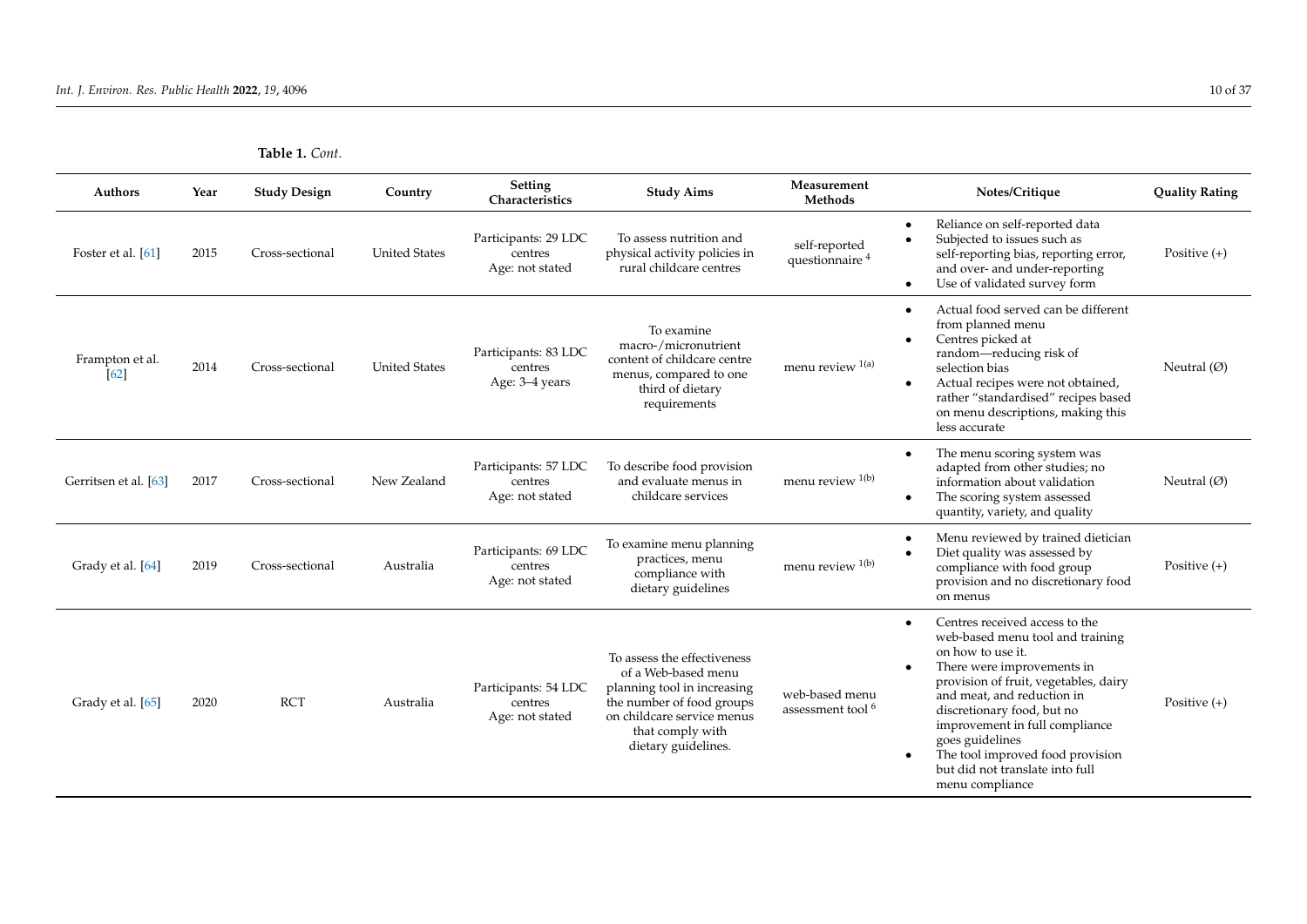| <b>Table 1.</b> Cont. |  |
|-----------------------|--|
|                       |  |

| <b>Authors</b>                  | Year | <b>Study Design</b> | Country              | Setting<br>Characteristics                                         | <b>Study Aims</b>                                                                                                                                                                                                                            | Measurement<br>Methods                                                                                            | Notes/Critique                                                                                                                                                                                                                                                                                                                                                                                                                                                                                                                                                                                   | <b>Quality Rating</b> |
|---------------------------------|------|---------------------|----------------------|--------------------------------------------------------------------|----------------------------------------------------------------------------------------------------------------------------------------------------------------------------------------------------------------------------------------------|-------------------------------------------------------------------------------------------------------------------|--------------------------------------------------------------------------------------------------------------------------------------------------------------------------------------------------------------------------------------------------------------------------------------------------------------------------------------------------------------------------------------------------------------------------------------------------------------------------------------------------------------------------------------------------------------------------------------------------|-----------------------|
| Gurzo et al. [66]               | 2020 | Cross-sectional     | <b>United States</b> | Participants:<br>680 LDC centres<br>Age: not stated                | To compare food/<br>beverage provisions<br>between child care sites                                                                                                                                                                          | self-reported<br>questionnaire <sup>4</sup>                                                                       | Validated questionnaire<br>$\bullet$<br>Self-reported data subjected to<br>$\bullet$<br>reported bias (over-reporting of<br>practices considered favourable)<br>The survey did not assess foods and<br>beverages usually served<br>or consumed                                                                                                                                                                                                                                                                                                                                                   | Positive $(+)$        |
| Hasnin et al. [67]              | 2020 | Cross-sectional     | <b>United States</b> | Participants: 3 LDC<br>centres (108 children)<br>Age: 3 to 5 years | To assess whether LDCs<br>were meeting the updated<br>guidelines for lunch and<br>whether foods consumed<br>met guidelines                                                                                                                   | observation <sup>2(a)(b)</sup>                                                                                    | Use of validated visual observation<br>method in childcare setting<br>Only lunches were observed, data<br>does not reflect usual consumption                                                                                                                                                                                                                                                                                                                                                                                                                                                     | Positive $(+)$        |
| Henderson et al.<br>[68]        | 2011 | Cross-sectional     | <b>United States</b> | Participants:<br>200 LDC centres<br>Age: 3-5 years                 | To develop and validate a<br>self-administered survey to<br>assess the nutrition and<br>physical activity<br>environment of<br>child-care centres                                                                                            | self-reported<br>questionnaire <sup>4</sup>                                                                       | Validation study-items on survey<br>$\bullet$<br>compared to items on the menu<br>Amounts of foods not assessed,<br>only whether certain items were on<br>the menu and how often.<br>Foods on menu were divided into<br>"healthy foods" and "unhealthy<br>foods" and Pearson's correlation<br>utilised to assess correlations with<br>survey items.<br>Moderate correlation between<br>$\bullet$<br>unhealthy food score and survey<br>items ( $r = 0.260$ ; $p < 0.05$ ), and<br>healthy food score and survey $(r =$<br>0.266; p < 0.05<br>Compared to menus rather than<br>actual food served | Positive $(+)$        |
| Himberg-Sundet<br>et al. $[69]$ | 2019 | Cross-sectional     | Norway               | Participants:<br>73 kindergartens<br>Age: 3–5 years                | To explore the associations<br>between the economic,<br>political, sociocultural and<br>physical environments in<br>kindergartens, along with<br>the frequency and variety<br>of vegetables served, and<br>the number of<br>vegetables eaten | self-reported<br>questionnaire <sup>5</sup><br>weighed food<br>method $3$<br>for vegetables only<br>(over 5 days) | Questionnaire piloted but<br>not validated<br>Agreement between vegetables<br>served on questionnaire and<br>served/consumed (weighed record)<br>were not reported                                                                                                                                                                                                                                                                                                                                                                                                                               | Neutral $(\emptyset)$ |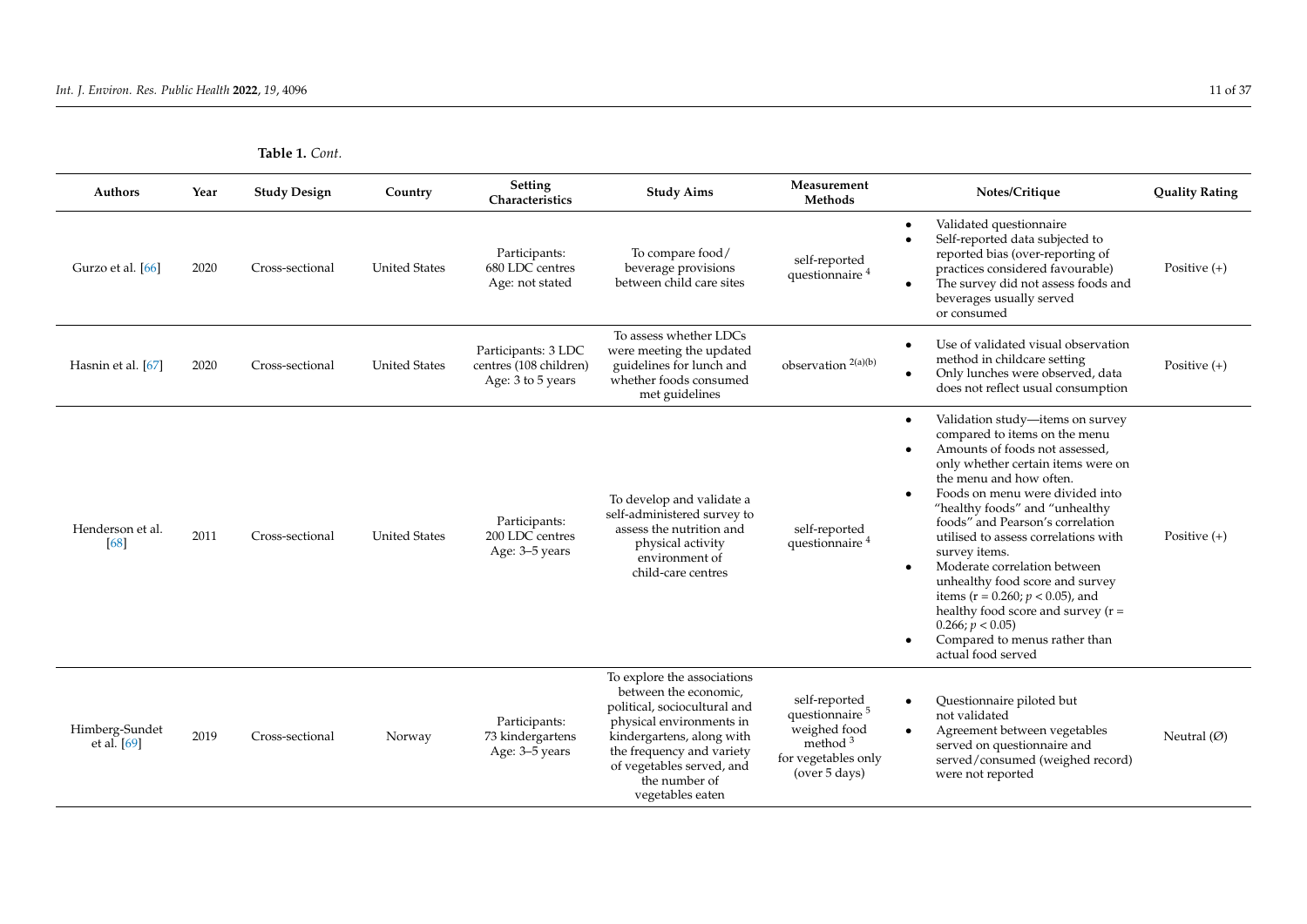| <b>Table 1.</b> Cont. |  |
|-----------------------|--|
|-----------------------|--|

| Authors                              | Year  | <b>Study Design</b> | Country              | Setting<br>Characteristics                                       | <b>Study Aims</b>                                                                                                                                     | Measurement<br><b>Methods</b>                                                                       | Notes/Critique                                                                                                                                                                                                    | <b>Ouality Rating</b> |
|--------------------------------------|-------|---------------------|----------------------|------------------------------------------------------------------|-------------------------------------------------------------------------------------------------------------------------------------------------------|-----------------------------------------------------------------------------------------------------|-------------------------------------------------------------------------------------------------------------------------------------------------------------------------------------------------------------------|-----------------------|
| Jennings et al. [70]                 | 2011  | Cross-sectional     | Ireland              | Participants:<br>54 preschools<br>Age: $<1$ and<br>$1-5$ years   | To determine the<br>nutritional support<br>pre-school managers<br>needed, and enhance<br>existing pre-school<br>nutritional training<br>and practices | self-reported<br>questionnaire <sup>4</sup><br>via telephone                                        | The questionnaire covered some<br>items on menus but did not address<br>quantities or quality of food served<br>Interview surveys are subjected to<br>interviewer bias                                            | Positive $(+)$        |
| Lessard et al. [71]                  | 2013  | Cross-sectional     | <b>United States</b> | Participants:<br>179 childcare centres<br>Age: 3-4 years old     | To examine compliance<br>with regulations related to<br>nutrition in<br>childcare settings                                                            | self-reported<br>questionnaire <sup>4</sup>                                                         | Components of food served<br>assessed, e.g., "wholegrains on<br>menu", but menus or food served<br>not analysed.<br>Questionnaire not validated                                                                   | Positive $(+)$        |
| Longo-Silva et al.<br>72             | 2013  | Cross-sectional     | Brazil               | Participants:<br>366 LDC centre<br>children<br>Age: 12-36 months | To assess menu quality and<br>plate waste in public day<br>care centres                                                                               | weighed food<br>method $3$<br>not entered into<br>software-used a<br>diet quality tool to<br>assess | No information on validity<br>Whilst food served and plate waste<br>$\bullet$<br>measured, exact amounts consumed<br>were not analysed against<br>guidelines.<br>High percentages of plate waste in<br>this study | Positive $(+)$        |
| Maalouf et al. [73]                  | 2013  | Cross-sectional     | <b>United States</b> | Participants: 24 LDC<br>centres<br>Age: not stated               | To describe the nutritional<br>quality of foods served and<br>the mealtime environment<br>in childcare centres                                        | menu review 1(a)<br>and observation <sup>2</sup>                                                    | Centre visits were unannounced<br>and a registered dietitian who<br>completed training conducted the<br>on-site observation                                                                                       | Positive $(+)$        |
| Myszkowska-<br>Ryciak et al.<br>[74] | 2018a | Cross-sectional     | Poland               | Participant:<br>706 kindergartens<br>Age: not stated             | To evaluate the compliance<br>with mandatory nutrition<br>recommendations in<br>preschools                                                            | self-reported<br>questionnaire <sup>4</sup><br>menu review $1(b)$                                   | Validated questionnaire<br>The reliability of results from<br>interviews was increased as the data<br>were verified by menu assessment                                                                            | Positive $(+)$        |
| Myszkowska-<br>Ryciak et al.<br>[75] | 2018b | Cross-sectional     | Poland               | Participant:<br>706 preschools<br>Age: 3-6 years                 | To assess the nutritional<br>value of menus served in<br>preschools                                                                                   | menu review $1(d)$                                                                                  | Actual amounts of food on menu<br>not accessed, only whether a food<br>item was on the menu, for<br>example—vegetables served with<br>every meal                                                                  | Positive $(+)$        |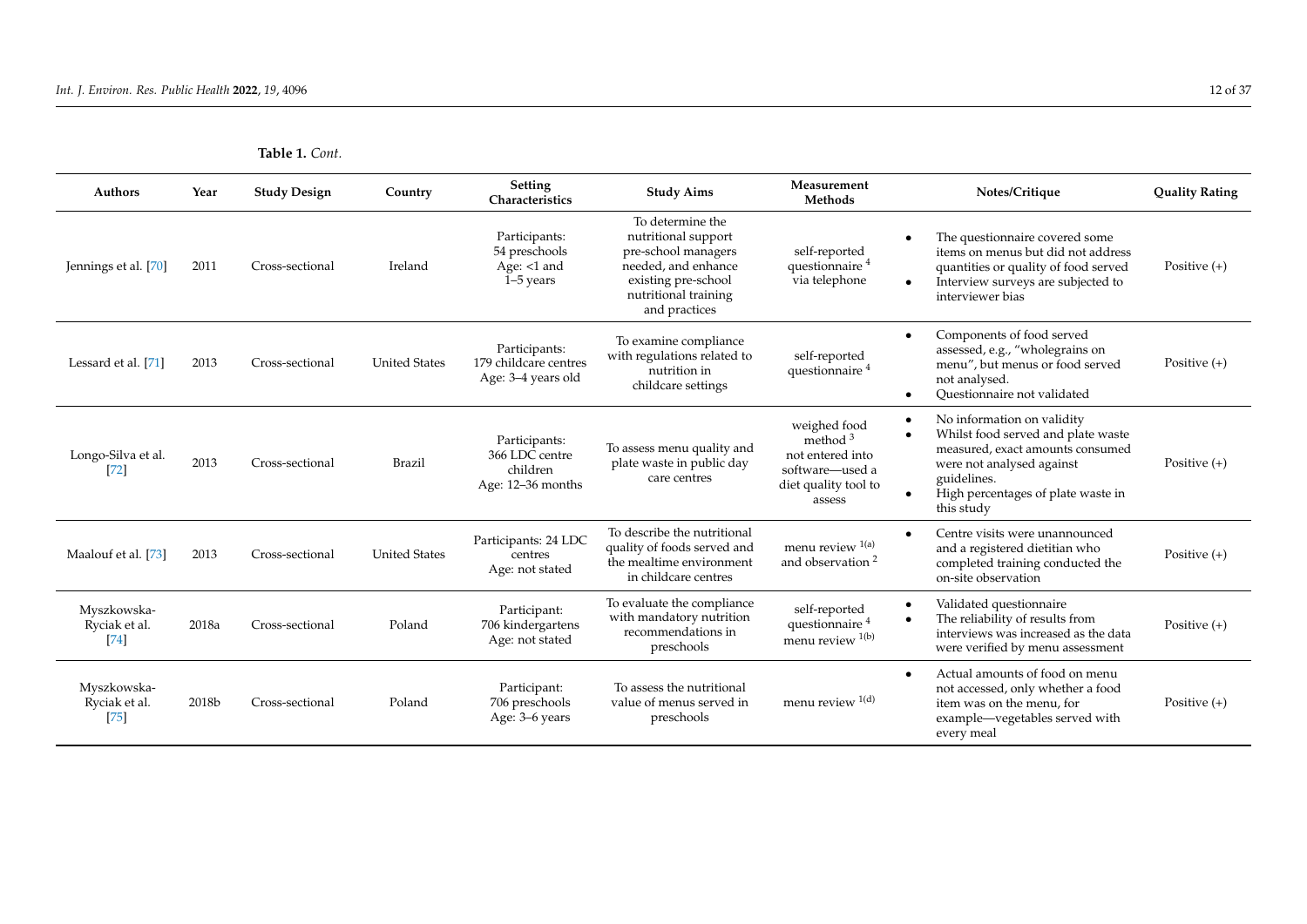| Authors                              | Year | <b>Study Design</b> | Country              | Setting<br>Characteristics                                    | <b>Study Aims</b>                                                                                                                                                                       | Measurement<br>Methods                                                                                          | Notes/Critique                                                                                                                                                                                                                                                                    | <b>Quality Rating</b> |
|--------------------------------------|------|---------------------|----------------------|---------------------------------------------------------------|-----------------------------------------------------------------------------------------------------------------------------------------------------------------------------------------|-----------------------------------------------------------------------------------------------------------------|-----------------------------------------------------------------------------------------------------------------------------------------------------------------------------------------------------------------------------------------------------------------------------------|-----------------------|
| Myszkowska-<br>Ryciak et al.<br>[76] | 2019 | Pre-post study      | Poland               | Participant:<br>231 preschools<br>Age: not stated             | To evaluate the<br>effectiveness of the<br>multicomponent<br>educational program for<br>improving the nutritional<br>value of preschools menus                                          | menu review $1(a)$                                                                                              | The guidelines in this study were to<br>meet 70% of a child's daily intake,<br>significantly more than the expected<br>50% in other studies<br>Actual intake not measured<br>Not clearly stated how the<br>inventory reports were obtained,<br>e.g., whether it was a self-report | Positive $(+)$        |
| Nicklas et al. [77]                  | 2013 | Cross-sectional     | <b>United States</b> | Participants:<br>796 preschool<br>children<br>Age: not stated | To examine the variability<br>of food portions served<br>and consumed by<br>preschool children                                                                                          | digital<br>photography <sup>5</sup>                                                                             | Digital photography method was<br>accurate and reliable compared to<br>weighed food<br>Only lunch was measured<br>Digital photography method may<br>be considered as intrusive to the<br>typical lunch time environment/<br>consumption of lunch meals                            | Positive $(+)$        |
| O'Halloran et al.<br>$[78]$          | 2018 | Cross-sectional     | Australia            | Participants: 7 LDC<br>centres<br>Age: 3-4 years              | To determine the average<br>amount of sodium<br>provided in lunches and<br>snacks and the average<br>amount of sodium<br>consumed at lunch among<br>preschool children in LDC<br>centre | weighed food<br>method $3$<br>digital<br>photography <sup>5</sup>                                               | Actual consumption was estimated<br>by calculating average serves from 3<br>plates minus plate waste from<br>digital photography<br>Small sample size<br>Single day data collection may not<br>reflect usual food consumption<br>pattern                                          | Positive $(+)$        |
| Parker et al. [79]                   | 2011 | Cross-sectional     | United Kingdom       | Participants:<br>34 nurseries<br>Age: <5 years                | To explore nutrition and<br>food provision in<br>preschools                                                                                                                             | menu review <sup>1(a)(b)</sup>                                                                                  | Low response rate (2 of 34 nurseries<br>provided full recipes and menus;<br>remainder provided either only<br>menus without recipes or part<br>menus (e.g., lunch only)                                                                                                           | Positive $(+)$        |
| Retondario et al.<br>[80]            | 2016 | Cross-sectional     | <b>Brazil</b>        | Participant: 4 LDC<br>centres over 5 days<br>Age: 7-36 months | To determine the<br>nutritional composition of<br>meals provided in LDC<br>centres and to compare<br>observed values with the<br>recommendations                                        | weighed food<br>method $3$<br>with laboratory<br>calculations of<br>nutrients (not using<br>nutrition software) | High costs for laboratory nutrient<br>$\bullet$<br>analyses (not utilising software).<br>Data collected over 5 days therefore<br>variations could be considered.                                                                                                                  | Positive $(+)$        |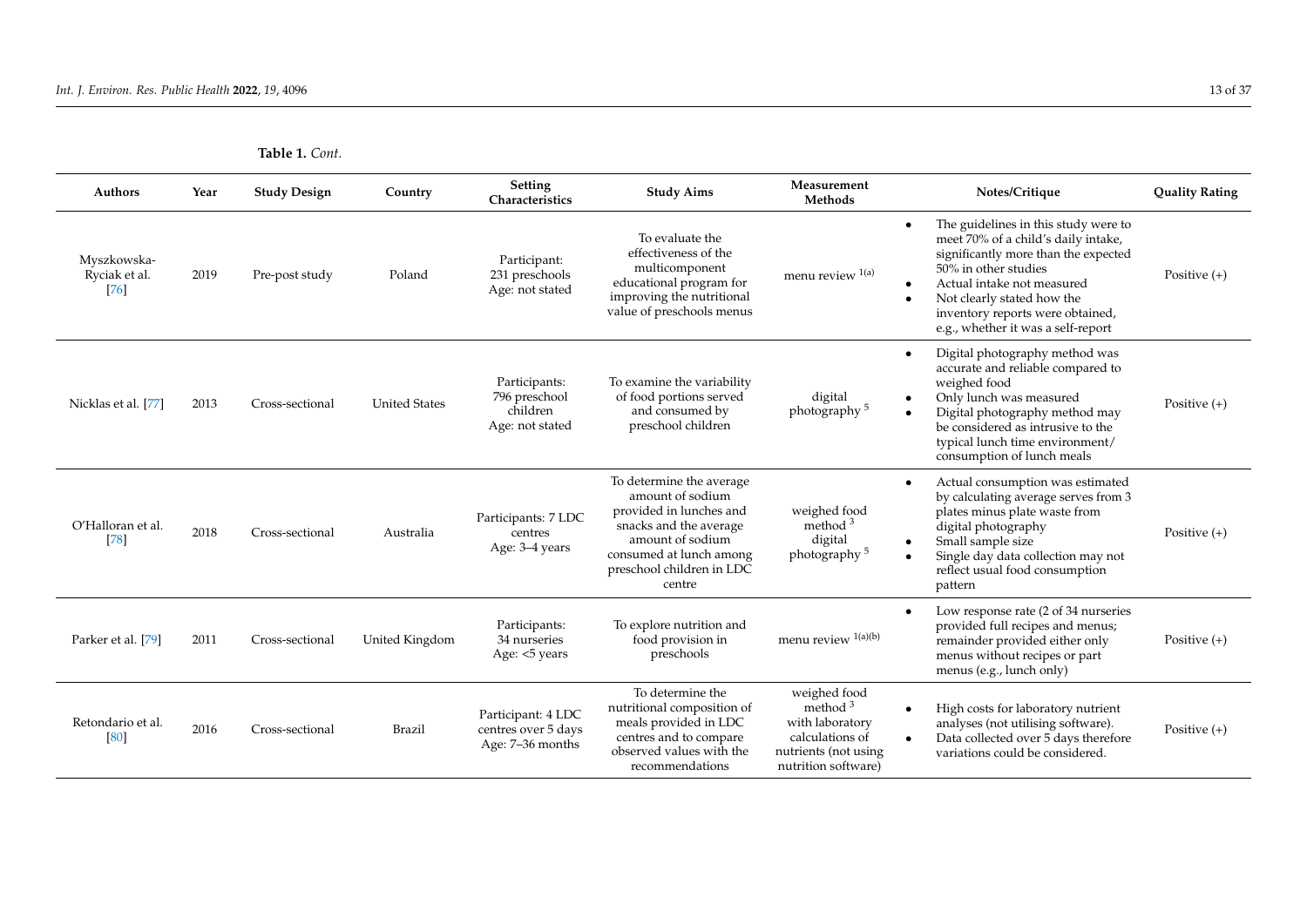| <b>Table 1.</b> Cont. |  |
|-----------------------|--|
|-----------------------|--|

| Authors                          | Year | <b>Study Design</b> | Country              | <b>Setting</b><br>Characteristics                                                                                      | <b>Study Aims</b>                                                                                                                                                          | Measurement<br>Methods      | Notes/Critique                                                                                                                                                                                                                                                                                                                                                                                           | <b>Quality Rating</b> |
|----------------------------------|------|---------------------|----------------------|------------------------------------------------------------------------------------------------------------------------|----------------------------------------------------------------------------------------------------------------------------------------------------------------------------|-----------------------------|----------------------------------------------------------------------------------------------------------------------------------------------------------------------------------------------------------------------------------------------------------------------------------------------------------------------------------------------------------------------------------------------------------|-----------------------|
| Romaine et al. [81]              | 2007 | Cross-sectional     | Canada               | Participant: 28 LDC<br>centres<br>Age: needs of an<br>active 4-year-old<br>utilised for reference<br>values            | To determine the<br>nutritional adequacy and<br>quality of menus in LDC<br>centres                                                                                         | menu review $1(b)$          | Utilised a menu scoring for quantity<br>and quality to compare to<br>guidelines<br>Validity of menu scoring tool not<br>determined                                                                                                                                                                                                                                                                       | Neutral $(\emptyset)$ |
| Sambell et al. [36]              | 2019 | Cross-sectional     | Australia            | Participant: 30 LDC<br>centres<br>Age: 2–3 years old                                                                   | To outline the process of<br>data collection for the<br>measurement and auditing<br>of food provision and food<br>waste at a service level                                 | weighed food<br>method $3$  | Consistency in training research<br>assistance increases reliability<br>Repeating weighing procedures<br>may increase validity<br>(time-consuming and kitchen space)<br>restraints)<br>Potential for social desirability bias<br>$\bullet$<br>among centre staff<br>Two days data collection does not<br>measure variations, increasing<br>number of days may increase<br>transferability of the outcome | Positive $(+)$        |
| Schwartz et al. [82]             | 2015 | Cross-sectional     | <b>United States</b> | Participant:<br>38 preschools<br>Age: 2.5-5.7 years                                                                    | To assess the nutritional<br>quality of lunches served at<br>LDC and examine<br>compliance of current<br>practices compared to<br>proposed meal pattern<br>recommendations | observation <sup>2(a)</sup> | Based on a valid and reliable<br>observational system for assessing<br>dietary intakes in children in<br>childcare settings<br>Inter-rater reliability was assessed<br>prior to data collection<br>One day of data collection-does<br>not capture regular practices                                                                                                                                      | Positive $(+)$        |
| Turner-McGrievy<br>et al. $[83]$ | 2014 | Cross-sectional     | United states        | Participant: 1 LDC<br>large LDC serving<br>200 children-menus<br>over 15 days<br>reviewed<br>Age: 6 weeks<br>and older | To examine changes of<br>preschool during the<br>implementation of the new<br>program standards using a<br>survey and nutrient<br>analysis of menus                        | menu review $1(a)$          | Small study sample-1 facility<br>Menu review was used to determine<br>whether there were statistically<br>significant changes to menus before<br>and after implementation of a<br>nutrition program<br>Actual intake not measured                                                                                                                                                                        | Positive $(+)$        |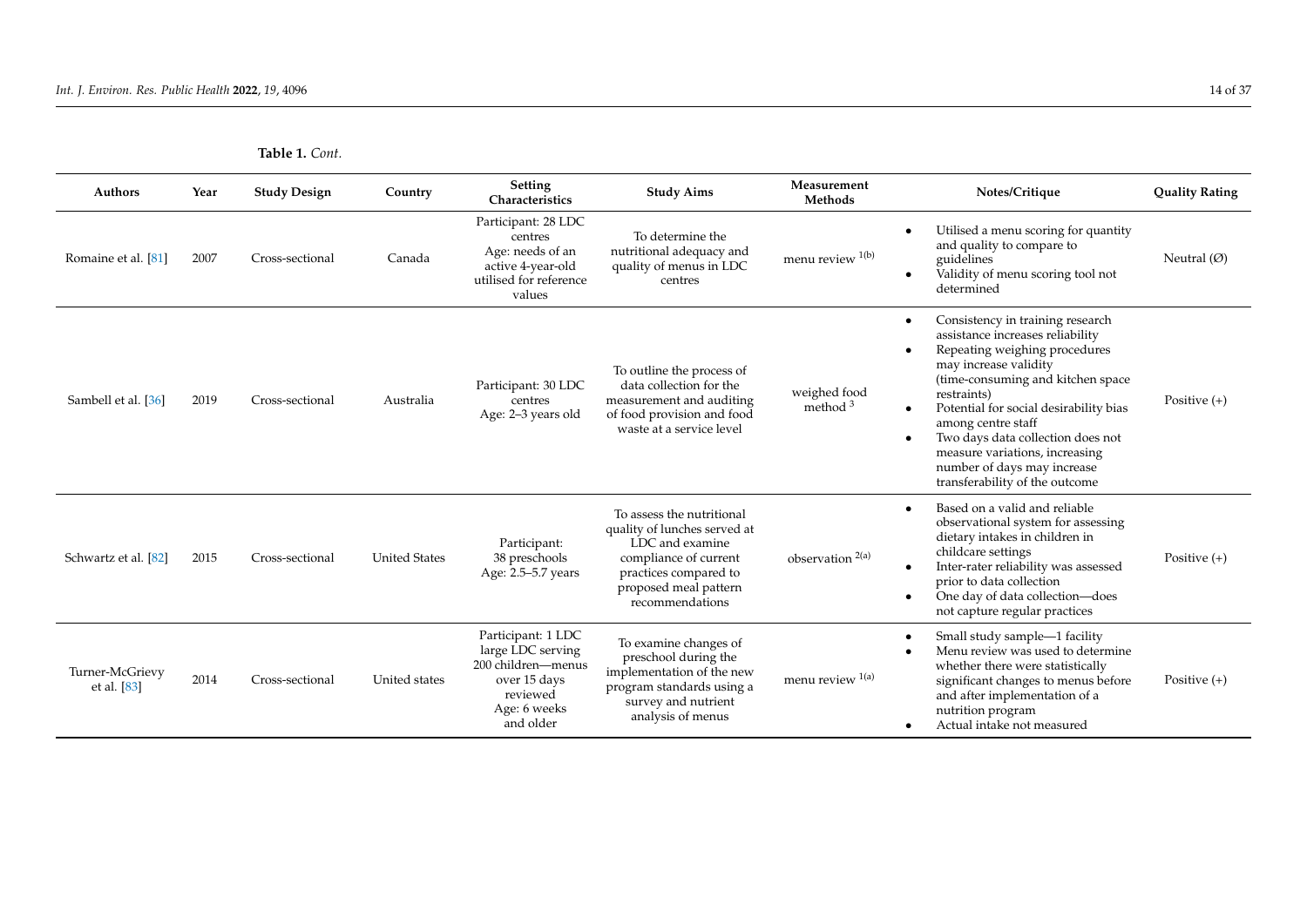**Table 1.** *Cont.*

| Authors                  | Year | <b>Study Design</b> | Country   | <b>Setting</b><br>Characteristics                                                                          | <b>Study Aims</b>                                                                                                                             | Measurement<br>Methods                                                                                                         | Notes/Critique                                                                                                                                                                                                                                                                                                      | <b>Quality Rating</b> |
|--------------------------|------|---------------------|-----------|------------------------------------------------------------------------------------------------------------|-----------------------------------------------------------------------------------------------------------------------------------------------|--------------------------------------------------------------------------------------------------------------------------------|---------------------------------------------------------------------------------------------------------------------------------------------------------------------------------------------------------------------------------------------------------------------------------------------------------------------|-----------------------|
| Vossenaar et al.<br>[84] | 2015 | Cross-sectional     | Guatamala | Set menu for<br>community centres<br>in Guatamala<br>$(40 \text{ days}/8 \text{ weeks})$<br>Age: 2–7 years | To determine the nutrient<br>adequacy and food sources<br>of nutrients provided by<br>the diet served in LDC                                  | menu review 1(a)<br>not compared to<br>childcare guidelines<br>but 24-h guidelines                                             | Menu review over 40 days captures<br>$\bullet$<br>variations and variation in menus<br>were captured through statistical<br>analysis<br>Nutrients in food offered compared<br>to 100% of daily requirements, not<br>the recommended 50%<br>recommended<br>Actual food served or intake not<br>$\bullet$<br>measured | Positive $(+)$        |
| Vossenaar et al.<br>[85] | 2011 | Cross-sectional     | Guatamala | Participant: 4 LDC<br>centres<br>Age: 3–6 years                                                            | To assess the nutritional<br>content and contribution to<br>recommended nutrient<br>intakes of the menu<br>offerings in LDC                   | observation <sup>2</sup><br>weighed food <sup>3</sup>                                                                          | Food weighed and observed over 5<br>days-can detect some variation<br>Plate waste was considered<br>$\bullet$<br>Small sample size                                                                                                                                                                                  | Neutral $(\emptyset)$ |
| Ward et al. [86]         | 2017 | Cross-sectional     | Canada    | 61 LDC centres over<br>2 consecutive days<br>Age: 3–5 years                                                | To compare food served in<br>LDCs with the nutritional<br>recommendations and<br>compared the nutritional<br>composition of lunches<br>served | weighed food<br>method $3$<br>and digital<br>photography <sup>5</sup><br>for recording<br>measurements and<br>meal composition | Limited to measuring lunch (main)<br>$\bullet$<br>meals<br>Limited to two consecutive days<br>$\bullet$                                                                                                                                                                                                             | Positive $(+)$        |
| Yoong et al. [87]        | 2019 | <b>Cluster RCT</b>  | Australia | Participant: 25 LDC<br>centres (395 children)<br>Age: 2–5 years                                            | To assess the efficacy of a<br>food service<br>implementation<br>intervention designed to<br>increase provision of foods                      | menu review <sup>1(b)(c)</sup>                                                                                                 | Quantities of food as well as quality<br>$\bullet$<br>of menus analysed against<br>guidelines<br>Self-reported data were validated<br>with on-site observation                                                                                                                                                      | Positive $(+)$        |

<span id="page-16-0"></span> $1(a)$  Food items on the menu are extracted and/or analysed with nutrition analysis software to compare against setting specific guidelines.  $1(b)$  Food items in the menu were analysed into food groups and compared against setting specific guidelines. <sup>1(c)</sup> A scoring tool was utilised to assess menu compliance against setting specific guidelines. <sup>1(d)</sup> Menu reviewed and compared to a list of foods available on the menu, for example, vegetables in every meal, but actual amounts of foods on menu not assessed. <sup>2</sup> Observation of foods served by nutrition trained researcher/s and compared to posted menus for comparison of foods served to foods on menu. <sup>2(a)</sup> Observation by nutrition trained researcher/s and analysed with nutrition analysis software to compare against setting specific guidelines. <sup>2(b)</sup> Observation of foods served by nutrition trained researcher/s and food analysed into food groups to compare against setting specific guidelines.<sup>3</sup> Weighed food method—food served, (and in some cases plate waste measured to closest gram to calculate actual intakes). Data entered onto nutrition analysis software and compared against setting specific guidelines.<sup>4</sup> A questionnaire includes questions related to food provided, nutritional practices and the nutrition environment. Menu compared to setting specific guidelines.<sup>5</sup> Foods consumed were photographed with a digital camera mounted on a tripod with standardised measures for distance between lens and centre of meal plate and camera angle. The photographs were compared to photographs of weighed reference portions of the food to estimate the percentage of food served and consumed and then compared to guidelines. <sup>6</sup> Web-based instruments designed for centres to enter their menus and receive results comparing menus to guidelines.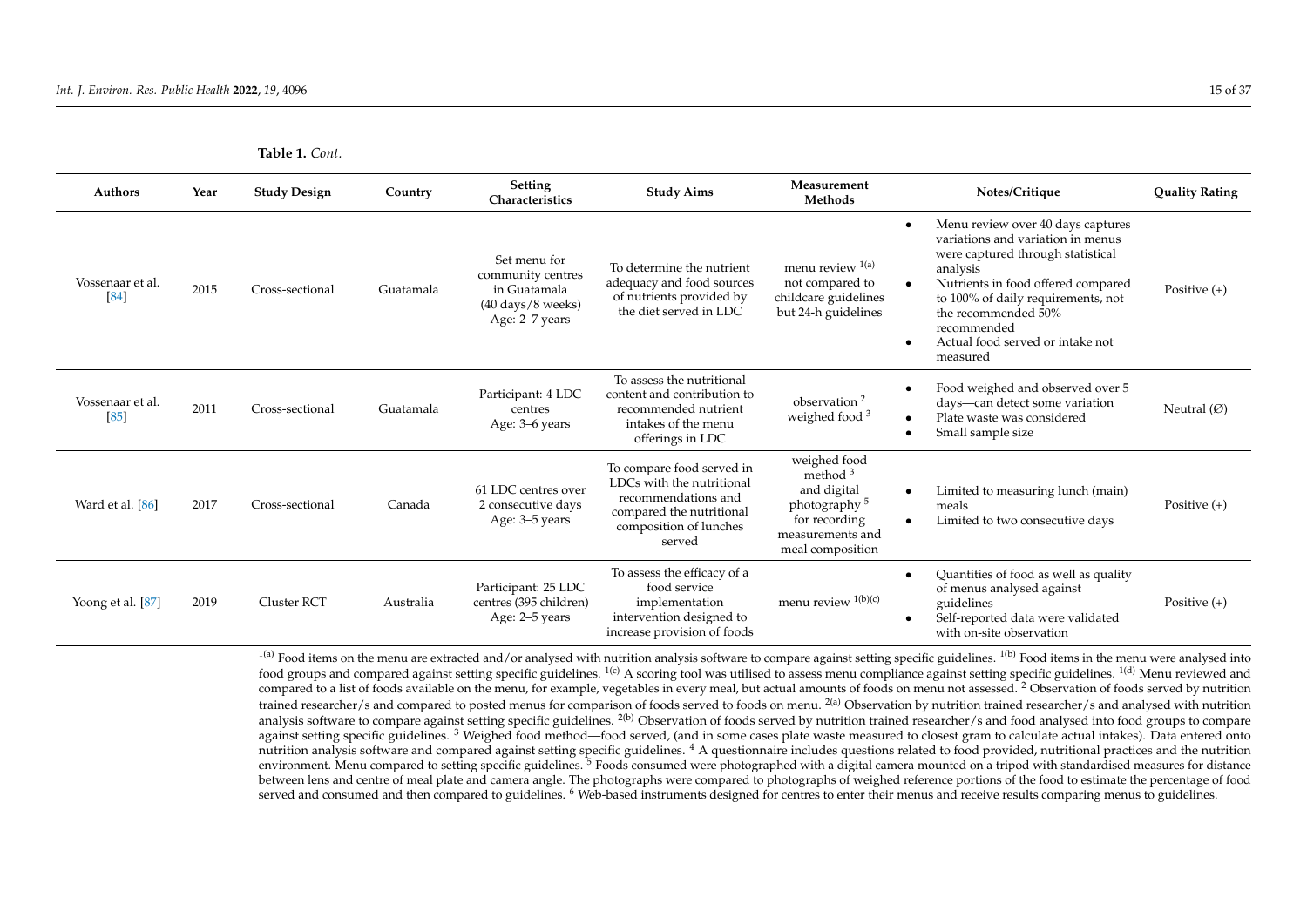| Authors            | Year | <b>Study Design</b> | Country              | Setting<br>Characteristics                                                                                                          | <b>Study Aims</b>                                                                                                                                                                     | Measurement<br>Methods                                | Notes/Critique                                                                                                                                                                                                                                                                                                                                                     | <b>Quality Rating</b> |
|--------------------|------|---------------------|----------------------|-------------------------------------------------------------------------------------------------------------------------------------|---------------------------------------------------------------------------------------------------------------------------------------------------------------------------------------|-------------------------------------------------------|--------------------------------------------------------------------------------------------------------------------------------------------------------------------------------------------------------------------------------------------------------------------------------------------------------------------------------------------------------------------|-----------------------|
| Agbozo et al. [88] | 2018 | Cross-sectional     | Ghana                | Participants: 7 public<br>school and 6 private<br>schools over 5 days<br>Age: $8.7 \pm 2.6$<br>(public); $8.1 \pm 2.5$<br>(private) | To assess the dietary<br>diversity and nutrient<br>composition of on-site<br>school lunch and estimate<br>the extent to which it met<br>the RNI for children aged<br>$3-12$ years.    | weighed food <sup>3</sup>                             | Menus weighed over 5 days—can<br>$\bullet$<br>detect variety<br>3 Serves weighed and average of<br>3 serves entered into software                                                                                                                                                                                                                                  | Positive $(+)$        |
| Aghdam et al. [89] | 2018 | Ouasi-RCT           | Iran                 | Participants: 8<br>primary schools<br>Age: $9.13 \pm 1.23$<br>(control); $10.19 \pm$<br>1.45 (intervention)                         | To investigate the effects of<br>health promotion<br>intervention on the school<br>food buffets                                                                                       | menu review $^{1(d)}$                                 | Checklist of healthy and unhealthy<br>$\bullet$<br>foods available in food buffet<br>No information on validity or<br>$\bullet$<br>reliability of the checklist utilised                                                                                                                                                                                           | Positive $(+)$        |
| Beets et al. [90]  | 2015 | Cross-sectional     | <b>United States</b> | Participants: after<br>school programs of<br>20 primary schools<br>over 4 consecutive<br>days<br>Age: not stated                    | To assess the types of<br>snacks served, whether the<br>snacks meet existing<br>nutrition policies and their<br>cost                                                                  | observation <sup>2(b)</sup>                           | Inter-rater reliability was used to<br>assess the agreement in food<br>consumption estimation with 97%<br>agreement and kappa ( $\kappa = 0.89$ )<br>Use of trained research staff in<br>estimating snack consumption<br>Use of on-site observation rather<br>$\bullet$<br>than menu-based analysis which<br>gives an accurate representation of<br>provided foods | Positive $(+)$        |
| Beets et al. [91]  | 2017 | <b>RCT</b>          | <b>United States</b> | Participants:<br>20 primary schools<br>Age: $7.9 \pm 1.9$<br>(control); $7.9 \pm 1.8$<br>(intervention)                             | To evaluate the 2-year<br>changes in the types of<br>foods and beverages<br>served during a<br>community-based<br>intervention designed to<br>achieve the Healthy Eating<br>Standards | observation <sup>2(b)</sup>                           | Inter-rater agreement of<br>113 observations (55% of all snacks<br>served) was 98.4% ( $\kappa$ = 0.98)<br>Training provided to observers<br>which increases the quality of<br>recorded data                                                                                                                                                                       | Positive $(+)$        |
| Davies et al. [92] | 2008 | Cross-sectional     | United Kingdom       | Participants:<br>149 primary schools<br>Age: 4-12 years                                                                             | To evaluate food portion<br>sizes in primary school<br>using direct assessment                                                                                                        | weighed food $3$<br>using food groups<br>for analysis | Weighing food items individually<br>can be time-consuming, labour<br>intensive, and costly to implement<br>Study done in 5 consecutive<br>days-can detect variations                                                                                                                                                                                               | Positive $(+)$        |

**Table 2.** Summary of studies measuring food provision in primary school settings (*n* = 35).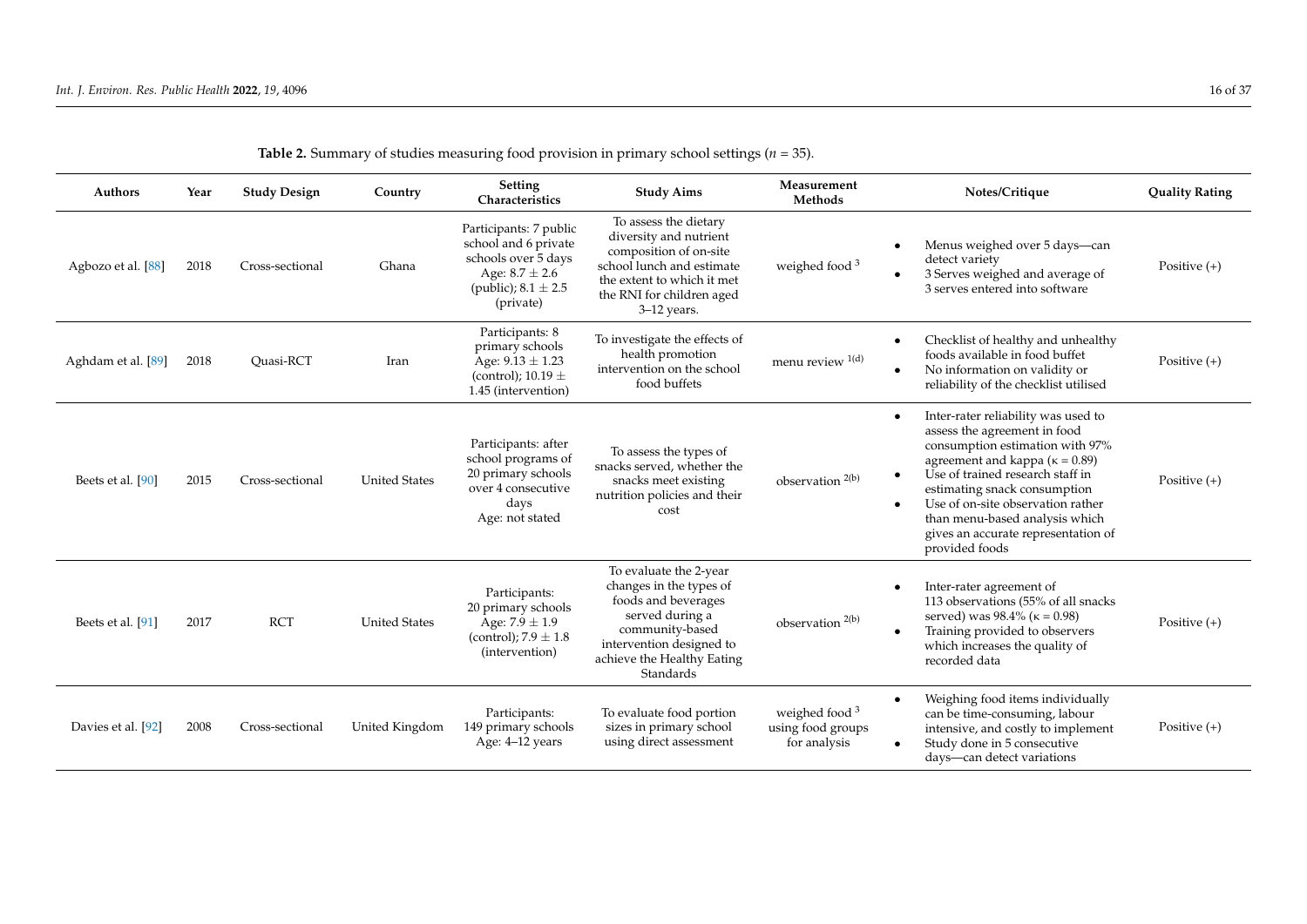| Authors                   | Year | <b>Study Design</b> | Country              | <b>Setting</b><br>Characteristics                                                    | <b>Study Aims</b>                                                                                                                                       | Measurement<br>Methods      | Notes/Critique                                                                                                                                                                                                                                                                                                                                                                                                                   | <b>Quality Rating</b> |
|---------------------------|------|---------------------|----------------------|--------------------------------------------------------------------------------------|---------------------------------------------------------------------------------------------------------------------------------------------------------|-----------------------------|----------------------------------------------------------------------------------------------------------------------------------------------------------------------------------------------------------------------------------------------------------------------------------------------------------------------------------------------------------------------------------------------------------------------------------|-----------------------|
| DeKeyzer et al.<br>$[93]$ | 2012 | Cross-sectional     | Belgium              | Participants:<br>2 primary schools<br>Age: 6-12 years                                | To determine the<br>nutritional adequacy and<br>acceptability to children of<br>vegetarian lunches served<br>on 'Thursday Veggie Day'                   | menu review $1(c)$          | Menu review of vegetarian meals<br>$\bullet$<br>served once a week utilised a<br>scoring tool with 3 components<br>(1 point for each component—the<br>3 components focused on fat and<br>fibre in the meals)                                                                                                                                                                                                                     | Neutral $(\emptyset)$ |
| Farris et al. [94]        | 2014 | Cross-sectional     | <b>United States</b> | Participants:<br>3 primary schools<br>over 5 days<br>Age: not stated                 | To examine the nutritional<br>quality of packed lunches<br>compared with school<br>lunches after the<br>implementation of new<br>school lunch standards | observation <sup>2(a)</sup> | Use of observers with nutrition<br>$\bullet$<br>knowledge and training was<br>provided which increases the<br>accuracy and reliability in<br>dietary observation<br>High agreement for item<br>identification (90.7%) and portion<br>estimation (86.8%)<br>5 days of meal observation<br>$\bullet$<br>improves the result accuracy as it<br>account for day-to-day variations in<br>the nutritional quality of<br>provided meals | Positive $(+)$        |
| Gatenby [95]              | 2007 | Cross-sectional     | United Kingdom       | Participants:<br>2 primary schools<br>over 5 consecutive<br>days<br>Age: 9-10 years  | To assess the nutritional<br>content of the meals,<br>including children's actual<br>intake                                                             | weighed food <sup>3</sup>   | Small sample size<br>$\bullet$<br>Data collection over 5 days can<br>$\bullet$<br>detect variations in meals served                                                                                                                                                                                                                                                                                                              | Neutral $(\emptyset)$ |
| Gougeon et al. [96]       | 2011 | Cohort study        | Canada               | Participants:<br>1 primary<br>school-159 lunches<br>over 10 years<br>Age: not stated | To describe dietary<br>assessment process of 1<br>school meal program and<br>the nutritional adequacy of<br>the meals                                   | weighed food <sup>3</sup>   | Small meal samples were measured<br>$\bullet$<br>in each year $(n = 0-27)$<br>Result should be interpreted with<br>$\bullet$<br>certain caution as very minimal<br>meal samples were collected from<br>each school (one breakfast and<br>lunch sample)<br>Meal sample was provided by<br>on-site nutrition coordinator which<br>may be subjected to selection bias                                                               | Positive $(+)$        |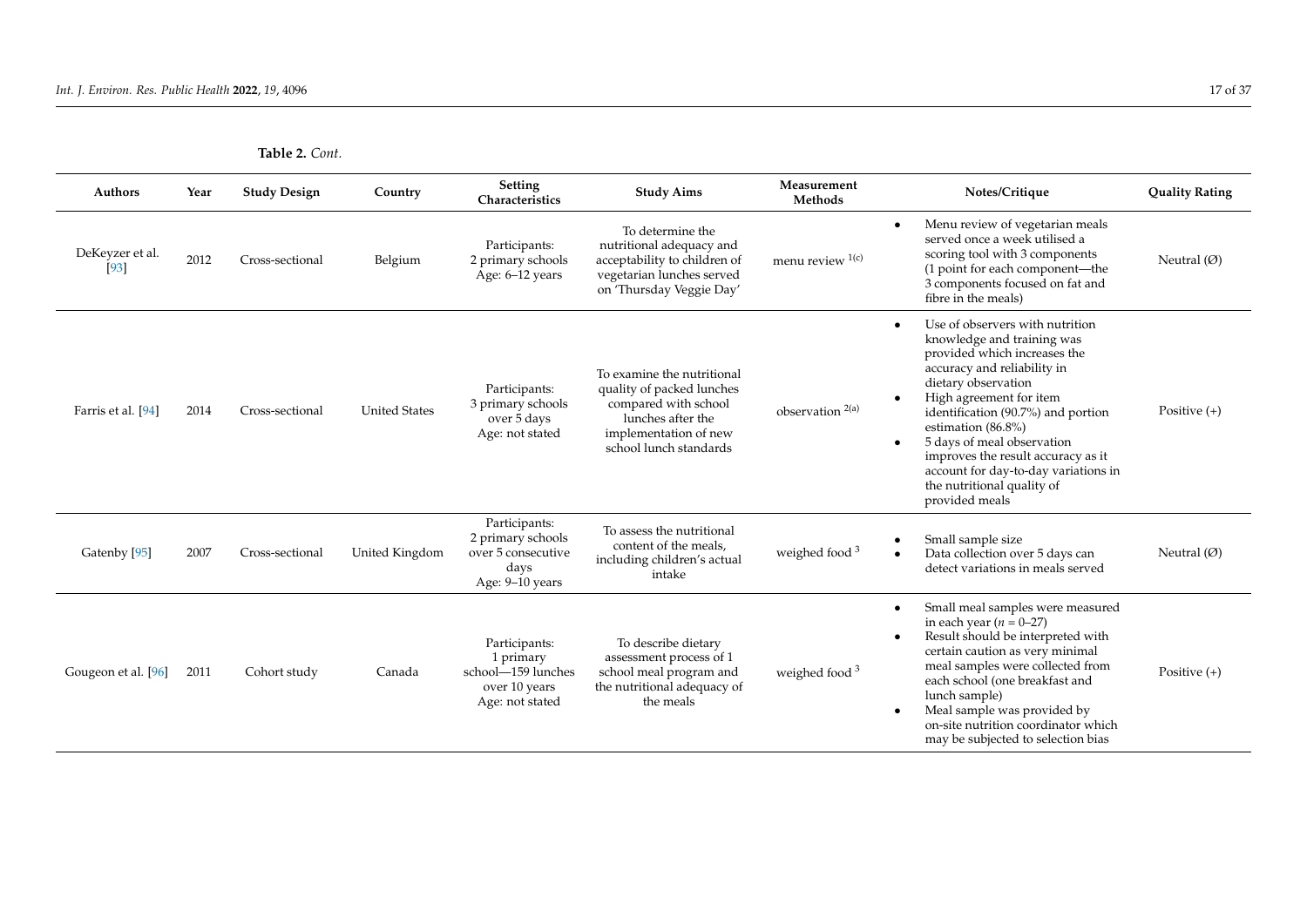| Authors              | Year  | <b>Study Design</b> | Country        | Setting<br>Characteristics                                                                                      | <b>Study Aims</b>                                                                                                                                                                                                                              | Measurement<br>Methods                                      | Notes/Critique                                                                                                                                                                                                                             | <b>Quality Rating</b> |
|----------------------|-------|---------------------|----------------|-----------------------------------------------------------------------------------------------------------------|------------------------------------------------------------------------------------------------------------------------------------------------------------------------------------------------------------------------------------------------|-------------------------------------------------------------|--------------------------------------------------------------------------------------------------------------------------------------------------------------------------------------------------------------------------------------------|-----------------------|
| Gregoric et al. [97] | 2015  | Cross-sectional     | Slovenia       | Participants:<br>194 schools-menus<br>reviewed: 24 school<br>lunches reviewed<br>over 5 days<br>Age: not stated | To evaluate the extent of<br>implementation of dietary<br>guidelines in schools and<br>present various monitoring<br>systems                                                                                                                   | menu review $1(c)$<br>weighed food<br>method $3$            | Menu quality scoring system was<br>$\bullet$<br>adapted from other study and<br>modified according to the<br>study purposes<br>Weighed food method was utilised<br>for a smaller subset<br>(120 school lunches)                            | Positive $(+)$        |
| Haroun et al. [98]   | 2011a | Cross-sectional     | United Kingdom | Participants:<br>6696 children<br>(136 primary schools)<br>over 5 consecutive<br>days<br>Age: 3-12 years        | To assess lunchtime<br>provision of food and drink<br>primary schools and to<br>assess both choices and<br>consumption of food and<br>drink by children                                                                                        | weighed food <sup>3</sup>                                   | Training was provided to<br>fieldworkers on sampling and data<br>collection methods, which included<br>recording and weighing food and<br>drink items provided at lunchtime<br>Large, nationally representative<br>sample                  | Positive $(+)$        |
| Haroun et al. [99]   | 2011b | Cross-sectional     | United Kingdom | Participants:<br>6696 children<br>(136 primary schools)<br>Age: 3-12 years                                      | To evaluate the<br>introduction of new<br>standards for school<br>lunches on the nutritional<br>profile of food and drink<br>items provided by schools<br>and chosen by children at<br>lunchtime                                               | weighed food $3$                                            | This was a second analysis from the<br>same data collection described in<br>the previous study $[100]$                                                                                                                                     | Neutral $(\emptyset)$ |
| Huang et al. [100]   | 2017  | Cross-sectional     | China          | Participants:<br>2936 primary schools<br>Age: not stated                                                        | To evaluate the intake of<br>food and nutrients among<br>primary school students,<br>and provide<br>recommendations for new<br>school lunch standards                                                                                          | menu review 1(a)                                            | Only 3 days' lunches were included<br>$\bullet$<br>in the menu review<br>The portion sizes were assumed to<br>be static (standard weight of sample<br>meal was used to calculate food<br>consumption), but it could vary<br>plate by plate | Neutral $(\emptyset)$ |
| Ishdorj et al. [101] | 2016  | Cross-sectional     | United states  | Participants:<br>3 primary schools<br>over 30 days<br>Age: not stated                                           | To assess the nutrient<br>content of vegetables<br>offered and examine the<br>relation between the<br>overall nutrient density<br>and the costs of nutrients<br>offered and wasted before<br>and after the changes in<br>school meal standards | weighed food <sup>3</sup><br>with aggregated<br>plate waste | 5–10 servings of vegetables were<br>weighed, followed by aggregated<br>plate waste<br>Measured over 30 days<br>$\bullet$                                                                                                                   | Positive $(+)$        |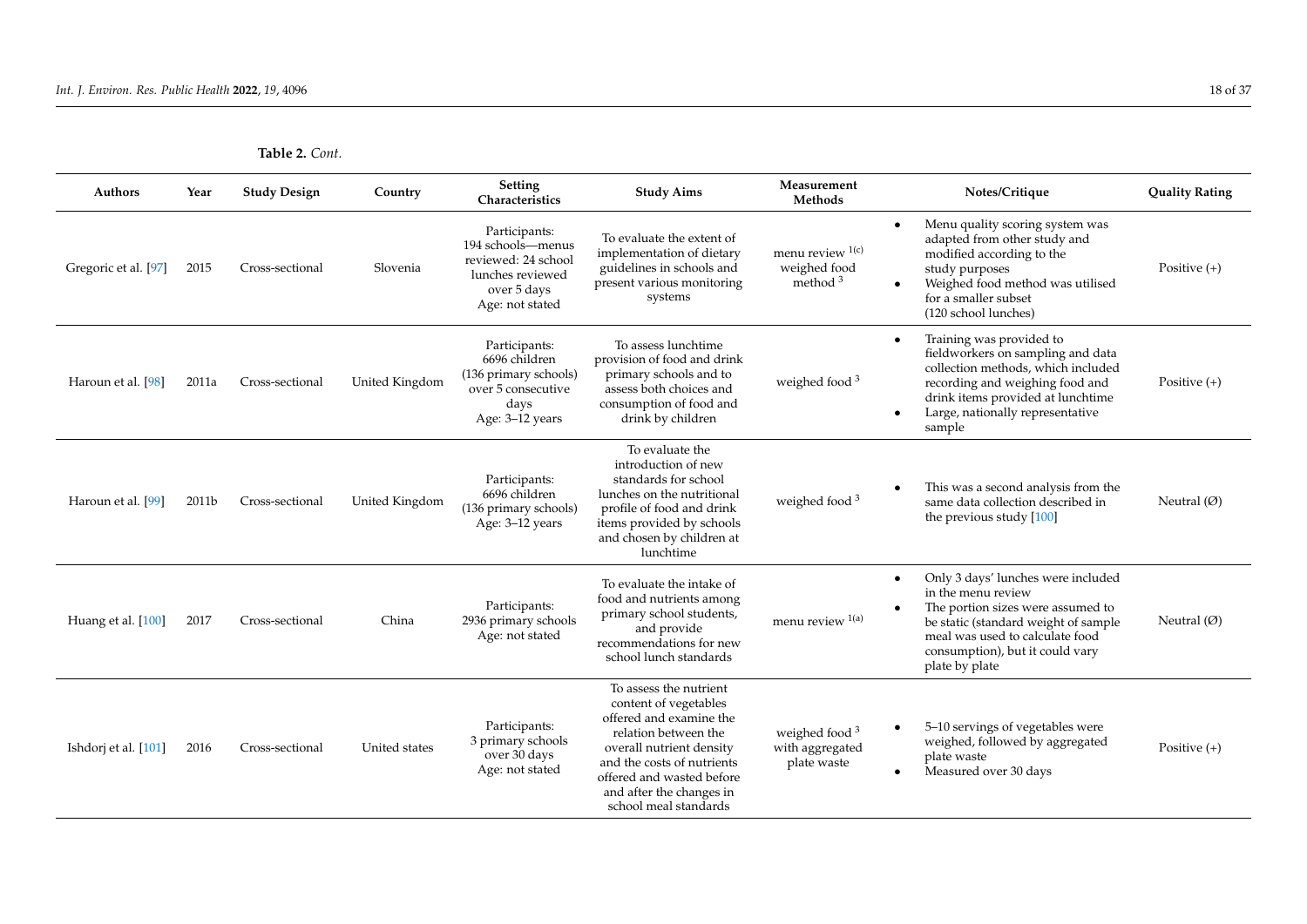| Authors                       | Year | <b>Study Design</b> | Country              | <b>Setting</b><br>Characteristics                                  | <b>Study Aims</b>                                                                                                                                       | Measurement<br>Methods                                                 | Notes/Critique                                                                                                                                                                                                                                                                                                                                                                                                                                                                    | <b>Quality Rating</b> |
|-------------------------------|------|---------------------|----------------------|--------------------------------------------------------------------|---------------------------------------------------------------------------------------------------------------------------------------------------------|------------------------------------------------------------------------|-----------------------------------------------------------------------------------------------------------------------------------------------------------------------------------------------------------------------------------------------------------------------------------------------------------------------------------------------------------------------------------------------------------------------------------------------------------------------------------|-----------------------|
| Joyce et al. $[102]$          | 2020 | <b>RCT</b>          | <b>United States</b> | Participants:<br>40 primary school<br>children<br>Age: not stated  | To compare acceptability<br>and feasibility of best<br>practice with typical school<br>lunches                                                          | weighed food <sup>3</sup>                                              | Meals were weighed before, and<br>$\bullet$<br>waste weighed after<br>Based on validated methodology<br>$\bullet$<br>$[103]$                                                                                                                                                                                                                                                                                                                                                      | Positive $(+)$        |
| Kenney et al. [104]           | 2015 | Cross-sectional     | <b>United States</b> | Participants:<br>111 primary school<br>children<br>Age: not stated | To test the criterion validity<br>and cost of three<br>unobtrusive visual<br>estimation methods<br>compared with a<br>plate-weighing method             | weighed food <sup>3</sup><br>observation $2(a)$<br>digital photography | Validation study-visual<br>$\bullet$<br>observation and digital<br>photography valid compared to<br>weighed food<br>Result demonstrated high<br>$\bullet$<br>intra-class correlations among the<br>three visual estimation methods to<br>weighed measures (>0.92 for all<br>aspects except water consumption<br>which was 0.48 for the visual<br>observation)<br>Time and costs for implementation<br>$\bullet$<br>were also assessed-visual<br>observation being the lowest cost | Neutral $(\emptyset)$ |
| Lassen et al. [105]           | 2019 | Cross-sectional     | Denmark              | Participants:<br>680 primary schools<br>Age: 5-11 years            | To examine compliance<br>with food service<br>guidelines for hot meals as<br>well as self-evaluated focus<br>on food waste reduction<br>across settings | self-reported<br>questionnaire <sup>4</sup>                            | Ouestionnaire validated with<br>$\bullet$<br>observation of actual meals served.<br>Self-reported may lead to recall and<br>$\bullet$<br>social desirability biases.<br>Subjective information on food<br>$\bullet$<br>waste may not reflect the realistic<br>wastage of food.<br>Questionnaire only available in<br>$\bullet$<br>Danish version                                                                                                                                  | Positive $(+)$        |
| Liz Martins et al.<br>$[106]$ | 2014 | Cross-sectional     | Portugal             | Participants:<br>471 primary school<br>children<br>Age: 9-10 years | To validate the visual<br>estimation method for<br>aggregated plate waste of<br>main dish                                                               | weighed food $3$<br>visual estimation<br>method observation            | Validation study<br>$\bullet$<br>Use of trained researcher in data<br>$\bullet$<br>collection<br>Visual estimation on a 6-point scale<br>was not as accurate as the weighing<br>method                                                                                                                                                                                                                                                                                            | Positive $(+)$        |

| Table 2. Cont. |  |
|----------------|--|
|                |  |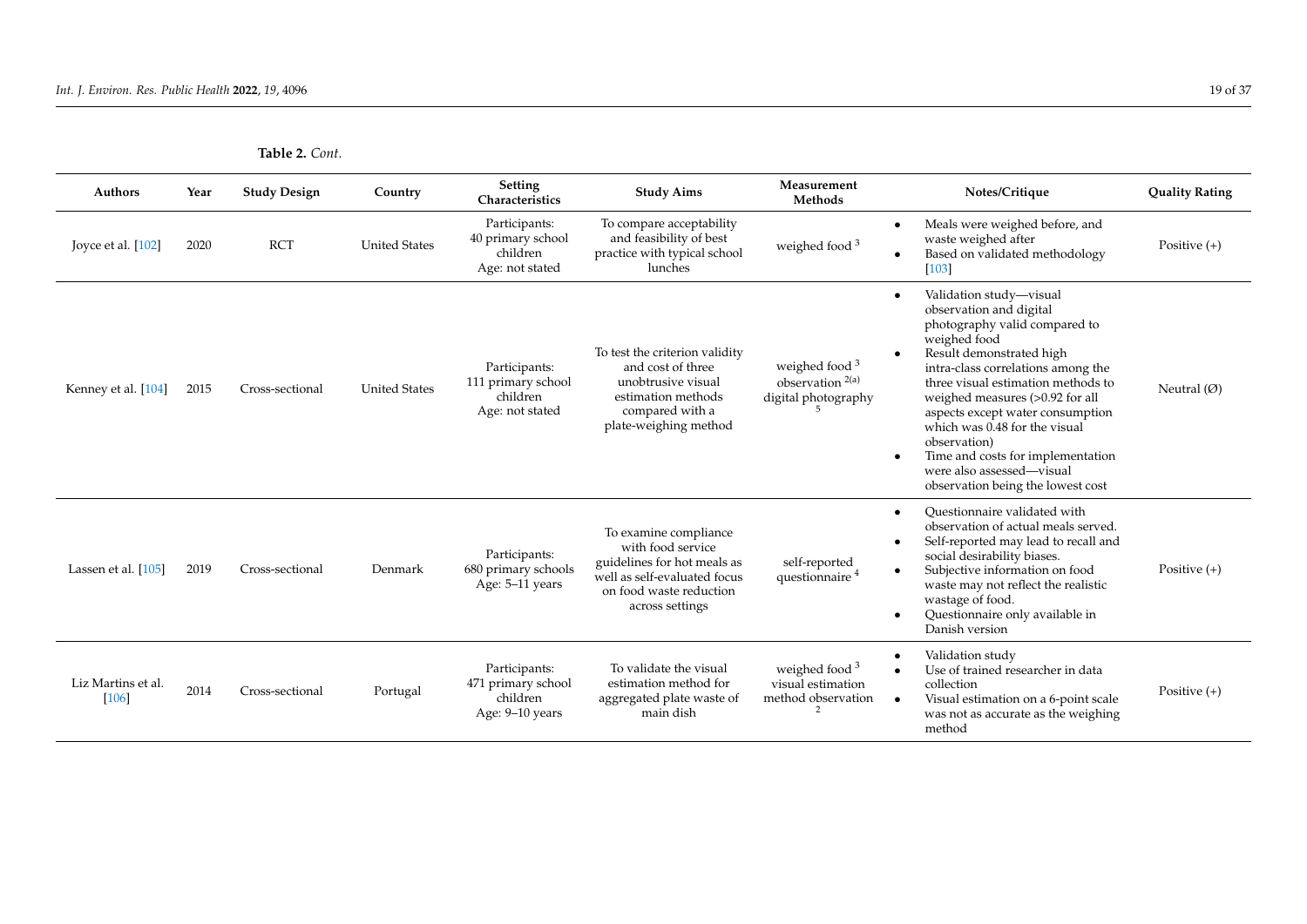| <b>Table 2.</b> Cont. |  |
|-----------------------|--|
|-----------------------|--|

| <b>Authors</b>      | Year | <b>Study Design</b> | Country              | Setting<br>Characteristics                                         | <b>Study Aims</b>                                                                                                                                                                                               | Measurement<br>Methods                        | Notes/Critique                                                                                                                                                                                                                                                        | <b>Quality Rating</b> |
|---------------------|------|---------------------|----------------------|--------------------------------------------------------------------|-----------------------------------------------------------------------------------------------------------------------------------------------------------------------------------------------------------------|-----------------------------------------------|-----------------------------------------------------------------------------------------------------------------------------------------------------------------------------------------------------------------------------------------------------------------------|-----------------------|
| Masis et al. [107]  | 2017 | Cross-sectional     | <b>United States</b> | Participants:<br>2 primary schools<br>Age: not stated              | To design a replicable<br>training protocol for visual<br>estimation of fruit and<br>vegetable (FV) intake of<br>kindergarten through<br>second-grade students<br>through digital<br>photography of lunch trays | digital photography                           | Measurement method modified<br>from previously validated<br>study-ipads used for photography<br>Intra class coefficients improved<br>through 3 training sessions (0.86)<br>$(0.61$ to $0.98)$ by 3rd training session.<br>Low cost and easy to implement              | Positive $(+)$        |
| Morin et al. [108]  | 2012 | Cross-sectional     | Canada               | Participants:<br>56 primary schools                                | To describe the food<br>offered for lunch in the<br>cafeteria service lines in<br>primary schools                                                                                                               | observation <sup>2(a)</sup>                   | Observation checklist validated.<br>Research assistants were of<br>nutrition background<br>Training on interview techniques<br>and observational procedures were<br>provided<br>Description of food available, no<br>nutritional interpretation against<br>guidelines | Positive $(+)$        |
| Myers et al. [109]  | 2019 | Cross-sectional     | Australia            | Participant:<br>136 primary schools<br>Age: not stated             | To assess the compliance of<br>school canteen menus with<br>the policy in primary<br>schools                                                                                                                    | quick menu audit <sup>7</sup>                 | Short menu audit methodology<br>$\bullet$<br>with high level of agreement with<br>the gold standard of canteen<br>observations<br>Less time consuming than a more<br>comprehensive audit                                                                              | Positive $(+)$        |
| Nathan et al. [110] | 2013 | Cross-sectional     | Australia            | Participant:<br>42 primary school<br>principals<br>Age: not stated | To assess the validity of a<br>self-report by the principal<br>to assess healthy eating<br>and physical activity<br>environments in primary<br>schools                                                          | questionnaire <sup>4</sup><br>observation $2$ | Validity study-validated against<br>$\bullet$<br>observation<br>Kappa statistics found reasonable<br>agreement between survey and<br>observation (range $-0.6-0.81$ )<br>70% of items had moderate<br>agreement                                                       | Positive $(+)$        |
| Nathan et al. [111] | 2016 | <b>RCT</b>          | Australia            | Participant:<br>53 primary schools<br>Age: 5-12 years              | To examine whether a<br>theoretically designed,<br>multi-strategy intervention<br>was effective in increasing<br>the implementation of a<br>healthy canteen policy                                              | quick menu audit <sup>7</sup>                 | Good sample size<br>Method validated in a previous<br>study [112]                                                                                                                                                                                                     | Positive $(+)$        |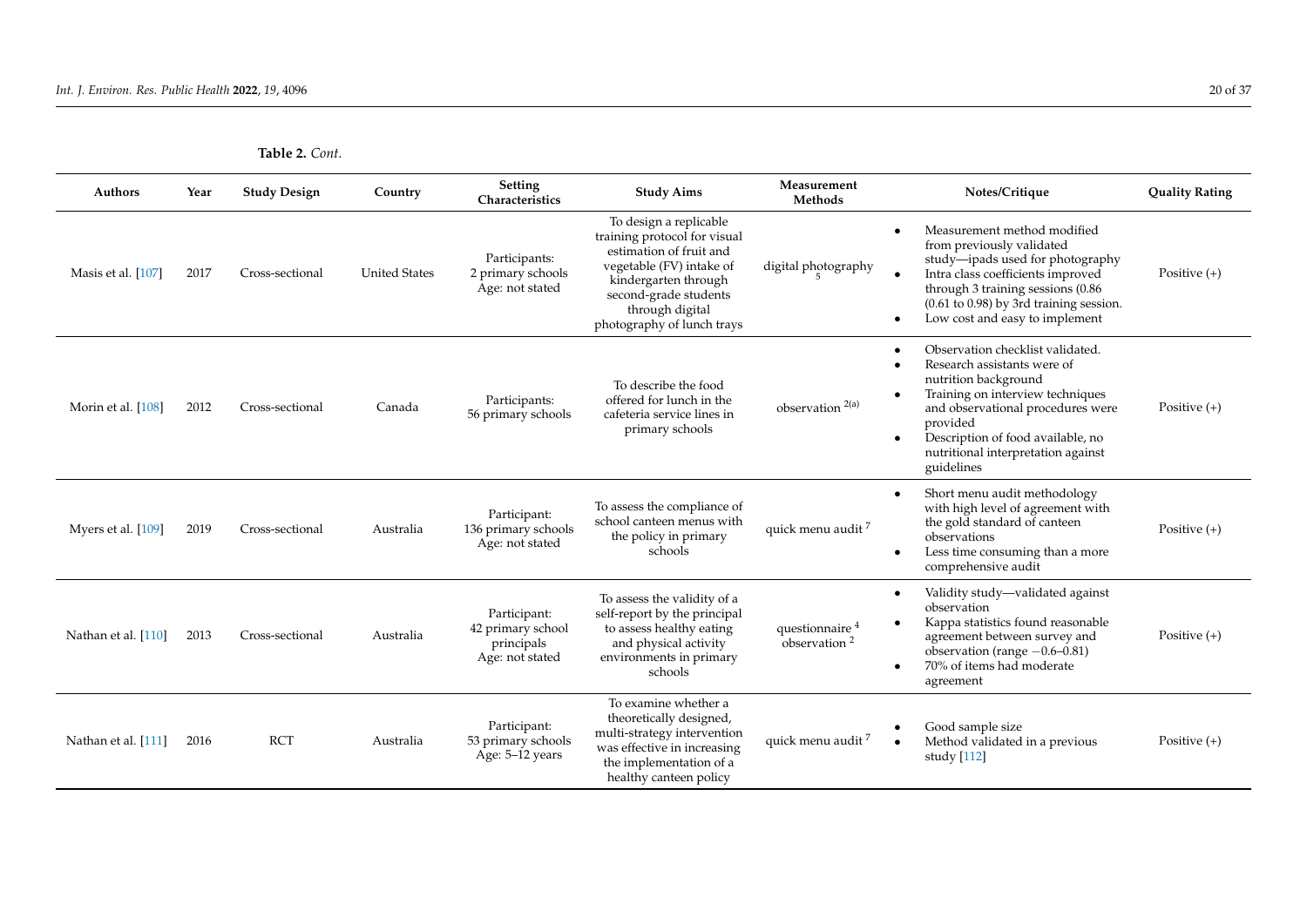| Authors                         | Year | <b>Study Design</b> | Country              | <b>Setting</b><br>Characteristics                                                            | <b>Study Aims</b>                                                                                                                                                   | Measurement<br>Methods                                            | Notes/Critique                                                                                                                                                                                                                                                                                                                      | <b>Quality Rating</b> |
|---------------------------------|------|---------------------|----------------------|----------------------------------------------------------------------------------------------|---------------------------------------------------------------------------------------------------------------------------------------------------------------------|-------------------------------------------------------------------|-------------------------------------------------------------------------------------------------------------------------------------------------------------------------------------------------------------------------------------------------------------------------------------------------------------------------------------|-----------------------|
| Ohri-Vachaspati<br>et al. [113] | 2012 | Cross-sectional     | <b>United States</b> | Participant:<br>620 primary schools<br>Age: not stated                                       | To investigate the<br>association between<br>program participation and<br>availability of fresh fruits,<br>salads, and vegetables at<br>lunch as reported by school | self-reported<br>questionnaire <sup>4</sup>                       | The questionnaire was modified<br>$\bullet$<br>from another study, not validated<br>Survey responses have potential<br>$\bullet$<br>reporting biases (e.g., desirability<br>and response biases)<br>No subsequent observations were<br>$\bullet$<br>used to validate survey responses                                               | Neutral $(\emptyset)$ |
| Patterson et al.<br>$[114]$     | 2013 | Cross-sectional     | Sweden               | Participant:<br>86 primary schools<br>Age: not stated                                        | To develop a feasible, valid,<br>reliable web-based<br>instrument to objectively<br>evaluate school meal<br>quality in primary schools                              | web based menu<br>assessment <sup>6</sup>                         | Validation study<br>$\bullet$<br>Food based criteria focuses only on<br>four nutrients (fat, iron, vitamin D<br>and fibre) and not food groups<br>Sensitivity ranged from 0.85 to 1,<br>$\bullet$<br>specificity from 0.45-1 and accuracy<br>0.67-1, therefore found to be a<br>feasible instrument for<br>self-assessment of menus | Positive $(+)$        |
| Pearce et al. [115]             | 2011 | <b>RCT</b>          | United Kingdom       | Participant:<br>136 primary schools<br>Age: 4-12 years                                       | To compare the key<br>differences between school<br>lunches and packed<br>lunches after the<br>implementation of<br>standards for school lunch                      | weighed food <sup>3</sup>                                         | Food choices were recorded and<br>$\bullet$<br>weighed prior to consumption<br>Nutrition analysis was conducted<br>$\bullet$<br>by trained nutritionist<br>This study examined both<br>$\bullet$<br>home-packed lunch and school<br>meals                                                                                           | Neutral $(\emptyset)$ |
| Pearce et al. [116]             | 2013 | Cross-sectional     | United Kingdom       | Participant:<br>136 primary schools<br>over 5 consecutive<br>days<br>Age: 4-12 years         | To determine changes in<br>portion size of food served<br>in primary school<br>following the introduction<br>of nutrient-based standards                            | weighed food <sup>3</sup>                                         | Large sample size<br>Measuring over 5 days can assess<br>variations                                                                                                                                                                                                                                                                 | Neutral $(\emptyset)$ |
| Perez-Ferrer et al.<br>$[117]$  | 2018 | Cross-sectional     | Mexico               | Participant:<br>645 primary school<br>children in 99<br>schools<br>Age: $10.1 \pm 1.3$ years | To analyse the compliance<br>with nutrition standards<br>for foods sold in schools<br>and children's school<br>snacks                                               | self-reported<br>questionnaire <sup>4</sup><br>observation $2(a)$ | The questionnaire was tested for<br>$\bullet$<br>face validity<br>Direct observation of foods chosen<br>$\bullet$<br>by children in canteens observed (4<br>children at a time)<br>Large sample size<br>٠                                                                                                                           | Positive $(+)$        |

**Table 2.** *Cont.*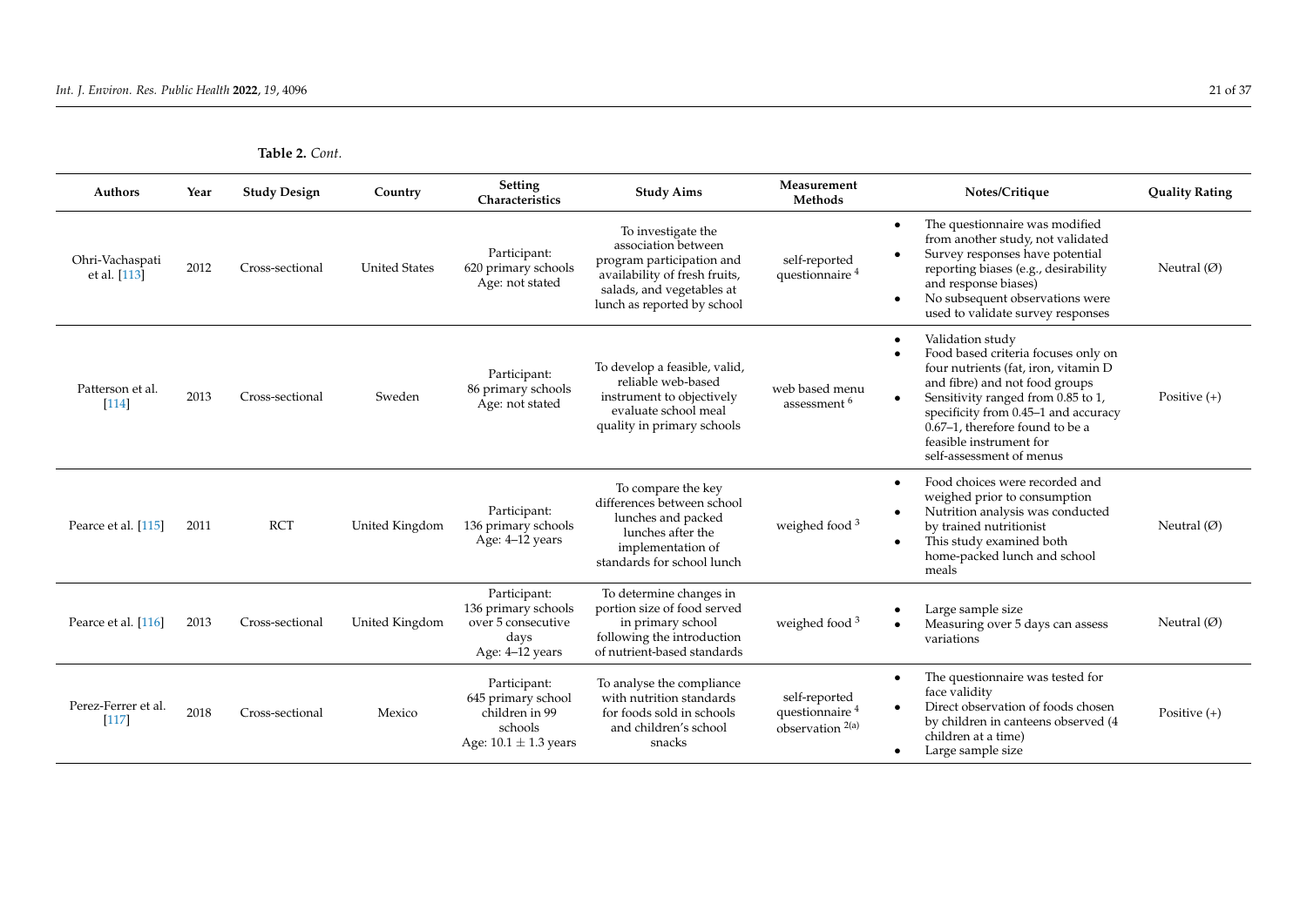| <b>Authors</b>      | Year | <b>Study Design</b>      | Country              | <b>Setting</b><br>Characteristics                                                             | <b>Study Aims</b>                                                                                                                                                                                                                                     | Measurement<br>Methods        | Notes/Critique                                                                                                                                                                                                                                                                                                                                                                                                                                                             | <b>Quality Rating</b> |
|---------------------|------|--------------------------|----------------------|-----------------------------------------------------------------------------------------------|-------------------------------------------------------------------------------------------------------------------------------------------------------------------------------------------------------------------------------------------------------|-------------------------------|----------------------------------------------------------------------------------------------------------------------------------------------------------------------------------------------------------------------------------------------------------------------------------------------------------------------------------------------------------------------------------------------------------------------------------------------------------------------------|-----------------------|
| Reilly et al. [113] | 2016 | Cross-sectional          | Australia            | Participant:<br>38 primary schools<br>Age: 5-12 years                                         | To assess the validity and<br>direct cost of four methods<br>to assess policy<br>compliance: self-report via<br>a computer-assisted<br>telephone interview,<br>comprehensive and quick<br>menu audits by dietitians,<br>compared with<br>observations | quick menu audit <sup>7</sup> | Validation study of four measures:<br>$\bullet$<br>quick menu audit, comprehensive<br>menu audit, and self-report surveys.<br>Quick menu audit had the highest<br>$\bullet$<br>agreement (84%) compared with<br>observation (kappa rating $= 0.68$ )<br>Quick menu audit limited to regions<br>$\bullet$<br>that provide a canteen facility<br>similar to Australian, New Zealand<br>or Dutch schools.<br>Quick menu audit lowest cost<br>$\bullet$                        | Positive $(+)$        |
| Reilly et al. [118] | 2018 | Pre-post cohort<br>study | Australia            | Participant:<br>168 primary schools<br>at baseline and 157<br>at follow up<br>Age: 5-12 years | To assess the potential<br>effectiveness of an<br>intervention in increasing<br>the implementation of a<br>healthy canteen policy                                                                                                                     | quick menu audit <sup>7</sup> | Quick menu audit methodology<br>$\bullet$<br>utilised in this study was validated<br>for healthy canteen policy<br>compliance in a previous study<br>based on colour coded (red, amber<br>and green) products available in<br>canteens [114]                                                                                                                                                                                                                               | Neutral $(\emptyset)$ |
| Taylor et al. [119] | 2014 | Cross-sectional          | <b>United States</b> | Participant:<br>2 primary schools<br>Age: not stated                                          | To test the reliability and<br>validity of digital imaging<br>(DI) and digital imaging<br>with observation (DI+O) in<br>assessing children's FV<br>consumption during<br>school lunch<br>digital photography <sup>6</sup>                             | digital photography           | Validation study—validated against<br>$\bullet$<br>weighed food measurement<br>Tested for inter-rater reliability<br>Digital imaging was found to be a<br>reliable and valid method 96%<br>agreement, Pearson's correlation (r<br>$= 0.88 - 0.98$<br>Trays not observed continuously<br>throughout lunch period—unable to<br>track any additions/removal of<br>items<br>Requires skilled/trained researchers<br>for accurate measures.<br>Small sample size—only 2 schools | Positive $(+)$        |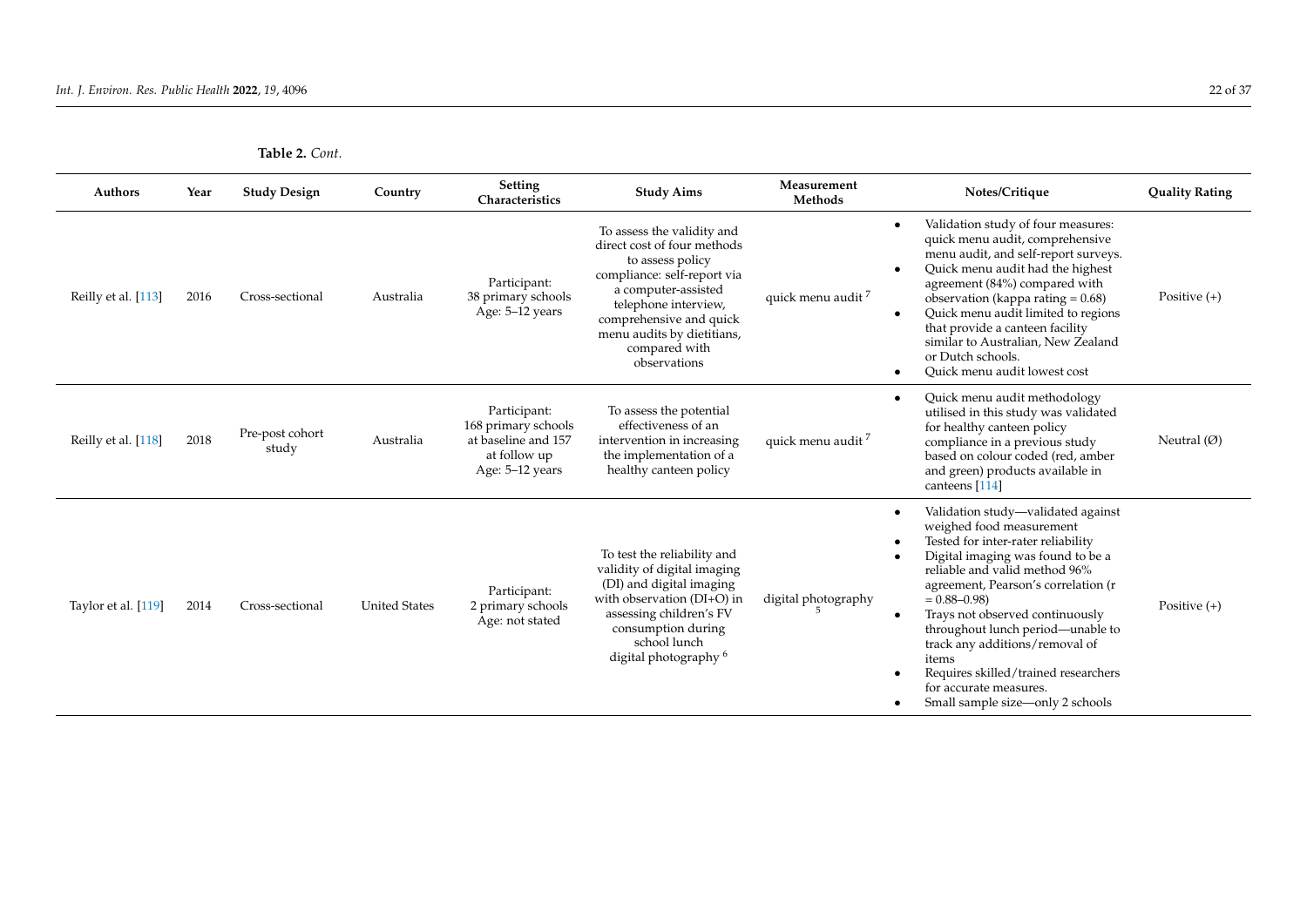| <b>Authors</b>      | Year | <b>Study Design</b> | Country              | <b>Setting</b><br>Characteristics                                                                  | <b>Study Aims</b>                                                                                        | Measurement<br>Methods                                                       | Notes/Critique                                                                                                                                                                                                                                                                                                                    | <b>Quality Rating</b> |
|---------------------|------|---------------------|----------------------|----------------------------------------------------------------------------------------------------|----------------------------------------------------------------------------------------------------------|------------------------------------------------------------------------------|-----------------------------------------------------------------------------------------------------------------------------------------------------------------------------------------------------------------------------------------------------------------------------------------------------------------------------------|-----------------------|
| Turner et al. [120] | 2016 | Cross-sectional     | <b>United States</b> | Participant:<br>4360 primary schools<br>Age: not stated                                            | To evaluate changes and<br>disparities in school lunch<br>characteristics from<br>2006-2007 to 2013-2014 | self-reported<br>questionnaire <sup>4</sup>                                  | Large sample size<br>Survey data subject to social<br>desirability bias or lack of<br>knowledge among respondents.<br>Survey did not allow enough detail<br>to consider issues such as number<br>of servings per week, offering foods<br>versus serving foods (i.e., what<br>students selected), or how much<br>food was consumed | Positive $(+)$        |
| Vieux et al. [121]  | 2018 | Cross-sectional     | France               | Participant:<br>20 lunches served<br>over 20 consecutive<br>days<br>Age: not stated                | To assess the nutritional<br>impact of complying with<br>school food standards                           | menu review $1(c)$                                                           | Voluntary collection i.e., not<br>representative of school food<br>service in France and findings<br>cannot be generalised<br>Estimated nutrient content<br>inaccuracies.                                                                                                                                                         | Positive $(+)$        |
| Weber et al. [122]  | 2010 | Cross-sectional     | <b>Brazil</b>        | Participant:<br>511 primary school<br>children-food<br>measured over<br>4 weeks<br>Age: 7–10 years | To assess the nutritional<br>quality of prepared foods<br>available to primary-school<br>children        | Observation $2(a)$<br>with nutrient<br>analysis completed<br>in a laboratory | Study only involved one primary<br>school, however over a 4 week<br>period<br>High cost for sending meal samples<br>to laboratory for nutrient analysis                                                                                                                                                                           | Neutral $(\emptyset)$ |
| Woods et al. [34]   | 2014 | Cross-sectional     | Australia            | Participant:<br>263 primary schools<br>Age: not stated                                             | To assess the compliance of<br>school canteens with their<br>state or territory canteen<br>guidelines    | menu review $1(b)$<br>food items colour<br>coded against<br>recommendations  | Online menus assessed<br>Menu assessment methodology<br>adapted from other studies, no<br>information of validation                                                                                                                                                                                                               | Positive $(+)$        |

<span id="page-24-0"></span> $1(a)$  Food items on the menu are extracted and/or analysed with nutrition analysis software to compare against setting specific guidelines.  $1(b)$  Food items in the menu were analysed into food groups and compared against setting specific guidelines. <sup>1(c)</sup> A scoring tool was utilised to assess menu compliance against setting specific guidelines. <sup>1(d)</sup> Menu reviewed and compared to a list of foods available on the menu, for example, vegetables in every meal, but actual amounts of foods on menu not assessed. <sup>2</sup> Observation of foods served by nutrition trained researcher/s and compared to posted menus for comparison of foods served to foods on menu. <sup>2(a)</sup> Observation by nutrition trained researcher/s and analysed with nutrition trained researcher/s and analysed with nut analysis software to compare against setting specific guidelines. <sup>2(b)</sup> Observation of foods served by nutrition trained researcher/s and food analysed into food groups to compare against setting specific guidelines.<sup>3</sup> Weighed food method—food served, (and in some cases plate waste measured to closest gram to calculate actual intakes). Data entered onto nutrition analysis software and compared against setting specific guidelines.<sup>4</sup> A questionnaire includes questions related to food provided, nutritional practices and the nutrition environment. Menu compared to setting specific guidelines.<sup>5</sup> Foods consumed were photographed with a digital camera mounted on a tripod with standardised measures for distance between lens and centre of meal plate and camera angle. The photographs were compared to photographs of weighed reference portions of the food to estimate the percentage of food served and consumed and then compared to guidelines. <sup>6</sup> Web-based instruments designed for centres to enter their menus and receive results comparing menus to guidelines.  $^7$  School canteen quick menu audit: This tool assigns product information and serve sizes for each item based on common canteen menu items, eliminating the need to obtain additional information from canteen managers.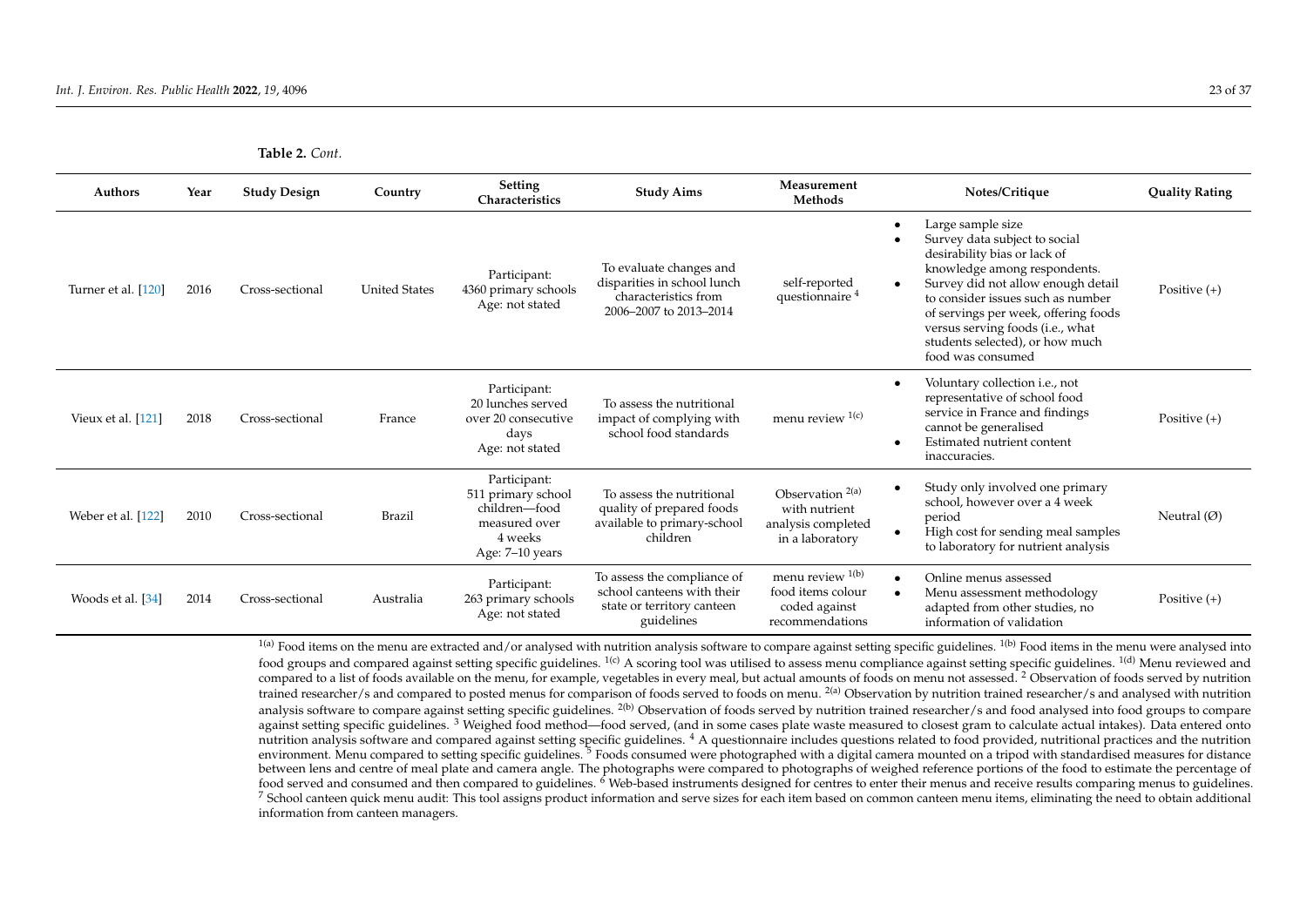Table [3](#page-26-0) summarises an evidence-based evaluation of the included studies, which is described in further detail in the discussion.

**Table 3.** Evidence-based evaluation of measurement tools for assessing food provision and menu compliance in ECEC and primary school settings.

| Method                | Description                                                                                                                                                                                                                                                                                                                                                                       | <b>Evidence-Based Evaluation</b>                                                                                                                                                                                                                                                                                                                                                                                                                                                                                                                                                                                                                                                                                                                        |
|-----------------------|-----------------------------------------------------------------------------------------------------------------------------------------------------------------------------------------------------------------------------------------------------------------------------------------------------------------------------------------------------------------------------------|---------------------------------------------------------------------------------------------------------------------------------------------------------------------------------------------------------------------------------------------------------------------------------------------------------------------------------------------------------------------------------------------------------------------------------------------------------------------------------------------------------------------------------------------------------------------------------------------------------------------------------------------------------------------------------------------------------------------------------------------------------|
| Menu review           | Food items on the menu are extracted and/or<br>analysed with nutrition analysis<br>software/divided into food groups/analysed<br>per menu items/menu scoring tool created<br>and compared against the dietary standards                                                                                                                                                           | 2-week menu cycles or longer can assess variations in menus<br>Mostly carried out by qualified dieticians/nutritionists<br>$\bullet$<br>$[31,34,37,43,46-48,56,58,62-64,66,67,70,72,74,80,83]$<br>Differences found between menus and actual foods served<br>٠<br>[42, 48, 51, 60]<br>73% of studies in this review ( $n = 15$ ) had a positive QCC<br>٠<br>rating                                                                                                                                                                                                                                                                                                                                                                                      |
| Observation           | Observation of foods served by trained<br>researcher and compared to posted<br>menus/analysed with nutrition analysis<br>software to compare to guidelines/analysed<br>into food groups to compare against<br>guidelines.                                                                                                                                                         | Validated by Ball et al. [45] in ECEC setting (intraclass<br>$\bullet$<br>correlation coefficient: 0.99); applicable to all meal types<br>served by the childcare centre $[45]$<br>Validated by Kenney et al. [104] in the primary school setting<br>٠<br>$(intraclass correlation > 0.92)$ . This study evaluated visual<br>observation and digital photography compared to weighed<br>food records and found visual observation had lowest cost<br>Visual estimation on a 6 point scale not as accurate as<br>٠<br>weighing method according to Liz Martins et al. [106]<br>64% of studies utilising this observation as a measuring tool<br>٠<br>( $n = 11$ ) had a positive QCC rating with the remaining 36% of<br>studies having a neutral rating |
| Questionnaire/survey  | Questionnaire/survey includes questions<br>related to food provided, nutritional practices<br>and the nutrition environment. Food provided<br>are compared to guidelines.                                                                                                                                                                                                         | Henderson et al. found moderate correlation between<br>٠<br>unhealthy/ healthy food score and survey items ( $r = 0.266$ ; $p <$<br>$(0.05)$ [68]<br>Does not measure food served but generally items on the<br>٠<br>menu or how often food is served<br>Subjective method-open to desirability bias<br>This method can assess large sample sizes<br>٠<br>Most studies (80%, $n = 12$ ) utilising this methodology had<br>$\bullet$<br>positive rating according to the QCC                                                                                                                                                                                                                                                                             |
| Weighed food protocol | Food served, (and in some cases plate waste)<br>measured to closest gram to calculate actual<br>food served. Data entered onto nutrition<br>analysis software and compared against<br>setting specific guidelines.                                                                                                                                                                | Gold standard for measuring intakes [123,124] and has been<br>٠<br>adapted for accurately assessing food provision in ECEC [36]<br>and primary school settings [106]<br>Valid method [123], and whilst not validated in ECEC or<br>٠<br>primary school settings, studies of other measures utilises<br>weighed food measures as a reference for validating<br>measurement tools due to the accuracy of this method<br>[77, 104, 106]<br>Generally used in smaller sample sizes over a shorter period<br>٠<br>Eight out of 21 studies (38%) utilising this method received a<br>٠<br>neutral rating, due to criteria on validity being unclear in the<br>study descriptions                                                                              |
| Digital photography   | Foods provided were photographed with a<br>digital camera mounted on a tripod with<br>standardised measures for distance between<br>lens and centre of meal plate and camera angle.<br>The photographs were compared to<br>photographs of weighed reference portions of<br>the food to estimate the percentage of food<br>served and consumed and then compared to<br>guidelines. | Validated tool in food consumption studies, but no validation<br>٠<br>studies for food provision at service level<br>Validated by Kenney et al. [104] in a study examining food<br>consumption in after school care facilities with good<br>correlation between photography and weighed food methods<br>$(0.92-0.94)$ and good inter-rater reliability $(0.84-0.95)$<br>Validated by Taylor et al. [119] against visual observation and<br>٠<br>found 96% agreement with an intraclass correlation of 0.92<br>Four out of the five studies that utilised this measurement<br>٠<br>tool had a positive QCC rating                                                                                                                                        |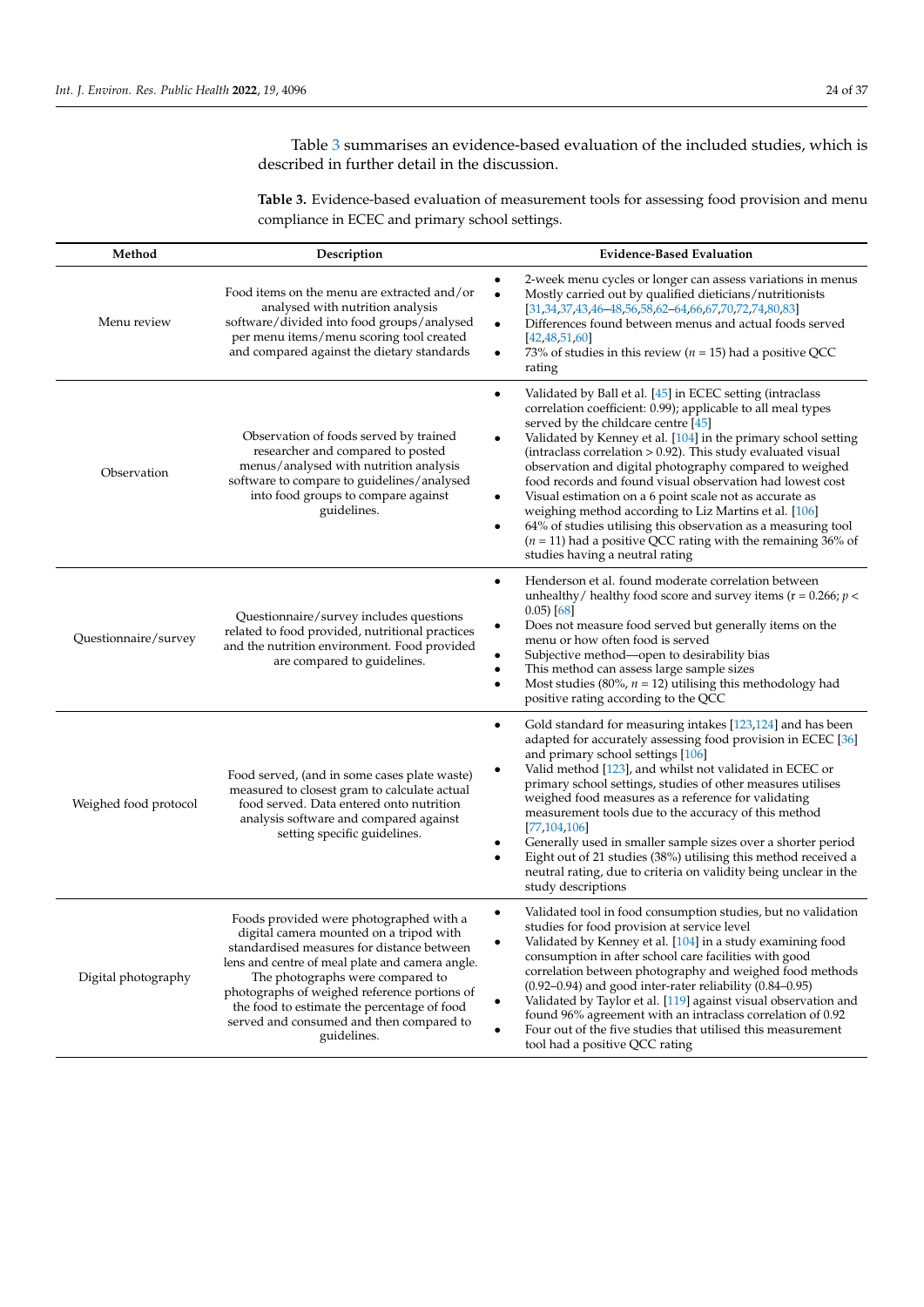| Method                                 | Description                                                                                                                                                                                                                                                                                                                          | <b>Evidence-Based Evaluation</b>                                                                                                                                                                                                                                                                                                                                                                                                                                                                                                                                                                                                                                          |
|----------------------------------------|--------------------------------------------------------------------------------------------------------------------------------------------------------------------------------------------------------------------------------------------------------------------------------------------------------------------------------------|---------------------------------------------------------------------------------------------------------------------------------------------------------------------------------------------------------------------------------------------------------------------------------------------------------------------------------------------------------------------------------------------------------------------------------------------------------------------------------------------------------------------------------------------------------------------------------------------------------------------------------------------------------------------------|
| Quick menu audit                       | This tool assigns product information and<br>serve sizes for each item based on common<br>canteen menu items, eliminating the need to<br>obtain additional information from canteen<br>managers. Foods and drinks are colour coded<br>based on classification of every day (green),<br>sometimes (orange) or occasional foods (red). | Specific tool for assessing primary school canteens in settings<br>٠<br>such as Australian schools where children can bring<br>food/lunchboxes from home or purchase foods from their<br>school canteen<br>Not an appropriate measuring tool for ECEC or primary<br>٠<br>school settings where all food is served<br>Validity study found agreement between quick menu audit<br>$\bullet$<br>tool and observations to be 84% with Kappa of 0.68 [112]<br>Three out of the four studies that utilised this method had<br>٠<br>positive QCC ratings, with the fourth receiving a neutral<br>rating due to some validity questions not clearly articulated in<br>the studies |
| Web based menu<br>self-assessment tool | Designed for centres to enter their menus and<br>receive results comparing menus to guidelines.                                                                                                                                                                                                                                      | Validation study conducted by Patterson et al. in a primary<br>٠<br>school setting [114]<br>Sensitivity ranged from 0.85 to 1, specificity from 0.45–1.00<br>٠<br>and accuracy 0.67–1.00, therefore found to be a feasible<br>instrument for self-assessment of menus<br>Clinical trial by Grady et al. [65] found that use of the tool by<br>$\bullet$<br>centres for self-measurement resulted in improvement in food<br>group provision but not full compliance<br>Both the studies utilising this method had a positive QCC<br>٠                                                                                                                                      |

### <span id="page-26-0"></span>**Table 3.** *Cont.*

Measurement methods differed in validation and accuracy. Some visual observation methods were either validated (*n* = 4 out of 17) [\[54,](#page-34-34)[67,](#page-35-31)[82,](#page-36-28)[108\]](#page-37-21), adjusted from validated methods against weighed food records ( $n = 1$  out of 17) [\[54\]](#page-34-34), or tested for reliability between the observers ( $n = 5$  out of 17) [ $45,82,90,91,94$  $45,82,90,91,94$  $45,82,90,91,94$  $45,82,90,91,94$  $45,82,90,91,94$ ]. Some questionnaires were validated  $(n = 6$  out of 13) [\[61](#page-35-40)[,66](#page-35-30)[,68](#page-35-37)[,74](#page-35-34)[,105,](#page-36-32)[110\]](#page-37-22) or adapted from validated questionnaires against visual observations or menu reviews ( $n = 2$  out of 15) [\[50](#page-34-35)[,54\]](#page-34-34). Digital photography was validated against weighed food measures in two studies [\[104,](#page-36-26)[119\]](#page-37-18) or adapted from a validated method in one study [\[107\]](#page-37-23). One study used a quick menu audit validated against visual observation in an Australian school canteen setting [\[112\]](#page-37-19). Web-based menu selfassessment was validated against menu items in one study [\[114\]](#page-37-20).

rating

#### **4. Discussion**

To the authors' knowledge, this is the first systematic review to identify and evaluate measurement methods used to assess food provision and menu compliance in ECEC and primary school settings. Overall, 70% of the studies in this review had a positive rating, assessed according to the Academy of Nutrition and Dietetics' Quality Criteria Checklist (QCC) [\[39\]](#page-34-8), with the remainder being assigned a neutral rating, due to lower scoring on validity screening questions. It is important to note that some of the validity screening questions in the QCC, such as bias in subject selection and blinding of subjects, were not applicable for a number of included studies as it is unclear whether participating services are biased towards better food provision and blinding to food provision assessment at a service level is not possible. Given this, the use of an unvalidated measurement method contributed to a lower study quality rating (QCC) score. This indicates that the quality rating of food provision research in ECEC and primary school settings could be strengthened through the utilisation of validated measurement tools and by improving internal validity in research studies.

This discussion will outline the evidence, including strengths and weaknesses, for each of the seven food provision methods/tools identified across ECEC and primary school settings, with recommendations to inform future research and practice.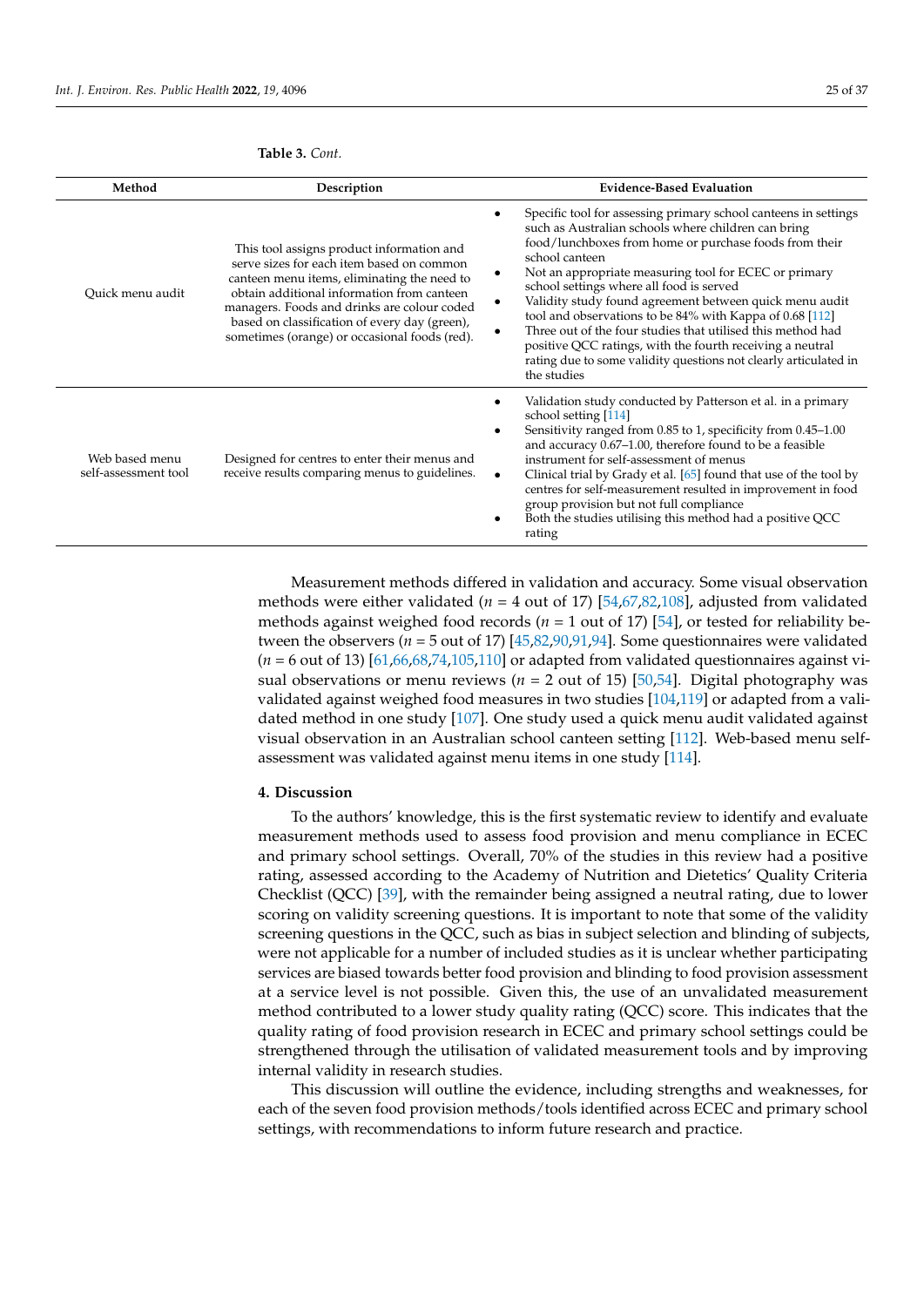#### *4.1. Menu Reviews*

Neary a quarter of studies (23%;  $n = 19$ ), with 32% in ECEC and 11% in primary school, were found to use menu reviews as a food provision measurement method [\[31,](#page-34-2)[34](#page-34-27)[,37](#page-34-6)[,43](#page-34-28)[,46](#page-34-29)[–48,](#page-34-30)[56](#page-35-26)[,58](#page-35-27)[,62](#page-35-28)[–64,](#page-35-29)[66,](#page-35-30)[67](#page-35-31)[,71](#page-35-41)[,72,](#page-35-33)[74,](#page-35-34)[80,](#page-35-35)[83\]](#page-36-25). Menu reviews were usually conducted to determine the quantity of food, and in some cases quality of food (*n* = 6 out of 20) and variety of food served ( $n = 2$  out of 20) compared to set standards or guidelines. Food quantity was either assessed by analysing all items on the menu and comparing to the guidelines, which required detailed recipes with exact quantities of each item in the recipe; or by analysing the menu based on a list of foods that are available on the menu, for example vegetables in every meal, without the analysis of the exact amounts of food. These differences in determining quantity would influence accuracy of menu review, as those studies that analysed based on a list of food items available, would not accurately determine amounts of food provided.

On average, menu reviews were conducted over 2 weeks or more, compared to observations which were conducted for 1 day or more. Menu reviews therefore have a unique advantage of capturing average food provision, as well as analysis of quantity, quality and variety of food provided over time. Only two studies in the ECEC setting focused on quantity as well as quality and variety of menus  $[81,106]$  $[81,106]$ . A major disadvantage of menu reviews is that planned menus may not always reflect actual food provision. Four studies compared planned menus to actual food served, with varying results [\[42](#page-34-31)[,48](#page-34-30)[,51](#page-34-32)[,60\]](#page-35-36). A crosssectional study (*n* = 6 LDC centres, children aged 3–5 years) conducted by Fleischhacker et al. [\[60\]](#page-35-36) in the United States found planned menus were inconsistently followed by the childcare centres, with only 28% of food served matching the planned menu. Similarly, Alves et al.  $[42]$  ( $n = 5$  LDC centres, children aged 7–24 months) found only 20% of food served matched the planned menus. Conversely, Benjamin-Neelon et al. [\[49\]](#page-34-36) (*n* = 84, children aged under 6) found an 86.6% match between food items served and planned menus, and Breck et al. [\[51\]](#page-34-32) (95 LDC centres, children's ages not stated) found an 87% match. While the studies that found higher matches between planned menus and actual food served were larger studies, they were also conducted over a shorter time of 1–2 days [\[48](#page-34-30)[,51\]](#page-34-32). The studies with a lower match between planned menus and food served were conducted over a longer time period, with Alves et al. comparing data over a 6 week period [\[42\]](#page-34-31) and Fleishhacker over 6 months [\[60\]](#page-35-36).

This suggests that menu reviews may not be an accurate indicator of actual food provision in ECEC and primary school settings over a longer time. Moreover, menu reviews may be compromised if insufficient information is available such as portion sizes, types of foods (e.g., low, or high fat milk), and methods of preparation, leading to researchers being tasked with making assumptions and potentially adding to inaccuracy of reporting [\[63](#page-35-43)[,74\]](#page-35-34). Menu reviews also rely on skilled professionals for menu coding and nutrient analysis [\[46](#page-34-29)[,59](#page-35-44)[,109\]](#page-37-24). Additionally, evaluation testing for validity and reliability for menu reviews appears to be lacking. To the authors' knowledge, there are currently no validated menu review tools for the ECEC or primary school setting.

#### *4.2. Visual Observation*

Twenty-one per cent  $(n = 17)$  of included studies used visual observation to assess food provision in ECEC (25%) and primary school (14%) settings. This method requires trained observers to visually estimate the amount of food served to (and in some studies also consumed by) children, including visual estimation of portion sizes of foods before and after consumption [\[125\]](#page-37-25). A major limitation of visual observation is that food provision is determined through estimation rather than calculating the exact amount [\[104,](#page-36-26)[106\]](#page-36-27), therefore this method is highly reliant on well trained observers and a standardised protocol for data collection. The approach varied across studies with one study using a 5-point scale where an untouched plate scored 5, if at least one bite was consumed scored 4, if three-quarters of the food remained scored 3, if half the food remained scored 2, if a quarter of the food remained scored 1, and if no food remained scored 0 [\[106\]](#page-36-27).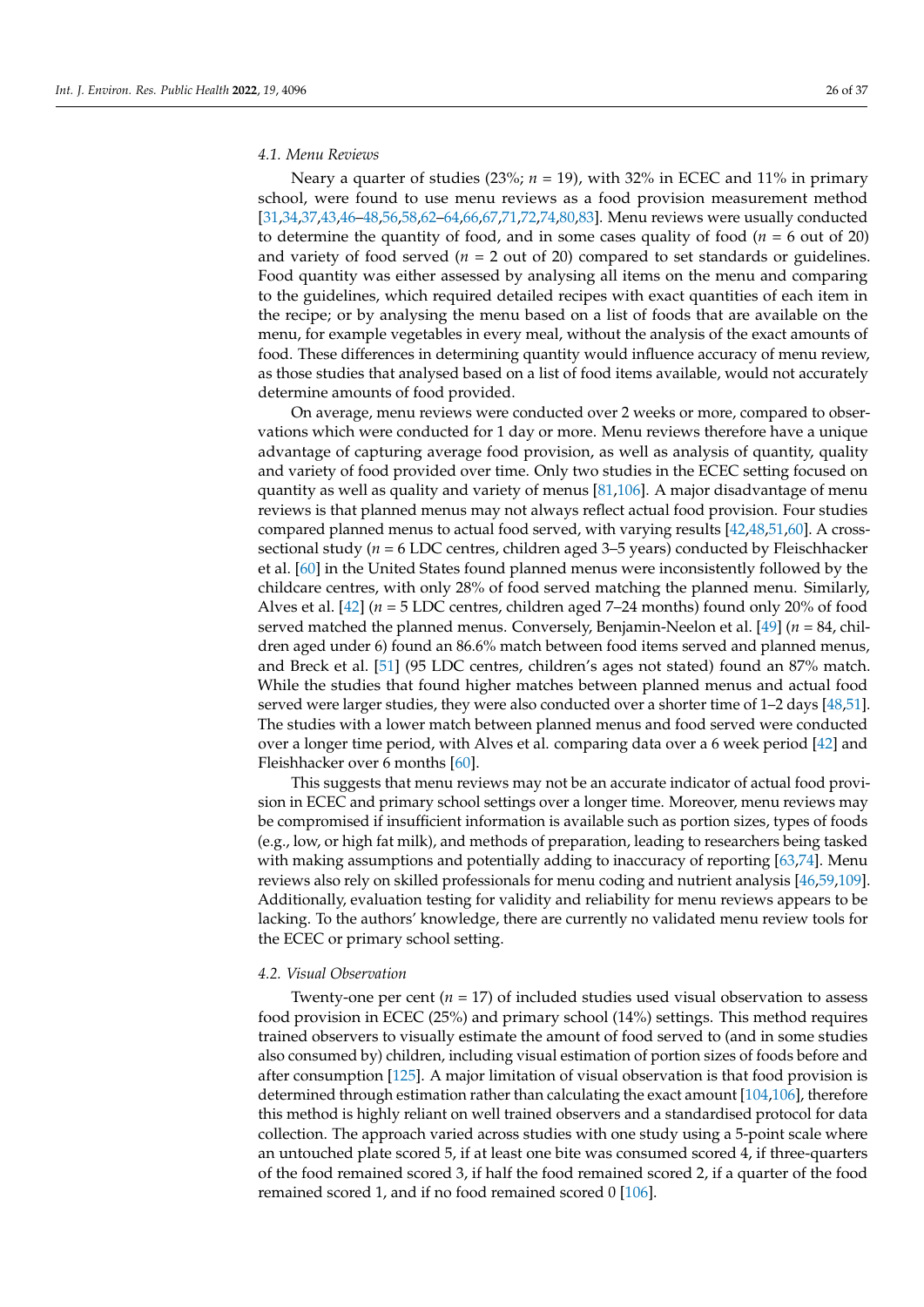Visual observation may be less costly and time-consuming to implement as only training of observers is required, with one validation study (*n* = 111 primary school children) reporting this method as being lower in cost compared to weighed food method and digital photography [\[104\]](#page-36-26). A limitation of this method is the number of children that can be observed at one time, which was commonly reported as 4 children per observer at a time in most ECEC and primary school studies, suggesting this method is better suited to small scale settings [\[42,](#page-34-31)[45](#page-34-33)[,54,](#page-34-34)[60](#page-35-36)[,67,](#page-35-31)[85\]](#page-36-33). In contrast, larger cohort studies (between 20 and 95 ECEC or primary school settings) either only observed 1 meal (ECEC/schools) or snack (ECEC) [\[44](#page-34-37)[,48,](#page-34-30)[51,](#page-34-32)[57,](#page-35-45)[82\]](#page-36-28), with data collection not representative of usual food provision.

Visual observation demonstrated an intraclass correlation of >0.92, indicating excellent reliability, when compared with weighed food measurement in a validation study in the primary school setting [\[104\]](#page-36-26); however, only snack consumption was measured. Conversely, another validation study conducted in the primary school setting found poor correlation (5.5–24.7%) for visual observation compared to the weighed food method; however, this study used a point scale for observation rather than estimating portion sizes [\[106\]](#page-36-27). A high variation was also noted in terms of number of days of observation, ranging from one day to a few weeks [\[42,](#page-34-31)[48,](#page-34-30)[51,](#page-34-32)[60\]](#page-35-36). Studies conducted over fewer days may reduce the ability to collect representative data of usual food provision by not capturing day to day variations and therefore may not accurately reflect actual food provision in the ECEC/primary school setting. This lack of a recommended study length to demonstrate usual food provision therefore requires further investigation.

#### *4.3. Self-Reported Questionnaire/Survey*

Self-reported questionnaires were used in 17% of included studies, mainly in the ECEC setting (11 studies, 23%) [\[32](#page-34-3)[,38](#page-34-7)[,47](#page-34-38)[,51,](#page-34-32)[53](#page-34-39)[–56](#page-35-26)[,59](#page-35-44)[,63,](#page-35-43)[76\]](#page-35-46), with only three studies in the primary school setting [\[90](#page-36-29)[,99,](#page-36-34)[101\]](#page-36-35). Questionnaires mostly assessed compliance of nutrition policies, menus and/or feeding practices in relation to prescribed guidelines. About half of the questionnaires used were validated or adapted from a validated questionnaire [\[44,](#page-34-37)[50](#page-34-35)[,61](#page-35-40)[,87\]](#page-36-36), validating items against visual observation or menu reviews, with no validation studies using weighed food measurement. Studies using questionnaires had cohorts ranging between 29 and 4360 ECEC centres/primary schools, with most having a study cohort of 200 ECEC centres/primary schools or above (*n* = 7 out of 13) [\[51,](#page-34-32)[53,](#page-34-39)[59,](#page-35-44)[90,](#page-36-29)[98,](#page-36-37)[101,](#page-36-35)[104\]](#page-36-26). This may imply suitability for application in large-scale ECEC/primary school settings.

Questionnaires, however, can be associated with social desirability bias, linked with under- or over-reporting of certain foods [\[126\]](#page-37-26). Moreover, a respondent's lack of knowledge regarding various nutrition practices may result in reporting errors [\[44\]](#page-34-37), as reported by Reilly et al. [\[112\]](#page-37-19) who found poor agreement between self-reported data and data collected from on-site observations. Studies using self-reported questionnaires mostly collected data about the provision of certain items, for instance "vegetables served at each meal", without specific data on the type or number of vegetables served. Such data do not provide accurate detail on foods provided in ECEC or primary school settings. As a possible solution to this, three studies used multiple methods, such as a questionnaire alongside weighed food records [\[54\]](#page-34-34), a questionnaire alongside a menu review [\[59\]](#page-35-44) and a questionnaire alongside observation [\[101\]](#page-36-35). Completing a questionnaire alongside another valid and accurate measurement method warrants further investigation as this may allow researchers to triangulate data and more accurately determine food provision. However, associated time and financial costs need to be an integral part of determining the realistic application of this approach.

#### *4.4. Weighed Food Protocol*

Weighed food protocols were used by 27% of included studies (*n* = 22), with more frequent use in the primary school (37%) than the ECEC setting (19%). Weighed food protocols are considered "gold standard" for measuring individual-level food intake and, in some studies, have been adjusted for use in ECEC and primary school settings [\[36](#page-34-5)[,127](#page-37-27)[,128\]](#page-37-28). Stud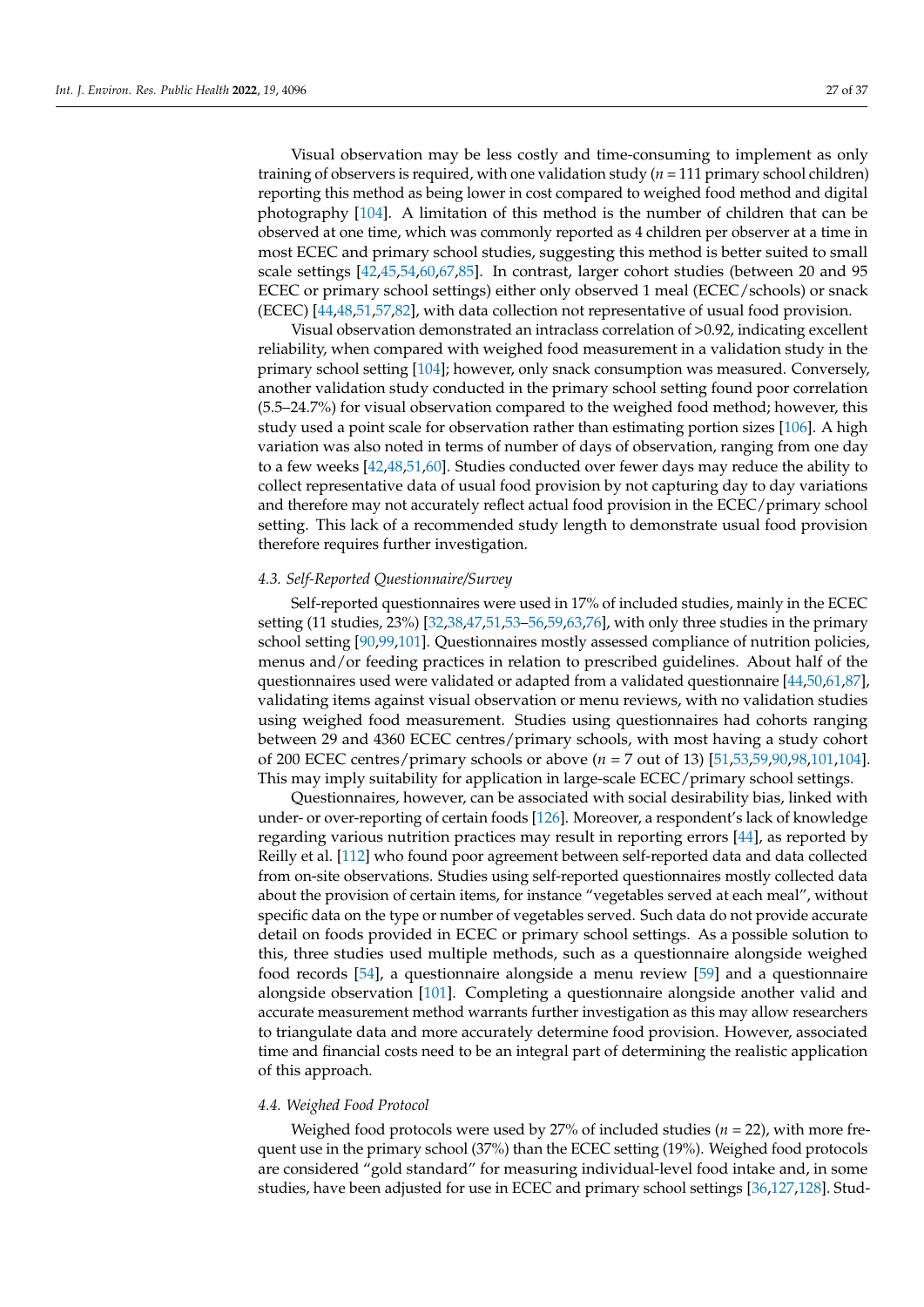ies using this method tended to have smaller cohorts, with most ECEC studies assessing between 2 and 30 centres, and with only 3 of 13 primary school studies assessing cohorts of over 100 schools [\[92](#page-36-38)[,98,](#page-36-37)[116\]](#page-37-29). The limited use of this method for larger cohorts may be due to the labour intensiveness of weighing food served at the individual ('plate') level. As a potential solution to this, Sambell et al. [\[36\]](#page-34-5) developed a weighed food protocol for service-level food provision, based on the 'gold standard', measuring raw ingredients in the preparation phase, and using the average portion of 3 'plates' served to children. This method appears less labour intensive to implement and in addition, there is little disruption to the children during mealtime as measurements are conducted in the kitchen/preparation area [\[36\]](#page-34-5). This protocol has yet to be validated against individual plate measures and should be a key research activity given the potential as a scalable option for larger cohort studies. Thirty eight percent of studies utilising this method received a neutral QCC rating, as the items for validity were not clearly articulated. Researchers using the weighed food protocol may be making an assumption that, as the 'gold standard', clear articulation of validity is not needed; however, this reporting needs to occur to strengthen the quality of such research studies.

Another limitation for several studies using the weighed food protocol is the time over which data can realistically be captured. The number of days over which food provision was analysed using this method varied between 1 and 5 days, with no studies measuring food provision for more than 5 days. Whilst 5 days can capture some variations in food provision, capturing seasonal variations needs further consideration. Research is therefore required to determine an acceptable length for data collection to ensure findings accurately represent food provision. It may be that data collection needs to occur over a designated number of days over several time points to better reflect the seasonality variation in menus and more accurately reflect food provision per se.

More recently, weighed food protocols have included a measure of weighed food waste, which can provide a more accurate calculation of food consumption data in addition to food provision data. At a service level, the aggregated plate waste method is considered more suitable for food provision studies compared to the individual plate waste method [\[129\]](#page-37-30), where total amount of food consumed is calculated by deducting the total amount of food wasted from the total amount of food served (as average portions) and dividing this by the number of children. A validation study by Chapman et al. [\[130\]](#page-37-31) found good agreement between individual and aggregated plate waste methods; however, both plate waste methods potentially underestimated vegetable consumption as some menu items, such as sandwich fillings, were not measured separately [\[129\]](#page-37-30). There is potential to combine aggregated plate waste with Sambell et al.'s method [\[36\]](#page-34-5) to get an accurate measure at service level of food served, consumed, and wasted, but this will require further research and validation. Although aggregated plate waste methods may provide more accurate data, researchers are unable to identify which food groups make the largest contribution to food waste, and additional space is required for food waste collection [\[131,](#page-37-32)[132\]](#page-37-33). Capturing food waste in addition to food served also has the potential to respond to an increased interest in the cost saving benefits of reducing food waste in ECEC and primary school settings and subsequent climate impacts [\[133\]](#page-38-0). Future research should aim to include food waste measurement when researching food provision, focusing on the validation and standardisation of both individual and aggregated plate waste methods as scalable options.

#### *4.5. Digital Photography*

Digital photography is based on visual estimation of food images, which are taken according to a standardised distance and angle from the food served [\[104\]](#page-36-26). Five studies used digital photography to measure food provision and menu compliance in ECEC  $(n = 3)$ and primary schools  $(n = 2)$  [\[62](#page-35-28)[,71](#page-35-41)[,89](#page-36-39)[,92,](#page-36-38)[103\]](#page-36-40). A validation study conducted by Kenney et al. (*n* = 111 primary school children) [\[104\]](#page-36-26) compared digital photography with the weighed food protocol to assess the accuracy, time and costs involved in this method. Digital photography had good agreement with the weighed food protocol regarding accuracy of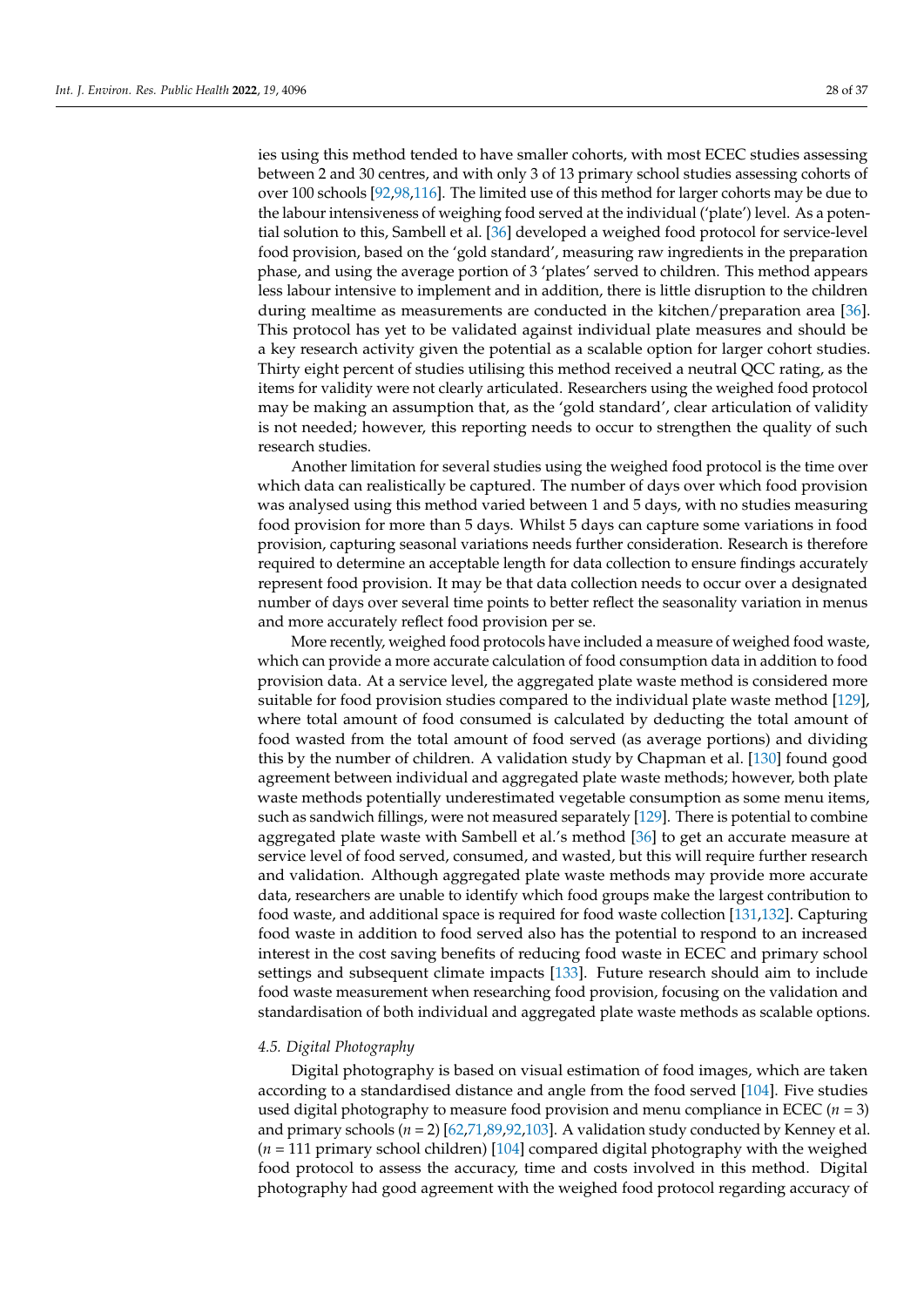estimating food consumption, and implementation cost was less than the weighed food protocol [\[104\]](#page-36-26). However, this validation study only examined snack food consumption which may not be generalisable to other types of meals with more food components, and may therefore also be more costly when applied across all meals served [\[104\]](#page-36-26). Taylor et al. (*n* = 2 primary schools) [\[120\]](#page-37-34) validated digital photography in the primary school setting against weighed food and food waste measures and found good validity (Pearson's correlation  $r = 0.91 - 0.96$ ) and strong inter-rater reliability (0.92 (95% CI 0.90 to 0.94) in the assessment of fruit and vegetable consumption. The study highlighted slight underestimation of starting portions and waste of leafy greens (salads) [\[119\]](#page-37-18).

As both the above studies focused on certain menu items (snacks, fruits, or vegetables), the use of digital photography in assessing mixed meals, defined as meals with more than one component (for instance a meat and vegetable stew), is unclear and may not be generalisable to all meal types. Furthermore, digital photography requires specialised equipment, may have high respondent burden due to interruptions during mealtime for photographs, and incurs human and resource costs capturing and analysing photographic data. One included study provided a possible solution to this by using iPads as a lower cost than digital cameras [\[107\]](#page-37-23), supported by three training sessions with intra class coefficients improving through training sessions (0.86–0.98 by the 3rd training session). This review found that digital photography was used in smaller cohort studies, with the maximum number of ECEC centres assessed being seven centres. The use of this method for larger cohorts therefore warrants further research.

#### *4.6. Quick Menu Audit*

This method of measuring food provision was only used in primary school settings in countries where children have the option of bringing food from home or purchasing some or all their food from a school canteen [\[112](#page-37-19)[,134\]](#page-38-1). Four included studies used the quick menu audit method to assess the healthfulness of items available for purchase in the school canteen [\[109](#page-37-24)[,111](#page-37-35)[,112](#page-37-19)[,118\]](#page-37-36), capturing product information and serve sizes for each item on the canteen menu, thereby eliminating the need to obtain additional information from canteen managers [\[112\]](#page-37-19). Foods and drinks were colour coded based on a classification of foods recommended for daily consumption (green), foods that should be consumed on some days (amber) and foods that that should be consumed only occasionally as they are highly processed, high in fat, sugar and/or sodium (red) [\[112,](#page-37-19)[118\]](#page-37-36). This tool was validated against the visual observation method by nutrition trained researchers with good agreement (kappa = 0.68, 84% agreement) [\[112\]](#page-37-19). Studies using this method assessed cohorts between 53 and 168 schools, indicating that this measurement method may be suitable for larger settings and research studies. The tool, however, is only applicable to settings where food is available to be purchased/selected by children, and therefore may not be an applicable tool for ECEC or primary school settings where food is provided on-site.

#### *4.7. Web-Based Menu Assessment*

Whilst a web-based menu assessment could be classified as a menu review method, it is considered a stand-alone tool within this review due to its unique ability to be used by staff and health professionals within the ECEC/primary school setting for menu planning. One validation study in a primary school setting [\[114\]](#page-37-20) found the web-based menu assessment to have good agreement (Cohen's cappa > 0.60) and reasonable reliability (intraclass correlation ranged from 0.33 to 0.99—fair to almost perfect) compared to an on-site menu review conducted by a nutrition researcher [\[114\]](#page-37-20). It is important to note that this study assessed nutrient components of meals (saturated fat, iron, vitamin D and fibre) rather than overall healthfulness of menus. In recent years, there has been a shift to promote foods instead of nutrients, as evidenced in Dietary Guidelines around the world [\[135\]](#page-38-2). At times, collecting nutrient provision is more relevant; however, with robust data collection methods, both food group and nutrient data could be obtained to support better translation for different sectors.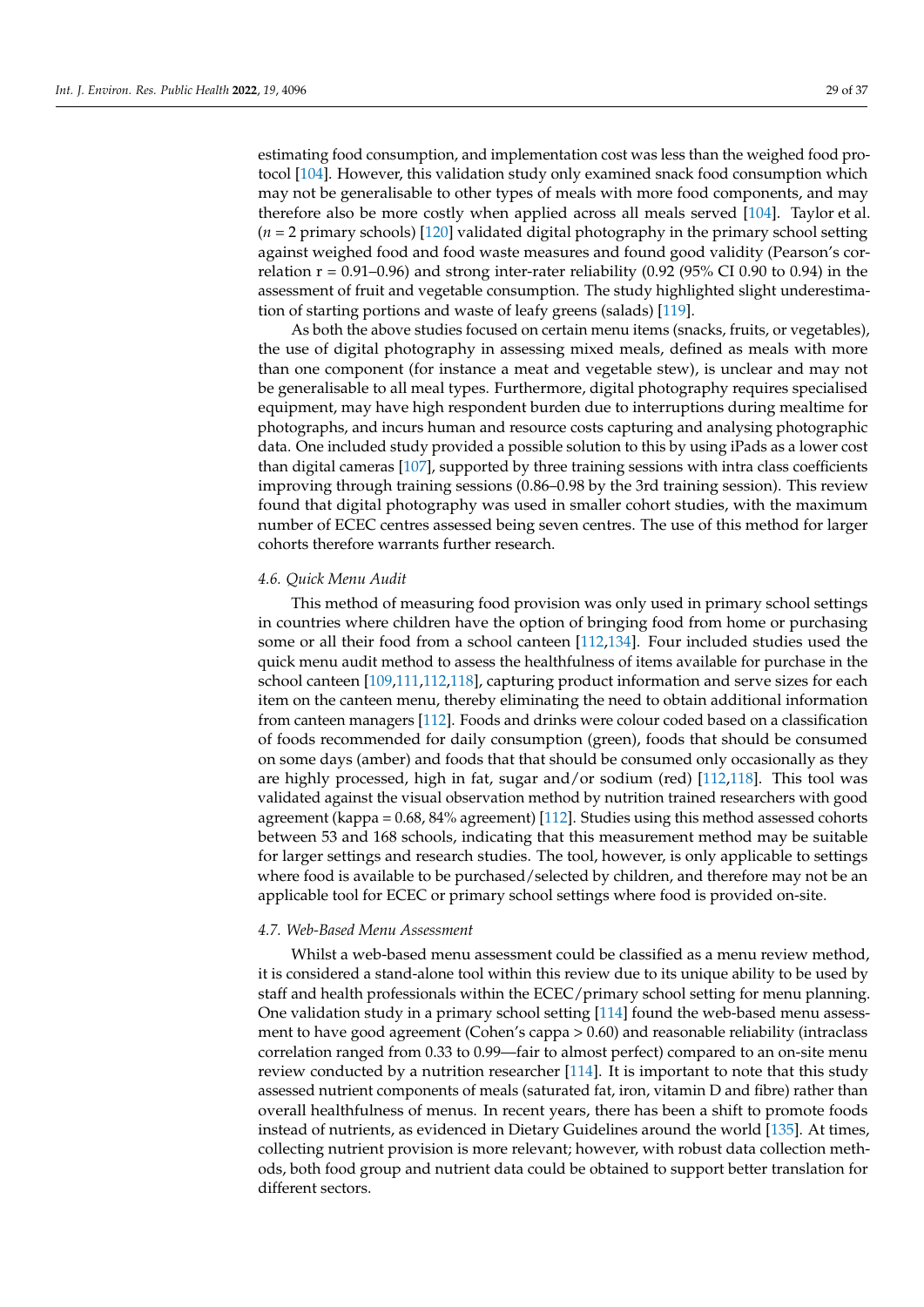In addition, as discussed earlier, a menu review can be compromised by several issues, many of which would affect web-based menu assessments, such as menus not reflecting actual food provision. There is potential, however, for web-based menu assessments to assist ECEC and primary school staff in the planning of their menus to meet recommended guidelines. In Australia, two government-funded web-based menu assessment tools, namely FoodChecker [\[136\]](#page-38-3) and FeedAustralia [\[137\]](#page-38-4), are available to the ECEC setting. These websites, however, are based on jurisdictional guidelines and therefore measure menu compliance against different parameters within an environment that promotes national dietary guidance [\[138\]](#page-38-5), which poses a barrier to wider (national) uptake of such a tool.

A randomised clinical trial on the use of FeedAustralia's menu planning tool and its impacts on food provision found that while no centres using the tool reached full menu compliance, use of the tool was associated with improved provision amongst most food groups [\[65\]](#page-35-39). This study, however, relied on self-reported menu data and observational child dietary intake data, rather than actual food provision at the service level, to determine compliance. The potential of web-based menu assessment tools to support menu planning and self-assessed menu compliance and enhance food provision in ECEC and primary school settings therefore warrants further investigation.

#### *4.8. Implications for Research and Practice*

There is a fundamental premise that children need to be provided with adequate serves of recommended food groups if they are expected to consume adequate serves, and in both ECEC and primary school settings, the assessment of this needs to be conducted through service-level food provision measurement.

This systematic review aimed to identify current methods/tools utilised for determining food provision at the service level in ECEC and primary school settings, and to provide a recommendation on a standardised approach based on these findings. This review found various degrees of validity and accuracy of measurement tools, and of note, there were varied benchmarks against which tools were validated. Utilising a standard protocol for the measurement of service-level food provision could potentially enhance research rigour, allow for the accurate comparison of research findings as well as monitor changes over time more accurately.

The weighed food protocol is considered the most accurate measurement of individuallevel food intake, and therefore the 'gold standard' [\[127,](#page-37-27)[128\]](#page-37-28). While used most frequently to assess individual-level food provision, within ECEC and primary school settings, a servicelevel protocol, where each ingredient is weighed and recorded prior to the meal being prepared, has been adapted from the 'gold standard' and applied in the ECEC setting [\[36\]](#page-34-5). Future research should aim to validate this method for use in ECEC and primary school settings and explore its potential scalability for larger cohorts.

It is important to consider the differences in primary school food provision environments across countries, such as the United States and certain schools the United Kingdom [\[139\]](#page-38-6) where food is provided to children, compared with Australia, New Zealand and the Netherlands, where children often have access to a school canteen to select and purchase items if food is not brought from home [\[111](#page-37-35)[,134\]](#page-38-1). In the latter, a weighed food protocol may prove to be laborious and impractical to measure food provision as the proportion of food either purchased from the canteen or brought from home is unknown. In this scenario, a quick menu audit tool appears to offer a low cost, low burden, and validated tool to categorise the healthfulness of foods available for purchase at the school canteen in primary school settings [\[65](#page-35-39)[,114\]](#page-37-20).

Finally, a web-based menu assessment tool shows promise for ECEC and primary school settings in supporting self-directed menu planning, and evidence suggests that it does improve the menus of ECEC services [\[65\]](#page-35-39). Web-based menu assessment is subject to the same limitations as menu reviews in that it does not necessarily measure actual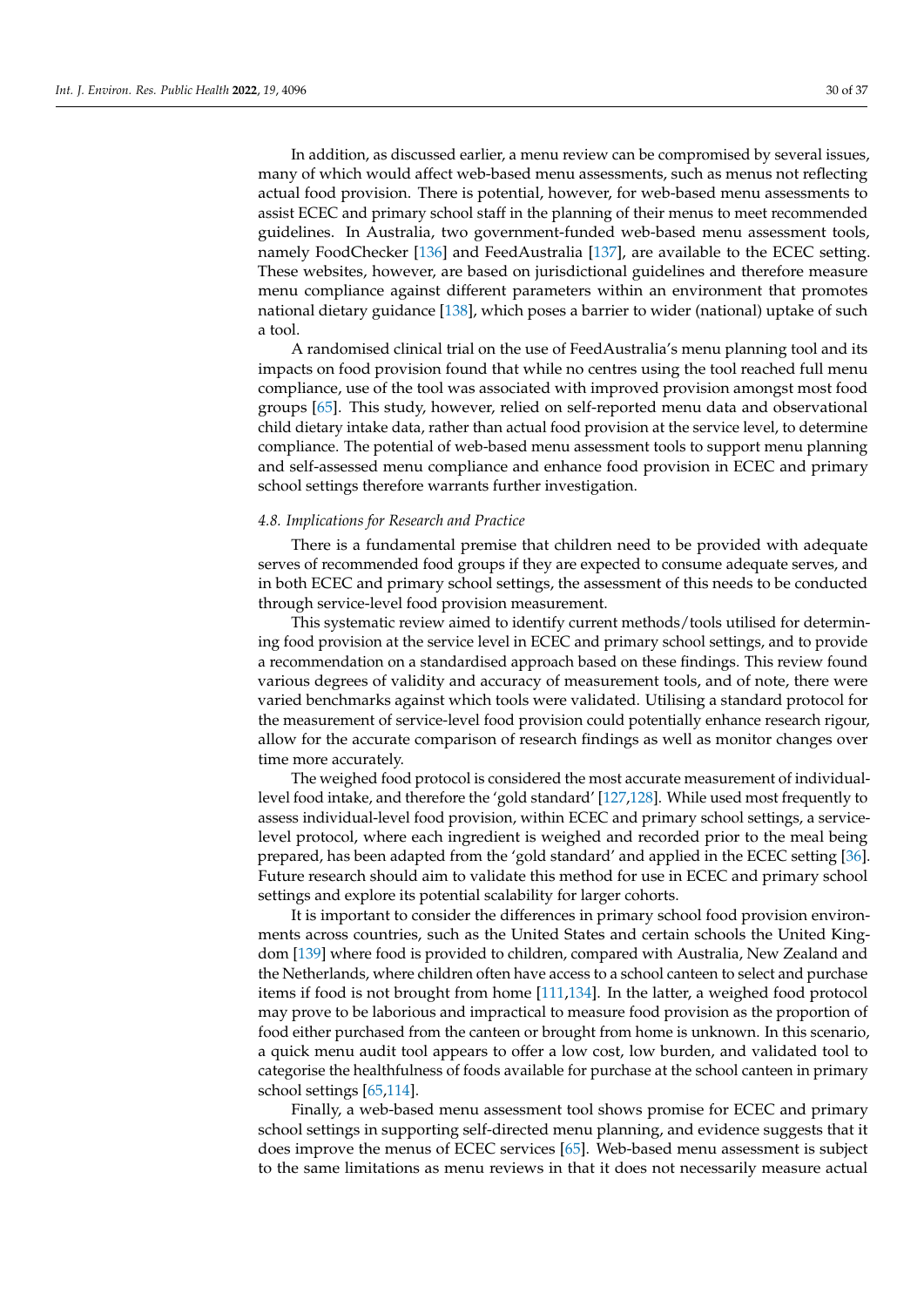food provision. Future research should further investigate the uptake of web-based menu assessment tools to determine ease of access and usefulness, overall validity, and scalability.

#### *4.9. Strengths and Limitations*

A key strength of this systematic review is that it is the first study to examine types of measurement methods/tools used to assess service-level food provision in ECEC and primary school settings. Furthermore, this review offers recommendations to inform research and practice, and to guide the development and use of a standardised approach for the measurement of service-level food provision in ECEC and primary school settings. The process of data extraction and screening was overseen and cross checked by multiple authors, and the quality of each method/tool was also critiqued, thereby increasing the robustness of the review process. This study is not without limitations. Research articles may have been missed as no hand searching of articles was done in the review process and references of all included studies were not included in the search strategy. This review may be subject to publication bias as only peer-reviewed published English language studies were included. Finally, this review focused specifically on identifying food provision measurement methods/tools used within ECEC and primary school settings, consequently, recommendations may not be generalisable to other settings.

#### **5. Conclusions**

This is the first systematic review to identify and critique methods/tools used to assess service-level food provision within ECEC and primary school settings. Seven methods/tools were identified, with varying degrees of validity and accuracy, and varied benchmarks for which validity was measured against. This illustrates the importance of developing a standardised tool to measure and assess service-level food provision and menu compliance in ECEC and primary school settings. The review found the weighed food protocol to be the most commonly used and most accurate tool to measure individuallevel food intakes. The weighed food protocol has potential for adaption to measure food provision at a service level; however, future research will be needed, including validation. Validating a standardised weighed food protocol to measure food provision at a service level will allow for accurate comparison of findings across ECEC and primary school settings, providing reliable monitoring data and opportunities to enhance food provision.

**Supplementary Materials:** The following supporting information can be downloaded at: [https:](https://www.mdpi.com/article/10.3390/ijerph19074096/s1) [//www.mdpi.com/article/10.3390/ijerph19074096/s1,](https://www.mdpi.com/article/10.3390/ijerph19074096/s1) Supplementary File S1: Quality assessment summary table.

**Author Contributions:** Conceptualization, P.L., R.S. and R.J.; methodology, P.L. and R.J.; formal analysis, A.E., C.G., M.V. and S.K.; data curation, A.E.; writing—original draft preparation, P.L., R.J., C.G., M.V. and S.K.; writing—review and editing, A.E., P.L., R.S. and R.J.; supervision, R.J. and P.L. All authors have read and agreed to the published version of the manuscript.

**Funding:** This research received no external funding.

**Institutional Review Board Statement:** Not applicable.

**Informed Consent Statement:** Not applicable.

**Data Availability Statement:** Not applicable.

**Conflicts of Interest:** The authors declare no conflict of interest.

#### **References**

- <span id="page-32-0"></span>1. Movassagh, E.Z.; Baxter-Jones, A.D.G.; Kontulainen, S.; Whiting, S.J.; Vatanparast, H. Tracking Dietary Patterns over 20 Years from Childhood through Adolescence into Young Adulthood: The Saskatchewan Pediatric Bone Mineral Accrual Study. *Nutrients* **2017**, *9*, 990. [\[CrossRef\]](http://doi.org/10.3390/nu9090990) [\[PubMed\]](http://www.ncbi.nlm.nih.gov/pubmed/28885565)
- 2. Ventura, A.K.; Worobey, J. Early Influences on the Development of Food Preferences.*Curr. Biol* **2013**, *23*, R401–R408. [\[CrossRef\]](http://doi.org/10.1016/j.cub.2013.02.037) [\[PubMed\]](http://www.ncbi.nlm.nih.gov/pubmed/23660363)
- <span id="page-32-1"></span>3. Nicklaus, S.; Boggio, V.; Chabanet, C.; Issanchou, S. A prospective study of food preferences in childhood. *Food Qual. Prefer.* **2004**, *15*, 805–818. [\[CrossRef\]](http://doi.org/10.1016/j.foodqual.2004.02.010)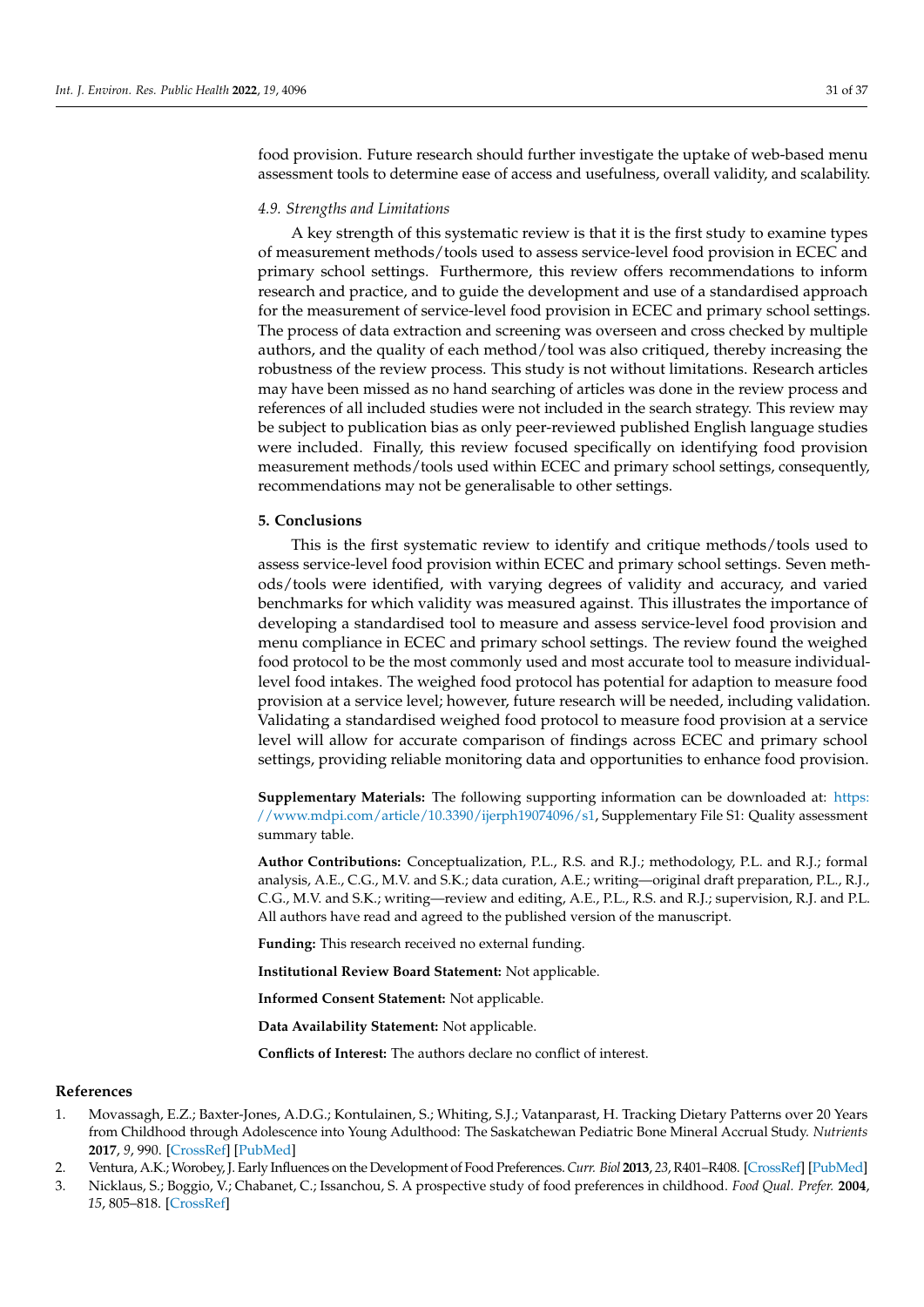- <span id="page-33-0"></span>4. Mameli, C.; Mazzantini, S.; Zuccotti, G.V. Nutrition in the First 1000 Days: The Origin of Childhood Obesity. *Int. J. Environ.* **2016**, *13*, 838. [\[CrossRef\]](http://doi.org/10.3390/ijerph13090838)
- <span id="page-33-1"></span>5. National Health Service United Kingdom. Health Survey for England 2017. 2018. Available online: [https://digital.nhs.uk/data](https://digital.nhs.uk/data-and-information/publications/statistical/health-survey-for-england/2017)[and-information/publications/statistical/health-survey-for-england/2017](https://digital.nhs.uk/data-and-information/publications/statistical/health-survey-for-england/2017) (accessed on 5 November 2021).
- 6. USDA. Beverage Choices among Children: What We Eat in America, NHANES 2017–2018. Food Surveys ResearchGroup Dietary Data Brief No. 32. 2020. Available online: [https://www.ars.usda.gov/ARSUserFiles/80400530/pdf/DBrief/32\\_Beverage\\_](https://www.ars.usda.gov/ARSUserFiles/80400530/pdf/DBrief/32_Beverage_children_1718.pdf) [children\\_1718.pdf](https://www.ars.usda.gov/ARSUserFiles/80400530/pdf/DBrief/32_Beverage_children_1718.pdf) (accessed on 5 November 2021).
- 7. US Department of Health and Human Services. Dietary Guidelines 2015-2020: Shifts Needed to Align with The Guidelines. 2015. Available online: <https://health.gov/our-work/food-nutrition/2015-2020-dietary-guidelines/guidelines/chapter-2/> (accessed on 5 November 2021).
- <span id="page-33-2"></span>8. Spence, A.C.; Campbell, K.J.; Lioret, S.; McNaughton, S.A. Early Childhood Vegetable, Fruit, and Discretionary Food Intakes Do Not Meet Dietary Guidelines, but Do Show Socioeconomic Differences and Tracking over Time. *J. Acad. Nutr. Diet.* **2018**, *118*, 1634–1643. [\[CrossRef\]](http://doi.org/10.1016/j.jand.2017.12.009)
- <span id="page-33-3"></span>9. Afshin, A.; Sur, P.J.; Fay, K.A.; Cornaby, L.; Ferrara, G.; Salama, J.S.; Mullany, E.C.; Abate, K.H.; Abbafati, C.; Abebe, Z.; et al. Health effects of dietary risks in 195 countries, 1990–2017: A systematic analysis for the Global Burden of Disease Study 2017. *Lancet* **2019**, *393*, 1958–1972. [\[CrossRef\]](http://doi.org/10.1016/S0140-6736(19)30041-8)
- <span id="page-33-4"></span>10. World Health Organization. Global Strategy on Diet, Physical Activity and Health. Available online: [https://www.who.int/](https://www.who.int/dietphysicalactivity/strategy/eb11344/strategy_english_web.pdf) [dietphysicalactivity/strategy/eb11344/strategy\\_english\\_web.pdf](https://www.who.int/dietphysicalactivity/strategy/eb11344/strategy_english_web.pdf) (accessed on 30 November 2021).
- <span id="page-33-5"></span>11. Organisation for Economic Co-operation and Development. OECD Family Database. Available online: [https://www.oecd.org/](https://www.oecd.org/els/soc/PF3_2_Enrolment_childcare_preschool.pdf) [els/soc/PF3\\_2\\_Enrolment\\_childcare\\_preschool.pdf](https://www.oecd.org/els/soc/PF3_2_Enrolment_childcare_preschool.pdf) (accessed on 22 February 2022).
- <span id="page-33-6"></span>12. Australian Bureau of Statistics. Childhood Education and Care, Australia. Available online: [https://www.abs.gov.au/](https://www.abs.gov.au/AUSSTATS/abs@.nsf/Lookup/4402.0Main+Features1June%202017?OpenDocument) [AUSSTATS/abs@.nsf/Lookup/4402.0Main+Features1June%202017?OpenDocument](https://www.abs.gov.au/AUSSTATS/abs@.nsf/Lookup/4402.0Main+Features1June%202017?OpenDocument) (accessed on 21 March 2022).
- <span id="page-33-7"></span>13. Australian Institute of Health and Welfare. Children's Headline Indicators. Available online: [https://www.aihw.gov.au/reports/](https://www.aihw.gov.au/reports/children-youth/childrens-headline-indicators/contents/11-attendance-at-primary-school) [children-youth/childrens-headline-indicators/contents/11-attendance-at-primary-school](https://www.aihw.gov.au/reports/children-youth/childrens-headline-indicators/contents/11-attendance-at-primary-school) (accessed on 30 November 2021).
- <span id="page-33-8"></span>14. UNICEF. Primary Education, April 2021. 2021. Available online: <https://data.unicef.org/topic/education/primary-education> (accessed on 30 November 2021).
- <span id="page-33-9"></span>15. Radcliffe, B.C.; Cameron, C.V.; Baade, P.D. Nutrient intakes of young children: Implications for long-day child-care nutrition recommendations. (Short Communication). *Nutr. Diet. J. Dietit. Assoc. Aust.* **2002**, *59*, 187.
- <span id="page-33-10"></span>16. Australian Institute of Family Studies. Child Care and Early Childhood Education in Australia. Available online: [https:](https://aifs.gov.au/publications/child-care-and-early-childhood-education-australia) [//aifs.gov.au/publications/child-care-and-early-childhood-education-australia](https://aifs.gov.au/publications/child-care-and-early-childhood-education-australia) (accessed on 30 November 2021).
- <span id="page-33-11"></span>17. United Kingdom Department for Education. Childcare and Early Years Survey of Parents in England, 2017. 2017. Available online: <https://www.gov.uk/government/statistics/childcare-and-early-years-survey-of-parents-2017> (accessed on 20 January 2022).
- <span id="page-33-12"></span>18. Australian Government Department of Education. Childcare in Australia Report: September Quarter 2021. 2021. Available online: <https://www.dese.gov.au/early-childhood-data/quarterly-reports/child-care-australia-report-march-quarter-2021> (accessed on 30 November 2021).
- <span id="page-33-13"></span>19. Study Australia. Australian Education System. Available online: [https://www.studyinaustralia.gov.au/english/australian](https://www.studyinaustralia.gov.au/english/australian-education/education-system)[education/education-system](https://www.studyinaustralia.gov.au/english/australian-education/education-system) (accessed on 22 February 2022).
- <span id="page-33-14"></span>20. School Operations and Government Unit. School Hours (Including Variation to Hours). Available online: [https://www2](https://www2.education.vic.gov.au/pal/school-hours/policy) [.education.vic.gov.au/pal/school-hours/policy](https://www2.education.vic.gov.au/pal/school-hours/policy) (accessed on 22 February 2022).
- <span id="page-33-15"></span>21. NSW Department of Education. The School Day Fact Sheet. Available online: [https://beta.dec.nsw.gov.au/\\_\\_data/assets/pdf\\_](https://beta.dec.nsw.gov.au/__data/assets/pdf_file/0006/264795/The-School-Day-Fact-Sheet-October-2016.pdf) [file/0006/264795/The-School-Day-Fact-Sheet-October-2016.pdf](https://beta.dec.nsw.gov.au/__data/assets/pdf_file/0006/264795/The-School-Day-Fact-Sheet-October-2016.pdf) (accessed on 22 February 2022).
- <span id="page-33-16"></span>22. Regan, A.; Parnell, W.; Gray, A.; Wilson, N. New Zealand children's dietary intakes during school hours. *Nutr. Diet.* **2008**, *65*, 205–210. [\[CrossRef\]](http://doi.org/10.1111/j.1747-0080.2008.00288.x)
- <span id="page-33-18"></span>23. Matwiejczyk, L.; Mehta, K.; Scott, J.; Tonkin, E.; Coveney, J. Characteristics of Effective Interventions Promoting Healthy Eating for Pre-Schoolers in Childcare Settings: An Umbrella Review. *Nutrients* **2018**, *10*, 293. [\[CrossRef\]](http://doi.org/10.3390/nu10030293)
- <span id="page-33-17"></span>24. Australian Curriculum Assessment and Reporting Authority. School Numbers. Available online: [https://www.acara.edu.au/](https://www.acara.edu.au/reporting/national-report-on-schooling-in-australia/national-report-on-schooling-in-australia-2013/schools-and-schooling/school-numbers#:~{}:text=In%20total%2C%20nearly%203.65%20million,cent)%20were%20secondary%20school%20students.) [reporting/national-report-on-schooling-in-australia/national-report-on-schooling-in-australia-2013/schools-and-schooling/](https://www.acara.edu.au/reporting/national-report-on-schooling-in-australia/national-report-on-schooling-in-australia-2013/schools-and-schooling/school-numbers#:~{}:text=In%20total%2C%20nearly%203.65%20million,cent)%20were%20secondary%20school%20students.) [school-numbers#:~{}:text=In%20total%2C%20nearly%203.65%20million,cent\)%20were%20secondary%20school%20students.](https://www.acara.edu.au/reporting/national-report-on-schooling-in-australia/national-report-on-schooling-in-australia-2013/schools-and-schooling/school-numbers#:~{}:text=In%20total%2C%20nearly%203.65%20million,cent)%20were%20secondary%20school%20students.) (accessed on 22 February 2022).
- <span id="page-33-19"></span>25. Zarnowiecki, D.; Christian, M.S.; Dollman, J.; Parletta, N.; Evans, C.E.L.; Cade, J.E. Comparison of school day eating behaviours of 8-11 year old children from Adelaide, South Australia, and London, England: Child eating behaviours in South Australia and England. *AIMS Public Health* **2018**, *5*, 394–410. [\[CrossRef\]](http://doi.org/10.3934/publichealth.2018.4.394)
- 26. Sanigorski, A.M.; Bell, A.C.; Kremer, P.J.; Swinburn, B.A. Lunchbox contents of Australian school children: Room for improvement. *Eur. J. Clin. Nutr.* **2005**, *59*, 1310–1316. [\[CrossRef\]](http://doi.org/10.1038/sj.ejcn.1602244) [\[PubMed\]](http://www.ncbi.nlm.nih.gov/pubmed/16034359)
- <span id="page-33-20"></span>27. Moore, H.; Nelson, P.; Marshall, J.; Cooper, M.; Zambas, H.; Brewster, K.; Atkin, K. Laying foundations for health: Food provision for under 5s in day care. *Appetite* **2005**, *44*, 207–213. [\[CrossRef\]](http://doi.org/10.1016/j.appet.2004.08.009) [\[PubMed\]](http://www.ncbi.nlm.nih.gov/pubmed/15808895)
- <span id="page-33-21"></span>28. Anundson, K.; Sisson, S.B.; Anderson, M.; Horm, D.; Soto, J.; Hoffman, L. Staff Food-Related Behaviors and Children's Tastes of Food Groups during Lunch at Child Care in Oklahoma. *J. Acad. Nutr. Diet.* **2018**, *118*, 1399–1407. [\[CrossRef\]](http://doi.org/10.1016/j.jand.2017.07.023) [\[PubMed\]](http://www.ncbi.nlm.nih.gov/pubmed/28988838)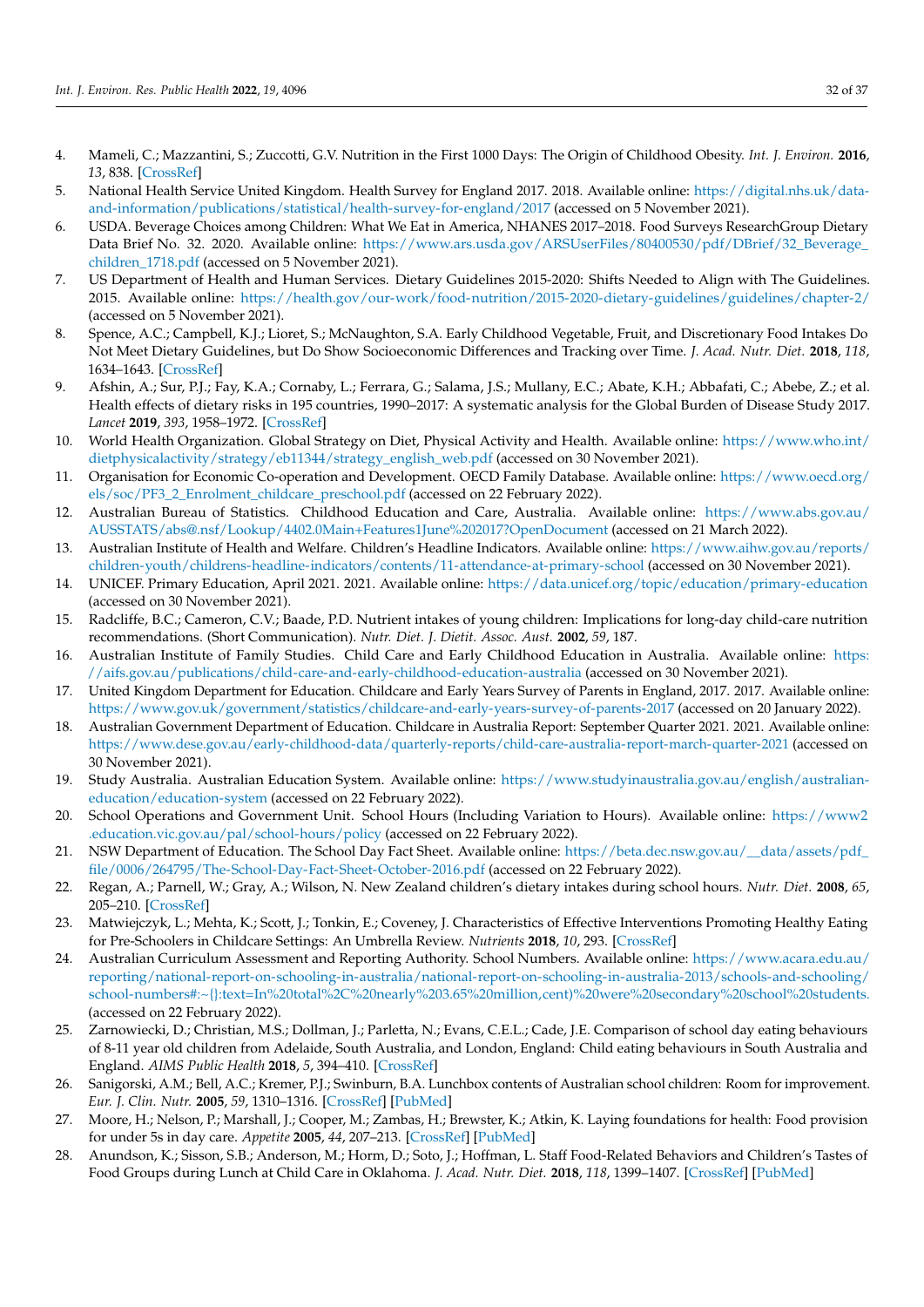- <span id="page-34-26"></span><span id="page-34-25"></span><span id="page-34-0"></span>29. Gubbels, J.S.; Gerards, S.M.; Kremers, S.P. Use of food practices by childcare staff and the association with dietary intake of children at childcare. *Nutrients* **2015**, *7*, 2161–2175. [\[CrossRef\]](http://doi.org/10.3390/nu7042161) [\[PubMed\]](http://www.ncbi.nlm.nih.gov/pubmed/25825829)
- <span id="page-34-1"></span>30. Buttivant, H.; Knai, C. Improving food provision in child care in England: A stakeholder analysis. *Public Health Nutr.* **2012**, *15*, 554–560. [\[CrossRef\]](http://doi.org/10.1017/S1368980011001704) [\[PubMed\]](http://www.ncbi.nlm.nih.gov/pubmed/21859504)
- <span id="page-34-2"></span>31. Fyfe, C.L.; Stewart, J.; Murison, S.D.; Jackson, D.M.; Rance, K.; Speakman, J.R.; Horgan, G.W.; Johnstone, A.M. Evaluating energy intake measurement in free-living subjects: When to record and for how long? *Public Health Nutr.* **2010**, *13*, 172–180. [\[CrossRef\]](http://doi.org/10.1017/S1368980009991443)
- <span id="page-34-3"></span>32. Burrows, T.L.; Martin, R.J.; Collins, C.E. A Systematic Review of the Validity of Dietary Assessment Methods in Children when Compared with the Method of Doubly Labeled Water. *J. Am. Diet. Assoc.* **2010**, *110*, 1501–1510. [\[CrossRef\]](http://doi.org/10.1016/j.jada.2010.07.008)
- <span id="page-34-12"></span><span id="page-34-11"></span><span id="page-34-4"></span>33. Yoong, S.L.; Nathan, N.K.; Wyse, R.J.; Preece, S.J.; Williams, C.M.; Sutherland, R.L.; Wiggers, J.H.; Delaney, T.M.; Wolfenden, L. Assessment of the School Nutrition Environment: A Study in Australian Primary School Canteens. *Am. J. Prev. Med.* **2015**, *49*, 215–222. [\[CrossRef\]](http://doi.org/10.1016/j.amepre.2015.02.002)
- <span id="page-34-27"></span><span id="page-34-13"></span>34. Woods, J.; Bressan, A.; Langelaan, C.; Mallon, A.; Palermo, C. Australian school canteens: Menu guideline adherence or avoidance? *Health Promot. J. Aust.* **2014**, *25*, 110–115. [\[CrossRef\]](http://doi.org/10.1071/HE14009)
- <span id="page-34-14"></span>35. O'Halloran, S.; Eksteen, G.; Gebremariam, M.; Alston, L. Measurement Methods Used to Assess the School Food Environment: A Systematic Review. *Int. J. Environ. Res. Public Health* **2020**, *17*, 1623. [\[CrossRef\]](http://doi.org/10.3390/ijerph17051623)
- <span id="page-34-15"></span><span id="page-34-5"></span>36. Sambell, R.; Wallace, R.; Costello, L.; Lo, J.; Devine, A. Measuring food provision in Western Australian long day care (LDC) services: A weighed food record method/protocol at a service level. *Nutr. J.* **2019**, *18*, 38. [\[CrossRef\]](http://doi.org/10.1186/s12937-019-0462-2) [\[PubMed\]](http://www.ncbi.nlm.nih.gov/pubmed/31311569)
- <span id="page-34-16"></span><span id="page-34-6"></span>37. de Silva-Sanigorski, A.; Breheny, T.; Jones, L.; Lacy, K.; Kremer, P.; Carpenter, L.; Bolton, K.; Prosser, L.; Gibbs, L.; Waters, E.; et al. Government food service policies and guidelines do not create healthy school canteens. *Aust. N. Z. J. Public Health* **2011**, *35*, 117–121. [\[CrossRef\]](http://doi.org/10.1111/j.1753-6405.2010.00694.x) [\[PubMed\]](http://www.ncbi.nlm.nih.gov/pubmed/21463405)
- <span id="page-34-17"></span><span id="page-34-7"></span>38. Page, M.J.; McKenzie, J.E.; Bossuyt, P.M.; Boutron, I.; Hoffmann, T.C.; Mulrow, C.D.; Shamseer, L.; Tetzlaff, J.M.; Akl, E.A.; Brennan, S.E.; et al. The PRISMA 2020 statement: An updated guideline for reporting systematic reviews. *BMJ* **2021**, *372*, n71. [\[CrossRef\]](http://doi.org/10.1136/bmj.n71) [\[PubMed\]](http://www.ncbi.nlm.nih.gov/pubmed/33782057)
- <span id="page-34-19"></span><span id="page-34-18"></span><span id="page-34-8"></span>39. Academy of Nutrition and Dietetics. Quality Criteria Checklist: Primary Research in Evidence Analysis Manual: Steps in the Academy Evidence Analysis Process. Available online: [http://andevidencelibrary.com/files/Docs/2012\\_Jan\\_EA\\_Manual.pdf](http://andevidencelibrary.com/files/Docs/2012_Jan_EA_Manual.pdf) (accessed on 5 November 2011).
- <span id="page-34-20"></span><span id="page-34-9"></span>40. Landis, J.R.; Koch, G.G. The measurement of observer agreement for categorical data. *Biometrics* **1977**, *33*, 159–174. [\[CrossRef\]](http://doi.org/10.2307/2529310)
- <span id="page-34-10"></span>41. United Nations. World Ecoconic Situation and Prospects. New York 2020. Available online: [https://www.un.org/development/](https://www.un.org/development/desa/dpad/wp-content/uploads/sites/45/WESP2020_Annex.pdf) [desa/dpad/wp-content/uploads/sites/45/WESP2020\\_Annex.pdf](https://www.un.org/development/desa/dpad/wp-content/uploads/sites/45/WESP2020_Annex.pdf) (accessed on 5 November 2011).
- <span id="page-34-31"></span><span id="page-34-21"></span>42. Alves, M.A.O.; Morais, T.B. Public Daycare Noncompliance with Prescribed Lunch Menus and Dietary Guidelines. *J. Am. Coll. Nutr.* **2015**, *34*, 328–332. [\[CrossRef\]](http://doi.org/10.1080/07315724.2014.943852)
- <span id="page-34-28"></span><span id="page-34-22"></span>43. Andreyeva, T.; Kenney, E.L.; O'Connell, M.; Sun, X.; Henderson, K.E. Predictors of Nutrition Quality in Early Child Education Settings in Connecticut. *J. Nutr. Educ. Behav.* **2018**, *50*, 458–467. [\[CrossRef\]](http://doi.org/10.1016/j.jneb.2017.12.016)
- <span id="page-34-37"></span><span id="page-34-23"></span>44. Andreyeva, T.; Henderson, K.E. Center-Reported Adherence to Nutrition Standards of the Child and Adult Care Food Program. *Child. Obes.* **2018**, *14*, 421–428. [\[CrossRef\]](http://doi.org/10.1089/chi.2018.0076)
- <span id="page-34-33"></span><span id="page-34-24"></span>45. Ball, S.C.; Benjamin, S.E.; Ward, D.S. Development and Reliability of an Observation Method to Assess Food Intake of Young Children in Child Care. *J. Am. Diet. Assoc.* **2007**, *107*, 656–661. [\[CrossRef\]](http://doi.org/10.1016/j.jada.2007.01.003)
- <span id="page-34-29"></span>46. Bell, A.C.; Davies, L.; Finch, M.; Wolfenden, L.; Francis, J.L.; Sutherland, R.; Wiggers, J. An implementation intervention to encourage healthy eating in centre-based child-care services: Impact of the Good for Kids Good for Life programme. *Public Health Nutr.* **2015**, *18*, 1610–1619. [\[CrossRef\]](http://doi.org/10.1017/S1368980013003364)
- <span id="page-34-38"></span>47. Bell, L.K.; Hendrie, G.A.; Hartley, J.; Golley, R.K. Impact of a nutrition award scheme on the food and nutrient intakes of 2- to 4-year-olds attending long day care. *Public Health Nutr.* **2015**, *18*, 2634–2642. [\[CrossRef\]](http://doi.org/10.1017/S1368980014003127)
- <span id="page-34-30"></span>48. Benjamin Neelon, S.E.; Copeland, K.A.; Ball, S.C.; Bradley, L.; Ward, D.S. Comparison of menus to actual foods and beverages served in North Carolina child-care centers. *J. Am. Diet. Assoc.* **2010**, *110*, 1890–1895. [\[CrossRef\]](http://doi.org/10.1016/j.jada.2010.09.012) [\[PubMed\]](http://www.ncbi.nlm.nih.gov/pubmed/21111096)
- <span id="page-34-36"></span>49. Benjamin Neelon, S.E.; Reyes-Morales, H.; Haines, J.; Gillman, M.W.; Taveras, E.M. Nutritional quality of foods and beverages on child-care centre menus in Mexico. *Public Health Nutr.* **2013**, *16*, 2014–2022. [\[CrossRef\]](http://doi.org/10.1017/S1368980012004387) [\[PubMed\]](http://www.ncbi.nlm.nih.gov/pubmed/23036360)
- <span id="page-34-35"></span>50. Benjamin-Neelon, S.E.B.; Burgoine, T.; Hesketh, K.R.; Monsivais, P. Nutrition practices of nurseries in England. Comparison with national guidelines. *Appetite* **2015**, *85*, 22–29. [\[CrossRef\]](http://doi.org/10.1016/j.appet.2014.11.002) [\[PubMed\]](http://www.ncbi.nlm.nih.gov/pubmed/25450898)
- <span id="page-34-32"></span>51. Breck, A.; Dixon, L.B.; Kettel Khan, L. Comparison of planned menus and centre characteristics with foods and beverages served in New York City child-care centres. *Public Health Nutr.* **2016**, *19*, 2752–2759. [\[CrossRef\]](http://doi.org/10.1017/S1368980016000720)
- 52. Chriqui, J.F.; Leider, J.; Schermbeck, R.M.; Sanghera, A.; Pugach, O. Changes in Child and Adult Care Food Program (CACFP) Practices at Participating Childcare and Education Centers in the United States Following Updated National Standards, 2017–2019. *Nutrients* **2020**, *12*, 2018. [\[CrossRef\]](http://doi.org/10.3390/nu12092818)
- <span id="page-34-39"></span>53. Copeland, K.A.; Benjamin Neelon, S.E.; Howald, A.E.; Wosje, K.S. Nutritional quality of meals compared to snacks in child care. *Child. Obes.* **2013**, *9*, 223–232. [\[CrossRef\]](http://doi.org/10.1089/chi.2012.0138)
- <span id="page-34-34"></span>54. Dave, J.M.; Cullen, K.W. Foods Served in Child Care Facilities Participating in the Child and Adult Care Food Program: Menu Match and Agreement with the New Meal Patterns and Best Practices. *J. Nutr. Educ. Behav.* **2018**, *50*, 582–588. [\[CrossRef\]](http://doi.org/10.1016/j.jneb.2018.01.010)
- 55. Dixon, L.B.; Breck, A.; Kettel Khan, L. Comparison of children's food and beverage intakes with national recommendations in New York City child-care centres. *Public Health Nutr.* **2016**, *19*, 2451–2457. [\[CrossRef\]](http://doi.org/10.1017/S1368980016001129)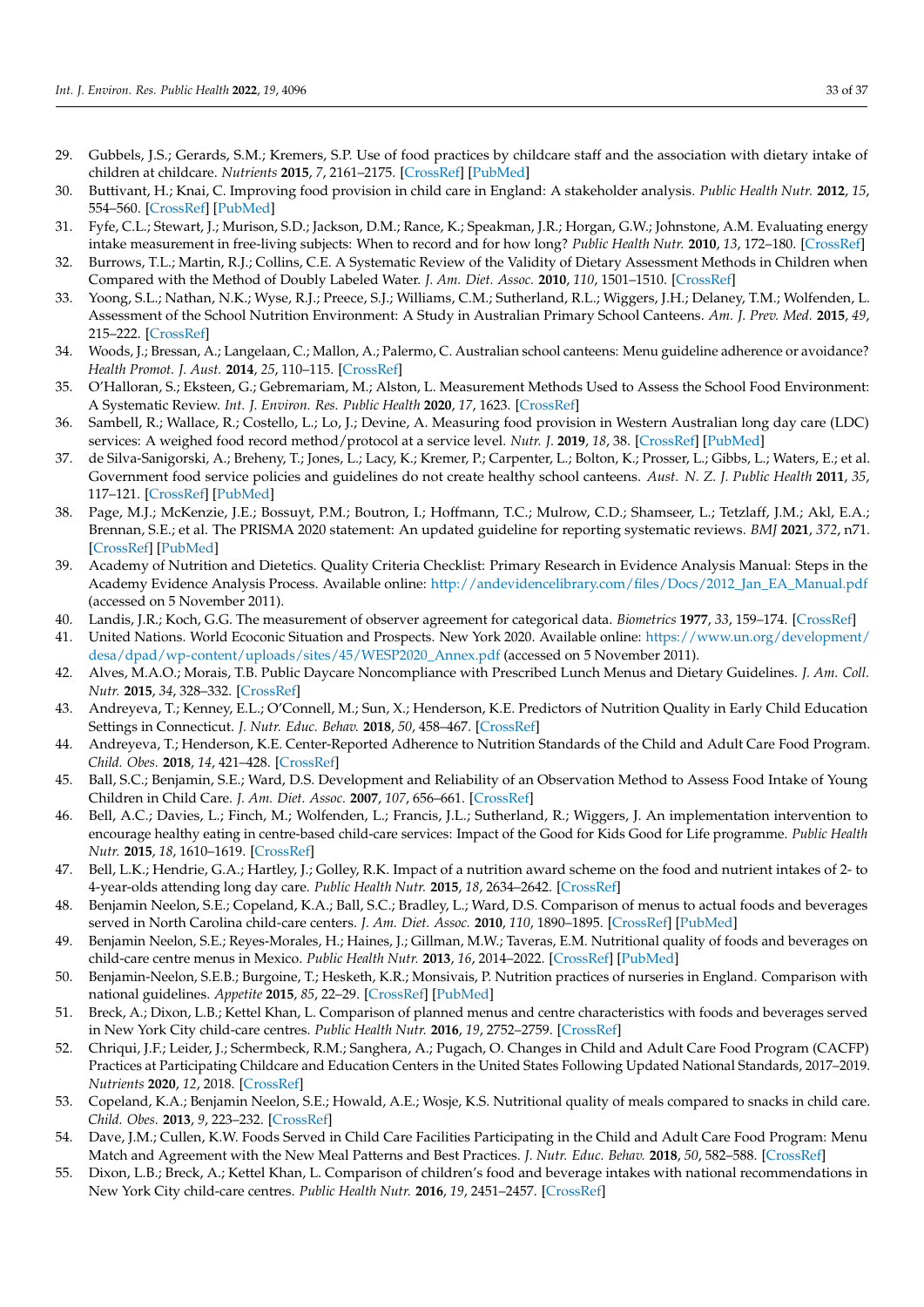- <span id="page-35-26"></span><span id="page-35-9"></span><span id="page-35-8"></span><span id="page-35-7"></span><span id="page-35-6"></span><span id="page-35-5"></span><span id="page-35-4"></span><span id="page-35-3"></span><span id="page-35-2"></span><span id="page-35-1"></span><span id="page-35-0"></span>56. Doak, C.M.; Hamelinck, V.; Vossenaar, M.; Panday, B.; Soto-Méndez, M.J.; Campos Ponce, M.; Solomons, N.W. Evaluating food menus from daycare centers in Guatemala City: Descriptive and analytical approaches. *Nutrition* **2012**, *28*, 879–885. [\[CrossRef\]](http://doi.org/10.1016/j.nut.2011.11.015)
- <span id="page-35-45"></span><span id="page-35-10"></span>57. Erinosho, T.; Dixon, L.B.; Young, C.; Brotman, L.M.; Hayman, L.L. Nutrition practices and children's dietary intakes at 40 child-care centers in New York City. *J. Am. Diet. Assoc.* **2011**, *111*, 1391–1397. [\[CrossRef\]](http://doi.org/10.1016/j.jada.2011.06.001)
- <span id="page-35-27"></span>58. Erinosho, T.O.; Ball, S.C.; Hanson, P.P.; Vaughn, A.E.; Ward, D.S. Assessing foods offered to children at child-care centers using the healthy eating index-2005. *J. Acad. Nutr. Diet.* **2013**, *113*, 1084–1089. [\[CrossRef\]](http://doi.org/10.1016/j.jand.2013.04.026) [\[PubMed\]](http://www.ncbi.nlm.nih.gov/pubmed/23773561)
- <span id="page-35-44"></span><span id="page-35-12"></span><span id="page-35-11"></span>59. Finch, M.; Seward, K.; Wedesweiler, T.; Stacey, F.; Grady, A.; Jones, J.; Wolfenden, L.; Yoong, S.L. Challenges of Increasing Childcare Center Compliance With Nutrition Guidelines: A Randomized Controlled Trial of an Intervention Providing Training, Written Menu Feedback, and Printed Resources. *Am. J. Health Promot.* **2019**, *33*, 399–411. [\[CrossRef\]](http://doi.org/10.1177/0890117118786859) [\[PubMed\]](http://www.ncbi.nlm.nih.gov/pubmed/30004247)
- <span id="page-35-36"></span><span id="page-35-13"></span>60. Fleischhacker, S.; Cason, K.L.; Achterberg, C. "You had peas today?": A pilot study comparing a head start child-care center's menu with the actual food served. *J. Am. Diet. Assoc.* **2006**, *106*, 277–280. [\[CrossRef\]](http://doi.org/10.1016/j.jada.2005.10.038) [\[PubMed\]](http://www.ncbi.nlm.nih.gov/pubmed/16442878)
- <span id="page-35-40"></span><span id="page-35-14"></span>61. Foster, J.S.; Contreras, D.; Gold, A.; Keim, A.; Oscarson, R.; Peters, P.; Procter, S.; Remig, V.; Smathers, C.; Mobley, A.R. Evaluation of nutrition and physical activity policies and practices in child care centers within rural communities. *Child. Obes.* **2015**, *11*, 506–512. [\[CrossRef\]](http://doi.org/10.1089/chi.2015.0030)
- <span id="page-35-28"></span><span id="page-35-15"></span>62. Frampton, A.M.; Sisson, S.B.; Horm, D.; Campbell, J.E.; Lora, K.; Ladner, J.L. What's for lunch? An analysis of lunch menus in 83 urban and rural Oklahoma child-care centers providing all-day care to preschool children. *J. Acad. Nutr. Diet.* **2014**, *114*, 1367–1374. [\[CrossRef\]](http://doi.org/10.1016/j.jand.2013.09.025)
- <span id="page-35-43"></span><span id="page-35-16"></span>63. Gerritsen, S.; Dean, B.; Morton, S.M.B.; Wall, C.R. Do childcare menus meet nutrition guidelines? Quantity, variety and quality of food provided in New Zealand Early Childhood Education services. *Aust. N. Z. J. Public Health* **2017**, *41*, 345–351. [\[CrossRef\]](http://doi.org/10.1111/1753-6405.12667)
- <span id="page-35-29"></span><span id="page-35-17"></span>64. Grady, A.; Stacey, F.; Seward, K.; Finch, M.; Jones, J.; Yoong, S.L. Menu planning practices in early childhood education and care-factors associated with menu compliance with sector dietary guidelines. *Health Promot. J. Aust.* **2020**, *31*, 216–223. [\[CrossRef\]](http://doi.org/10.1002/hpja.286)
- <span id="page-35-39"></span><span id="page-35-19"></span><span id="page-35-18"></span>65. Grady, A.; Wolfenden, L.; Wiggers, J.; Rissel, C.; Finch, M.; Flood, V.; Salajan, D.; O'Rourke, R.; Stacey, F.; Wyse, R.; et al. Effectiveness of a Web-Based Menu-Planning Intervention to Improve Childcare Service Compliance With Dietary Guidelines: Randomized Controlled Trial. *J. Med. Internet Res.* **2020**, *22*, e13401. [\[CrossRef\]](http://doi.org/10.2196/13401)
- <span id="page-35-30"></span><span id="page-35-20"></span>66. Gurzo, K.; Lee, D.L.; Ritchie, K.; Yoshida, S.; Homel Vitale, E.; Hecht, K.; Ritchie, L.D. Child Care Sites Participating in the Federal Child and Adult Care Food Program Provide More Nutritious Foods and Beverages. *J. Nutr. Educ. Behav.* **2020**, *52*, 697–704. [\[CrossRef\]](http://doi.org/10.1016/j.jneb.2020.02.009)
- <span id="page-35-31"></span><span id="page-35-21"></span>67. Hasnin, S.; Dev, D.A.; Tovar, A. Participation in the CACFP Ensures Availability but not Intake of Nutritious Foods at Lunch in Preschool Children in Child-Care Centers. *J. Acad. Nutr. Diet.* **2020**, *120*, 1722–1729. [\[CrossRef\]](http://doi.org/10.1016/j.jand.2020.03.012)
- <span id="page-35-37"></span><span id="page-35-22"></span>68. Henderson, K.E.; Grode, G.M.; Middleton, A.E.; Kenney, E.L.; Falbe, J.; Schwartz, M.B. Validity of a Measure to Assess the Child-Care Nutrition and Physical Activity Environment. *J. Am. Diet. Assoc.* **2011**, *111*, 1306–1313. [\[CrossRef\]](http://doi.org/10.1016/j.jada.2011.06.011) [\[PubMed\]](http://www.ncbi.nlm.nih.gov/pubmed/21872693)
- <span id="page-35-24"></span><span id="page-35-23"></span>69. Himberg-Sundet, A.; Kristiansen, A.L.; Bjelland, M.; Moser, T.; Holthe, A.; Andersen, L.F.; Lien, N. Is the environment in kindergarten associated with the vegetables served and eaten? The BRA Study. *Scand. J. Public Health* **2019**, *47*, 538–547. [\[CrossRef\]](http://doi.org/10.1177/1403494818756702) [\[PubMed\]](http://www.ncbi.nlm.nih.gov/pubmed/29431028)
- <span id="page-35-32"></span>70. Jennings, A.; McEvoy, S.; Corish, C. Nutritional practices in full-day-care pre-schools. *J. Hum. Nutr. Diet.* **2011**, *24*, 245–259. [\[CrossRef\]](http://doi.org/10.1111/j.1365-277X.2011.01153.x) [\[PubMed\]](http://www.ncbi.nlm.nih.gov/pubmed/21554426)
- <span id="page-35-41"></span><span id="page-35-25"></span>71. Lessard, L.; Leng, S.W.; Brennan, R. Consistency of compliance with nutrition-related regulations among delaware child care centers. *Child. Obes.* **2013**, *9*, 233–239. [\[CrossRef\]](http://doi.org/10.1089/chi.2012.0126) [\[PubMed\]](http://www.ncbi.nlm.nih.gov/pubmed/23675900)
- <span id="page-35-33"></span>72. Longo-Silva, G.; Toloni, M.; Rodrigues, S.; Rocha, A.; Taddei, J. Qualitative evaluation of the menu and plate waste in public day care centers in Sao Paulo city, Brazil. *Rev. De Nutr. Braz. J. Nutr.* **2013**, *26*, 135–144. [\[CrossRef\]](http://doi.org/10.1590/S1415-52732013000200002)
- 73. Maalouf, J.; Evers, S.C.; Griffin, M.; Lyn, R. Assessment of mealtime environments and nutrition practices in child care centers in Georgia. *Child. Obes.* **2013**, *9*, 437–445. [\[CrossRef\]](http://doi.org/10.1089/chi.2013.0018)
- <span id="page-35-34"></span>74. Myszkowska-Ryciak, J.; Harton, A. Nutrition-related practices in kindergartens in the context of changes to legal regulations on foodstuffs used in canteen menus for children. *Rocz. Panstw. Zakl. Hig.* **2018**, *69*, 31–36.
- 75. Myszkowska-Ryciak, J.; Harton, A. Implementation of dietary reference intake standards in preschool menus in Poland. *Nutrients* **2018**, *10*, 592. [\[CrossRef\]](http://doi.org/10.3390/nu10050592)
- <span id="page-35-46"></span>76. Myszkowska-Ryciak, J.; Harton, A. Eating Healthy, Growing Healthy: Outcome Evaluation of the Nutrition Education Program Optimizing the Nutritional Value of Preschool Menus, Poland. *Nutrients* **2019**, *11*, 2438. [\[CrossRef\]](http://doi.org/10.3390/nu11102438)
- <span id="page-35-38"></span>77. Nicklas, T.A.; Liu, Y.; Stuff, J.E.; Fisher, J.O.; Mendoza, J.A.; O'Neil, C.E. Characterizing lunch meals served and consumed by pre-school children in Head Start. *Public Health Nutr.* **2013**, *16*, 2169–2177. [\[CrossRef\]](http://doi.org/10.1017/S1368980013001377)
- 78. O'Halloran, S.A.; Lacy, K.E.; Grimes, C.A.; Campbell, K.J.; Nowson, C.A. Sodium content of lunches and snacks provided in australian long day care centres: A cross-sectional study. *Nutrients* **2018**, *10*, 284. [\[CrossRef\]](http://doi.org/10.3390/nu10030284) [\[PubMed\]](http://www.ncbi.nlm.nih.gov/pubmed/29495628)
- 79. Parker, M.; Lloyd-Williams, F.; Weston, G.; Macklin, J.; McFadden, K. Nursery nutrition in Liverpool: An exploration of practice and nutritional analysis of food provided. *Public Health Nutr.* **2011**, *14*, 1867–1875. [\[CrossRef\]](http://doi.org/10.1017/S1368980011000887) [\[PubMed\]](http://www.ncbi.nlm.nih.gov/pubmed/21729488)
- <span id="page-35-35"></span>80. Retondario, A.; Frizzi Silva, D.L.; Salgado, S.M.; de Oliveira Alves, M.A.; Rodrigues Ferreira, S.M. Nutritional composition of school meals serving children from 7 to 36 months of age in municipal day-care centres in the metropolitan area of Curitiba, Paraná, Brazil. *Br. J. Nutr.* **2016**, *115*, 2203–2211. [\[CrossRef\]](http://doi.org/10.1017/S0007114516001434) [\[PubMed\]](http://www.ncbi.nlm.nih.gov/pubmed/27122205)
- <span id="page-35-42"></span>81. Romaine, N.; Mann, L.; Kienapple, K.; Conrad, B. Menu planning for childcare centres: Practices and needs. *Can. J. Diet. Pract. Res.* **2007**, *68*, 7–13. [\[CrossRef\]](http://doi.org/10.3148/68.1.2007.7)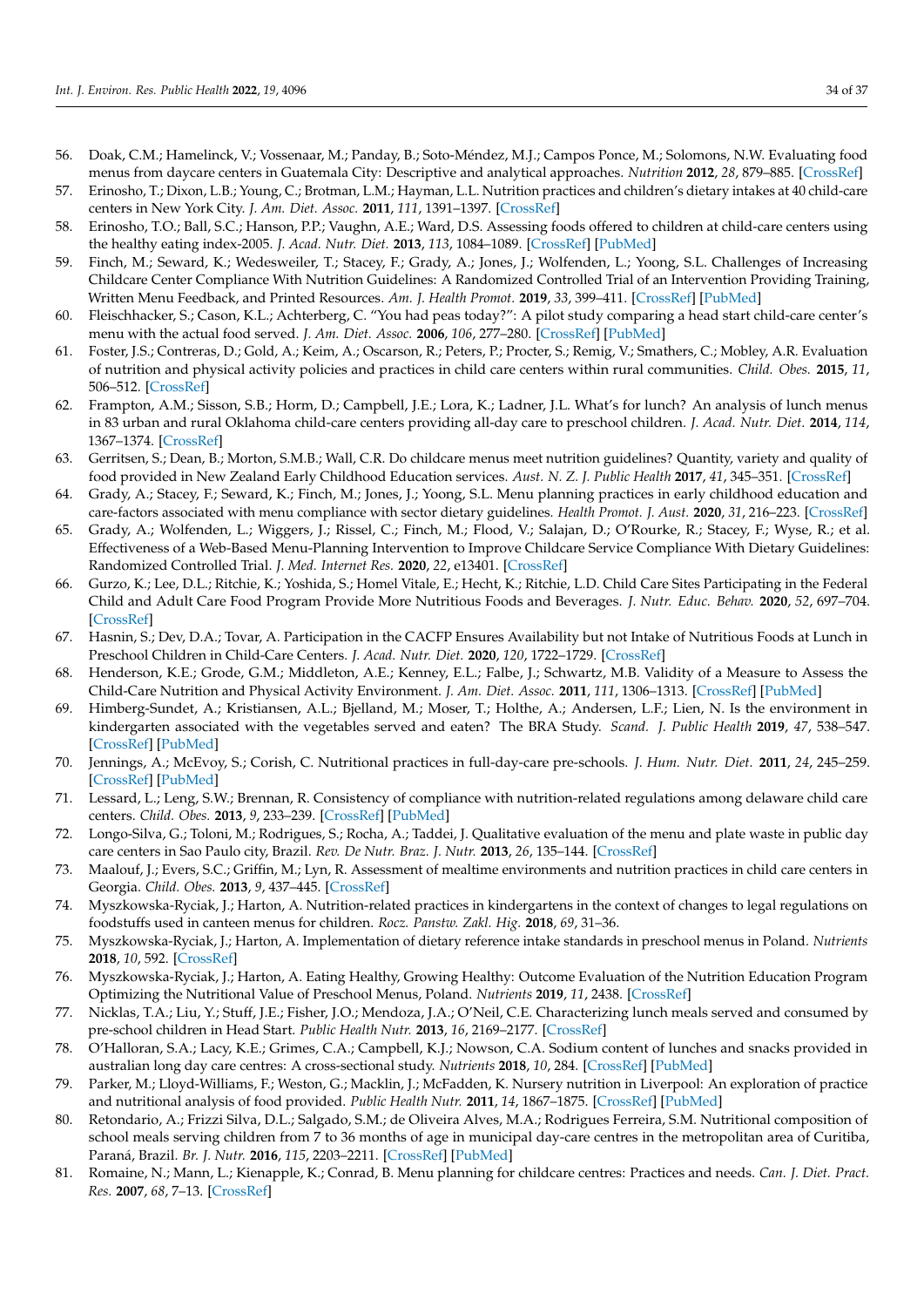- <span id="page-36-28"></span><span id="page-36-9"></span><span id="page-36-8"></span><span id="page-36-7"></span><span id="page-36-6"></span><span id="page-36-5"></span><span id="page-36-4"></span><span id="page-36-3"></span><span id="page-36-2"></span><span id="page-36-1"></span><span id="page-36-0"></span>82. Schwartz, M.B.; Henderson, K.E.; Grode, G.; Hyary, M.; Kenney, E.L.; O'Connell, M.; Middleton, A.E. Comparing current practice to recommendations for the child and adult care food program. *Child. Obes.* **2015**, *11*, 491–498. [\[CrossRef\]](http://doi.org/10.1089/chi.2015.0041)
- <span id="page-36-25"></span><span id="page-36-10"></span>83. Turner-McGrievy, G.M.; Hales, S.B.; Baum, A.C. Transitioning to new child-care nutrition policies: Nutrient content of preschool menus differs by presence of vegetarian main entrée. *J. Acad. Nutr. Diet.* **2014**, *114*, 117–123. [\[CrossRef\]](http://doi.org/10.1016/j.jand.2013.07.036)
- <span id="page-36-11"></span>84. Vossenaar, M.; Hernández, L.; Montenegro-Bethancourt, G.; Soto-Méndez, M.J.; Bermudez, O.I.; Solomons, N.W. The nutritional contribution of foods and beverages provided by government-sponsored day care centers in Guatemala. *Food Nutr. Bull.* **2015**, *36*, 299–314. [\[CrossRef\]](http://doi.org/10.1177/0379572115596634)
- <span id="page-36-33"></span><span id="page-36-12"></span>85. Vossenaar, M.; Panday, B.; Hamelinck, V.; Soto-Méndez, M.J.; Doak, C.M.; Solomons, N.W. Nutrient offerings from the meals and snacks served in four daycare centers in Guatemala City. *Nutrition* **2011**, *27*, 543–556. [\[CrossRef\]](http://doi.org/10.1016/j.nut.2010.06.007)
- <span id="page-36-13"></span>86. Ward, S.; Belanger, M.; Donovan, D.; Vatanparast, H.; Engler-Stringer, R.; Leis, A.; Carrier, N. Lunch is ready . . . but not healthy: An analysis of lunches served in childcare centres in two Canadian provinces. *Can. J. Public Health Rev. Can. De Sante Publique* **2017**, *108*, E342–E347. [\[CrossRef\]](http://doi.org/10.17269/CJPH.108.5688)
- <span id="page-36-36"></span><span id="page-36-14"></span>87. Yoong, S.L.; Grady, A.; Seward, K.; Finch, M.; Wiggers, J.; Lecathelinais, C.; Wedesweiler, T.; Wolfenden, L. The Impact of a Childcare Food Service Intervention on Child Dietary Intake in Care: An Exploratory Cluster Randomized Controlled Trial. *Am. J. Health Promot. AJHP* **2019**, *33*, 991–1001. [\[CrossRef\]](http://doi.org/10.1177/0890117119837461)
- <span id="page-36-15"></span>88. Agbozo, F.; Atitto, P.; Jahn, A.; Abubakari, A. Nutrient composition and dietary diversity of on-site lunch meals, and anthropometry of beneficiary children in private and public primary schools in Ghana. *Nutr. Health* **2018**, *24*, 241–249. [\[CrossRef\]](http://doi.org/10.1177/0260106018793048) [\[PubMed\]](http://www.ncbi.nlm.nih.gov/pubmed/30092704)
- <span id="page-36-39"></span><span id="page-36-16"></span>89. Aghdam, F.B.; Nadrian, H.; Sheikhsamani, M.; Jafarabadi, M.A.; Moghaddam, H.R.; Farhangi, M.A. School Food Environment Promotion Program: Applying the Socio-Ecological Approach. *Int. J. Pediatrics-Mashhad* **2018**, *6*, 6878–6890. [\[CrossRef\]](http://doi.org/10.22038/ijp.2017.23870.2018)
- <span id="page-36-29"></span><span id="page-36-17"></span>90. Beets, M.W.; Weaver, R.G.; Tilley, F.; Turner-Mcgrievy, G.; Huberty, J.; Ward, D.S.; Freedman, D.A. Salty or sweet? Nutritional quality, consumption, and cost of snacks served in afterschool programs. *J. Sch. Health* **2015**, *85*, 118–124. [\[CrossRef\]](http://doi.org/10.1111/josh.12224) [\[PubMed\]](http://www.ncbi.nlm.nih.gov/pubmed/25564980)
- <span id="page-36-30"></span><span id="page-36-18"></span>91. Beets, M.W.; Weaver, R.G.; Turner-McGrievy, G.; Huberty, J.; Moore, J.B.; Ward, D.S.; Freedman, D.A.; Beighle, A. Two-Year Healthy Eating Outcomes: An RCT in Afterschool Programs. *Am. J. Prev. Med.* **2017**, *53*, 316–326. [\[CrossRef\]](http://doi.org/10.1016/j.amepre.2017.03.009)
- <span id="page-36-38"></span><span id="page-36-19"></span>92. Davies, O.H.; Suleiman, S.; Nicholas, J.; Bradbury, J.; Msebele, S.; Prior, G.; Hall, L.; Wreford, S.; Jarvis, L.; McGee, A.; et al. Food portion weights in primary and secondary school lunches in England. *J. Hum. Nutr. Diet.* **2008**, *21*, 46–62. [\[CrossRef\]](http://doi.org/10.1111/j.1365-277X.2007.00846.x)
- <span id="page-36-20"></span>93. De Keyzer, W.; Van Caneghem, S.; Heath, A.L.M.; Vanaelst, B.; Verschraegen, M.; De Henauw, S.; Huybrechts, I. Nutritional quality and acceptability of a weekly vegetarian lunch in primary-school canteens in Ghent, Belgium: 'Thursday Veggie Day'. *Public Health Nutr.* **2012**, *15*, 2326–2330. [\[CrossRef\]](http://doi.org/10.1017/S1368980012000870)
- <span id="page-36-31"></span><span id="page-36-22"></span><span id="page-36-21"></span>94. Farris, A.R.; Misyak, S.; Duffey, K.J.; Davis, G.C.; Hosig, K.; Atzaba-Poria, N.; McFerren, M.M.; Serrano, E.L. Nutritional Comparison of Packed and School Lunches in Pre-Kindergarten and Kindergarten Children Following the Implementation of the 2012–2013 National School Lunch Program Standards. *J. Nutr. Educ. Behav.* **2014**, *46*, 621–626. [\[CrossRef\]](http://doi.org/10.1016/j.jneb.2014.07.007)
- <span id="page-36-23"></span>95. Gatenby, L.A. Nutritional content of school meals in Hull and the East Riding of Yorkshire: A comparison of two schools. *J. Hum. Nutr. Diet.* **2007**, *20*, 538–548. [\[CrossRef\]](http://doi.org/10.1111/j.1365-277X.2007.00829.x)
- <span id="page-36-24"></span>96. Gougeon, L.A.R.; Henry, C.J.; Ramdath, D.; Whiting, S.J. Dietary analysis of randomly selected meals from the Child Hunger and Education Program School Nutrition Program in Saskatchewan, Canada, suggests that nutrient target levels are being provided. *Nutr. Res.* **2011**, *31*, 215–222. [\[CrossRef\]](http://doi.org/10.1016/j.nutres.2011.03.002)
- 97. Gregoric, M.; Pograjc, L.; Pavlovec, A.; Simcic, M.; Blenkus, M.G. School nutrition guidelines: Overview of the implementation and evaluation. *Public Health Nutr.* **2015**, *18*, 1582–1592. [\[CrossRef\]](http://doi.org/10.1017/S1368980014003310)
- <span id="page-36-37"></span>98. Haroun, D.; Harper, C.; Wood, L.; Nelson, M. The impact of the food-based and nutrient-based standards on lunchtime food and drink provision and consumption in primary schools in England. *Public Health Nutr.* **2011**, *14*, 209–218. [\[CrossRef\]](http://doi.org/10.1017/S1368980010002132) [\[PubMed\]](http://www.ncbi.nlm.nih.gov/pubmed/20701821)
- <span id="page-36-34"></span>99. Haroun, D.; Wood, L.; Harper, C.; Nelson, M. Nutrient-based standards for school lunches complement food-based standards and improve pupils' nutrient intake profile. *Br. J. Nutr.* **2011**, *106*, 472–474. [\[CrossRef\]](http://doi.org/10.1017/S0007114511002297) [\[PubMed\]](http://www.ncbi.nlm.nih.gov/pubmed/21736822)
- 100. Huang, Z.; Gao, R.; Bawuerjiang, N.; Zhang, Y.; Huang, X.; Cai, M. Food and nutrients intake in the school lunch program among school children in Shanghai, China. *Nutrients* **2017**, *9*, 582. [\[CrossRef\]](http://doi.org/10.3390/nu9060582)
- <span id="page-36-35"></span>101. Ishdorj, A.; Capps Jr, O.; Murano, P.S.; Capps, O., Jr. Nutrient Density and the Cost of Vegetables from Elementary School Lunches. *Adv. Nutr.* **2016**, *7*, 254S–260S. [\[CrossRef\]](http://doi.org/10.3945/an.115.008698) [\[PubMed\]](http://www.ncbi.nlm.nih.gov/pubmed/26773034)
- 102. Joyce, J.M.; Harris, K.; Mailey, E.L.; Rosenkranz, R.R.; Rosenkranz, S.K. Acceptability and Feasibility of Best Practice School Lunches by Elementary School-Aged Children in a Serve Setting: A Randomized Crossover Trial. *Int. J. Environ. Res. Public Health* **2020**, *17*, 6299. [\[CrossRef\]](http://doi.org/10.3390/ijerph17176299)
- <span id="page-36-40"></span>103. Jacko, C.C.; Dellava, J.; Ensle, K.; Hoffman, D.J. Use of the plate-waste method to measure food intake in children. *J. Ext.* **2007**, *45*, 6.
- <span id="page-36-26"></span>104. Kenney, E.L.; Davison, K.K.; Austin, S.B.; Giles, C.M.; Cradock, A.L.; Lee, R.M.; Gortmaker, S.L. Validity and reliability of a simple, low-cost measure to quantify children's dietary intake in afterschool settings. *J. Acad. Nutr. Diet.* **2015**, *115*, 426–432. [\[CrossRef\]](http://doi.org/10.1016/j.jand.2014.11.012)
- <span id="page-36-32"></span>105. Lassen, A.D.; Christensen, L.M.; Spooner, M.P.; Trolle, E. Characteristics of canteens at elementary schools, upper secondary schools and workplaces that comply with food service guidelines and have a greater focus on food waste. *Int. J. Environ. Res. Public Health* **2019**, *16*, 1115. [\[CrossRef\]](http://doi.org/10.3390/ijerph16071115)
- <span id="page-36-27"></span>106. Liz Martins, M.; Cunha, L.M.; Rodrigues, S.S.P.; Rocha, A. Determination of plate waste in primary school lunches by weighing and visual estimation methods: A validation study. *Waste Manag.* **2014**, *34*, 1362–1368. [\[CrossRef\]](http://doi.org/10.1016/j.wasman.2014.03.020)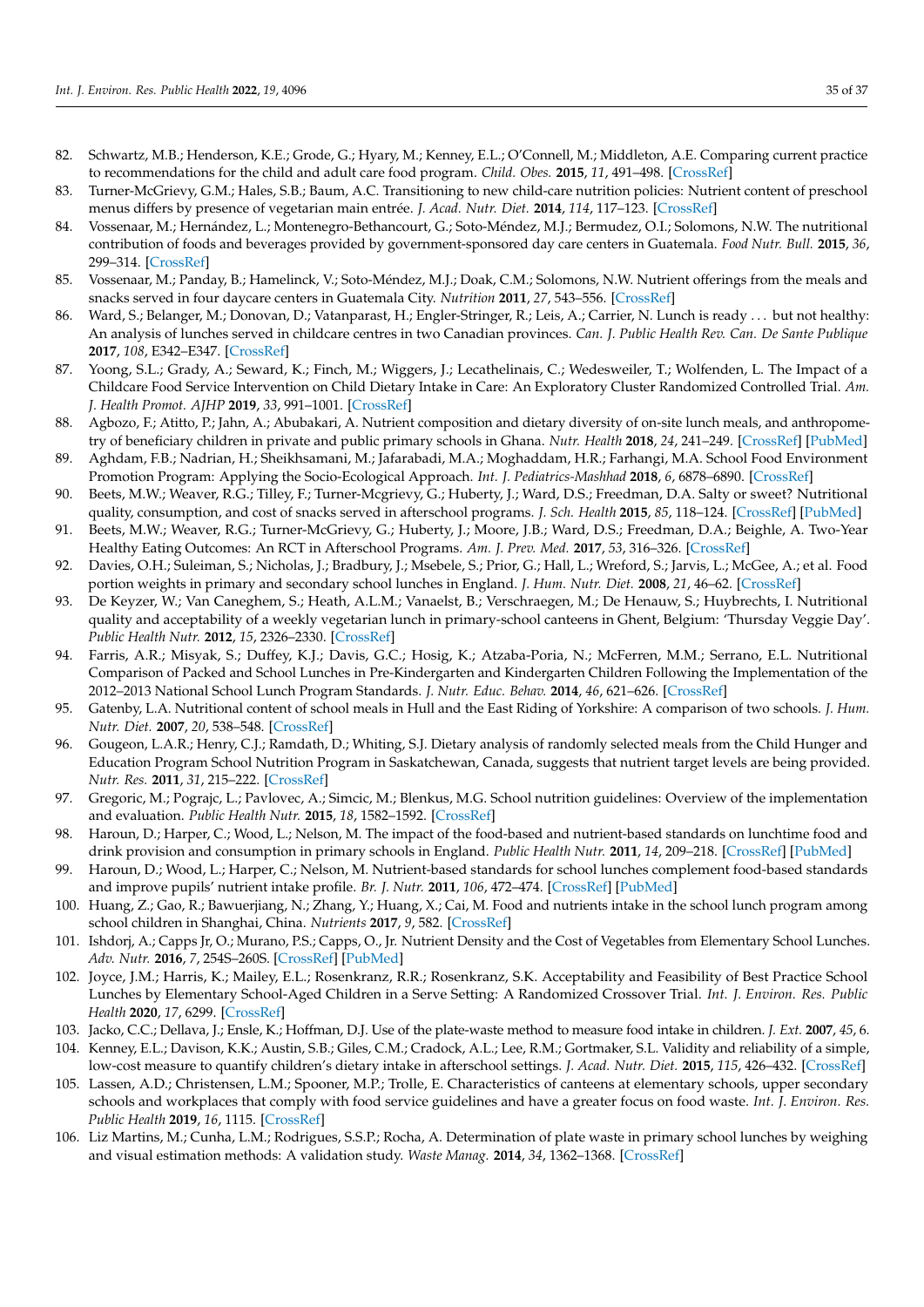- <span id="page-37-23"></span><span id="page-37-10"></span><span id="page-37-9"></span><span id="page-37-8"></span><span id="page-37-7"></span><span id="page-37-6"></span><span id="page-37-5"></span><span id="page-37-4"></span><span id="page-37-3"></span><span id="page-37-2"></span><span id="page-37-1"></span><span id="page-37-0"></span>107. Masis, N.; McCaffrey, J.; Johnson, S.L.; Chapman-Novakofski, K. Design and Evaluation of a Training Protocol for a Photographic Method of Visual Estimation of Fruit and Vegetable Intake among Kindergarten Through Second-Grade Students. *J. Nutr. Educ. Behav.* **2017**, *49*, 346–351.e341. [\[CrossRef\]](http://doi.org/10.1016/j.jneb.2017.01.004)
- <span id="page-37-21"></span><span id="page-37-11"></span>108. Morin, P.; Demers, K.; Gray-Donald, K.; Mongeau, L. Foods offered in Quebec school Cafeterias: Do they promote healthy eating habits? results of a provincial survey. *Can. J. Public Health* **2012**, *103*, 249–254. [\[CrossRef\]](http://doi.org/10.1007/BF03404229)
- <span id="page-37-24"></span><span id="page-37-12"></span>109. Myers, G.; Sauzier, M.; Ferguson, A.; Pettigrew, S. Objective assessment of compliance with a state-wide school food-service policy via menu audits. *Public Health Nutr.* **2019**, *22*, 1696–1703. [\[CrossRef\]](http://doi.org/10.1017/S1368980019000156) [\[PubMed\]](http://www.ncbi.nlm.nih.gov/pubmed/30793678)
- <span id="page-37-22"></span><span id="page-37-13"></span>110. Nathan, N.; Wolfenden, L.; Morgan, P.J.; Bell, A.C.; Barker, D.; Wiggers, J. Validity of a self-report survey tool measuring the nutrition and physical activity environment of primary schools. *Int. J. Behav. Nutr. Phys. Act.* **2013**, *10*, 75–77. [\[CrossRef\]](http://doi.org/10.1186/1479-5868-10-75) [\[PubMed\]](http://www.ncbi.nlm.nih.gov/pubmed/23758936)
- <span id="page-37-35"></span><span id="page-37-14"></span>111. Nathan, N.; Sze Lin, Y.; Sutherland, R.; Reilly, K.; Delaney, T.; Janssen, L.; Robertson, K.; Reynolds, R.; Li Kheng, C.; Lecathelinais, C.; et al. Effectiveness of a multicomponent intervention to enhance implementation of a healthy canteen policy in Australian primary schools: A randomised controlled trial. *Int. J. Behav. Nutr. Phys. Act.* **2016**, *13*, 106. [\[CrossRef\]](http://doi.org/10.1186/s12966-016-0431-5)
- <span id="page-37-19"></span><span id="page-37-15"></span>112. Reilly, K.; Nathan, N.; Wolfenden, L.; Wiggers, J.; Sutherland, R.; Wyse, R.; Yoong, S.L. Validity of four measures in assessing school canteen menu compliance with state-based healthy canteen policy. *Health Promot. J. Aust.* **2016**, *27*, 215–221. [\[CrossRef\]](http://doi.org/10.1071/HE16053)
- 113. Ohri-Vachaspati, P.; Turner, L.; Chaloupka, F.J. Fresh Fruit and Vegetable Program Participation in Elementary Schools in the United States and Availability of Fruits and Vegetables in School Lunch Meals. *J. Acad. Nutr. Diet.* **2012**, *112*, 921–926. [\[CrossRef\]](http://doi.org/10.1016/j.jand.2012.02.025)
- <span id="page-37-20"></span>114. Patterson, E.; Quetel, A.K.; Lilja, K.; Simma, M.; Olsson, L.; Elinder, L.S. Design, testing and validation of an innovative web-based instrument to evaluate school meal quality. *Public Health Nutr.* **2013**, *16*, 1028–1036. [\[CrossRef\]](http://doi.org/10.1017/S1368980012004211)
- 115. Pearce, J.; Harper, C.; Haroun, D.; Wood, L.; Nelson, M. Short communicationKey differences between school lunches and packed lunches in primary schools in England in 2009. *Public Health Nutr.* **2011**, *14*, 1507–1510. [\[CrossRef\]](http://doi.org/10.1017/S1368980010003605)
- <span id="page-37-29"></span>116. Pearce, J.; Wood, L.; Stevens, L. Portion weights of food served in English schools: Have they changed following the introduction of nutrient-based standards? *J. Hum. Nutr. Diet.* **2013**, *26*, 553–562. [\[CrossRef\]](http://doi.org/10.1111/jhn.12067)
- 117. Pérez-Ferrer, C.; Barrientos-Gutierrez, T.; Rivera-Dommarco, J.A.; Prado-Galbarro, F.J.; Jiménez-Aguilar, A.; Morales-Ruán, C.; Shamah-Levy, T. Compliance with nutrition standards in Mexican schools and their effectiveness: A repeated cross-sectional study. *BMC Public Health* **2018**, *18*, 1411. [\[CrossRef\]](http://doi.org/10.1186/s12889-018-6330-8)
- <span id="page-37-36"></span>118. Reilly, K.L.; Nathan, N.; Wiggers, J.; Yoong, S.L.; Wolfenden, L. Scale up of a multi-strategic intervention to increase implementation of a school healthy canteen policy: Findings of an intervention trial. *BMC Public Health* **2018**, *18*, 860. [\[CrossRef\]](http://doi.org/10.1186/s12889-018-5786-x) [\[PubMed\]](http://www.ncbi.nlm.nih.gov/pubmed/29996817)
- <span id="page-37-18"></span>119. Taylor, J.C.; Yon, B.A.; Johnson, R.K. Reliability and validity of digital imaging as a measure of schoolchildren's fruit and vegetable consumption. *J. Acad. Nutr. Diet.* **2014**, *114*, 1359–1366. [\[CrossRef\]](http://doi.org/10.1016/j.jand.2014.02.029) [\[PubMed\]](http://www.ncbi.nlm.nih.gov/pubmed/24751663)
- <span id="page-37-34"></span>120. Turner, L.; Ohri-Vachaspati, P.; Powell, L.; Chaloupka, F.J. Improvements and disparities in types of foods and milk beverages offered in elementary school lunches, 2006–2007 to 2013–2014. *Prev. Chronic Dis.* **2016**, *13*, E39. [\[CrossRef\]](http://doi.org/10.5888/pcd13.150395) [\[PubMed\]](http://www.ncbi.nlm.nih.gov/pubmed/26986542)
- 121. Vieux, F.; Dubois, C.; Duchêne, C.; Darmon, N. Nutritional quality of school meals in France: Impact of guidelines and the role of protein dishes. *Nutrients* **2018**, *10*, 205. [\[CrossRef\]](http://doi.org/10.3390/nu10020205)
- 122. Weber, M.L.; Morais, T.B. Nutritional composition, assessed by chemical analyses, of prepared foods available for primary-school children: A comparison of public and private schools. *Public Health Nutr.* **2010**, *13*, 1855–1862. [\[CrossRef\]](http://doi.org/10.1017/S1368980010000534)
- <span id="page-37-16"></span>123. Bingham, S.; Cassidy, A.; Cole, T.; Welch, A.; Runswick, S.; Black, A.; Thurnham, D.; Bates, C.; Khaw, K.-T.; Key, T.J.A.; et al. Validation of weighed records and other methods of dietary assessment using the 24 h urine nitrogen technique and other biological markers. *Br. J. Nutr.* **1995**, *73*, 531–550. [\[CrossRef\]](http://doi.org/10.1079/BJN19950057)
- <span id="page-37-17"></span>124. Yang, Y.J.; Kim, M.K.; Hwang, S.H.; Ahn, Y.; Shim, J.E.; Kim, D.H. Relative validities of 3-day food records and the food frequency questionnaire. *Nutr. Res. Pr.* **2010**, *4*, 142–148. [\[CrossRef\]](http://doi.org/10.4162/nrp.2010.4.2.142)
- <span id="page-37-25"></span>125. Romo-Palafox, M.J.; Ranjit, N.; Sweitzer, S.J.; Roberts-Gray, C.; Byrd-Williams, C.E.; Briley, M.E.; Hoelscher, D.M. Adequacy of Parent-Packed Lunches and Preschooler's Consumption Compared to Dietary Reference Intake Recommendations. *J. Am. Coll. Nutr.* **2017**, *36*, 169–176. [\[CrossRef\]](http://doi.org/10.1080/07315724.2016.1240634)
- <span id="page-37-26"></span>126. Tugault-Lafleur, C.N.; Black, J.L.; Barr, S.I. A Systematic Review of Methods to Assess Children's Diets in the School Context. *Adv. Nutr.* **2017**, *8*, 63–79. [\[CrossRef\]](http://doi.org/10.3945/an.116.013144)
- <span id="page-37-27"></span>127. Chapman, S.; Rawcliffe, A.J.; Smith, L.; Izard, R.; Roberts, J. Evaluation of the current methods used for assessing dietary intake in military research settings: A scoping review. *BMJ Mil. Health* **2021**, *167*, 126. [\[CrossRef\]](http://doi.org/10.1136/bmjmilitary-2020-001436)
- <span id="page-37-28"></span>128. Cheng, G.; Hilbig, A.; Drossard, C.; Alexy, U.; Kersting, M. Relative validity of a 3 d estimated food record in German toddlers. *Public Health Nutr.* **2013**, *16*, 645–652. [\[CrossRef\]](http://doi.org/10.1017/S1368980012003230) [\[PubMed\]](http://www.ncbi.nlm.nih.gov/pubmed/22874634)
- <span id="page-37-30"></span>129. Comstock, E.M.; Symington, L.E.; Chmielinski, H.E.; McGuire, J.S. Plate Waste in School Feeding Programs: Individual and Aggregate Measures. 1979. Available online: <https://apps.dtic.mil/sti/citations/ADA097819> (accessed on 22 February 2022).
- <span id="page-37-31"></span>130. Chapman, L.E.; Richardson, S.; McLeod, L.; Rimm, E.; Cohen, J. Pilot Evaluation of Aggregate Plate Waste as a Measure of Students' School Lunch Consumption. *J. Acad. Nutr. Diet.* **2019**, *119*, 2093–2098. [\[CrossRef\]](http://doi.org/10.1016/j.jand.2019.04.001) [\[PubMed\]](http://www.ncbi.nlm.nih.gov/pubmed/31153958)
- <span id="page-37-32"></span>131. Sherwin, A.J.; Nowson, C.A.; McPhee, J.; Alexander, J.L.; Wark, J.D.; Flicker, L. Nutrient intake at meals in residential care facilites for the aged: Validated visual estimation of plate waste. *Aust. J. Nutr. Diet.* **1998**, *55*, 188–193.
- <span id="page-37-33"></span>132. Saccares, S.; Scognamiglio, U.; Moroni, C.; Marani, A.; Calcaterra, V.; Amendola, M.; Civitelli, G.; Cattaruzza, M.S.; Ermenegildi, A.; Morena, V. Evaluation Model of Plate Waste to Monitor Food Consumption in Two Different Catering Settings. *Ital. J. Food Saf.* **2014**, *3*, 1669. [\[CrossRef\]](http://doi.org/10.4081/ijfs.2014.1669) [\[PubMed\]](http://www.ncbi.nlm.nih.gov/pubmed/27800337)